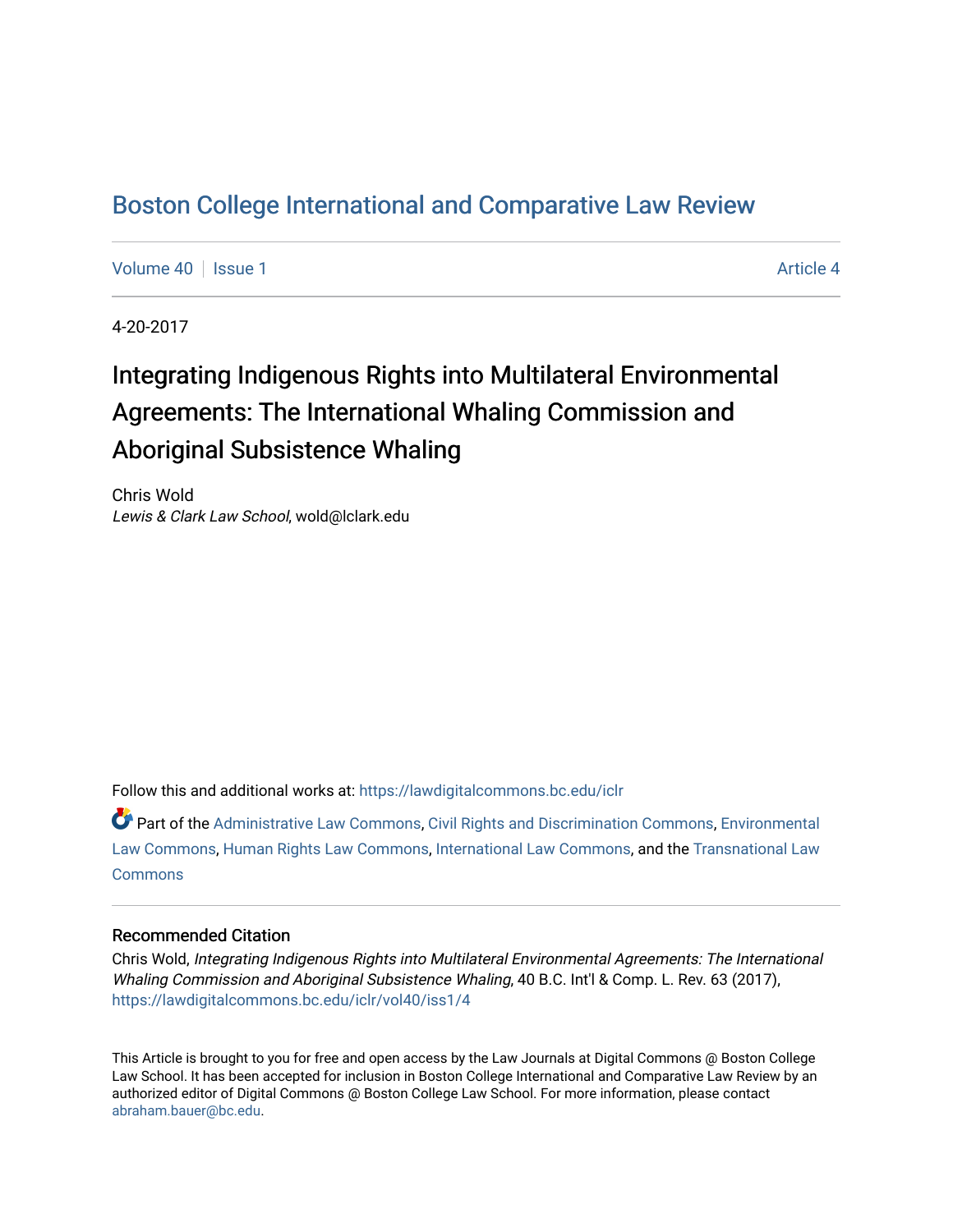# **INTEGRATING INDIGENOUS RIGHTS INTO MULTILATERAL ENVIRONMENTAL AGREEMENTS: THE INTERNATIONAL WHALING COMMISSION AND ABORIGINAL SUBSISTENCE WHALING**

# CHRIS WOLD<sup>[\\*](#page-1-0)</sup>

**Abstract:** Although the international community has addressed whether environmental harm violates human rights norms, only recently has it asked whether international organizations must implement those norms. That changed when Greenland posited that the International Whaling Commission (IWC) has a duty to implement aboriginal subsistence whaling (ASW) in light of customary international human rights norms, including the rights to cultural identity and resources. This article explains why international organizations have an obligation to implement customary international human rights law. Implementation, however, may be challenging because the content of some rights is not clear. In addition, these rights are not absolute. Actions may interfere with human rights provided they can be reasonably and objectively justified, as the United Nations Human Rights Committee has concluded, or are necessary, legitimate, and proportional, as the Inter-American Court of Human Rights has stated. The article concludes that the IWC's ASW management regime interferes with certain customary international human rights, but that it can be reasonably and objectively justified or is necessary, legitimate, and proportional. Nonetheless, the IWC could strengthen implementation of human rights by, for example, clearly articulating criteria for preparing and evaluating "need statements"—the statements submitted to support an ASW quota.

#### **INTRODUCTION**

In recent years, scholars and international commissions have paid increasing attention to the question of whether certain environmental harms constitute violations of human rights norms and who might be responsible for such harm.<sup>[1](#page-1-1)</sup> Others have looked at these questions in the specific context of indige-

 <sup>© 2017,</sup> Chris Wold. All rights reserved.

<span id="page-1-0"></span><sup>\*</sup> Professor of Law and Director, International Environmental Law Project (IELP), Lewis & Clark Law School. He thanks Ethan Bodegan, Samantha Javier, and Sera Song for their excellent research and drafting of some sections of this report. He also thanks Erica Lyman for her valuable and

<span id="page-1-1"></span>See, e.g., Human Rights Council, Report of the Special Rapporteur on the Issue of Human Rights Obligations Relating to the Enjoyment of a Safe, Clean, Healthy and Sustainable Environment,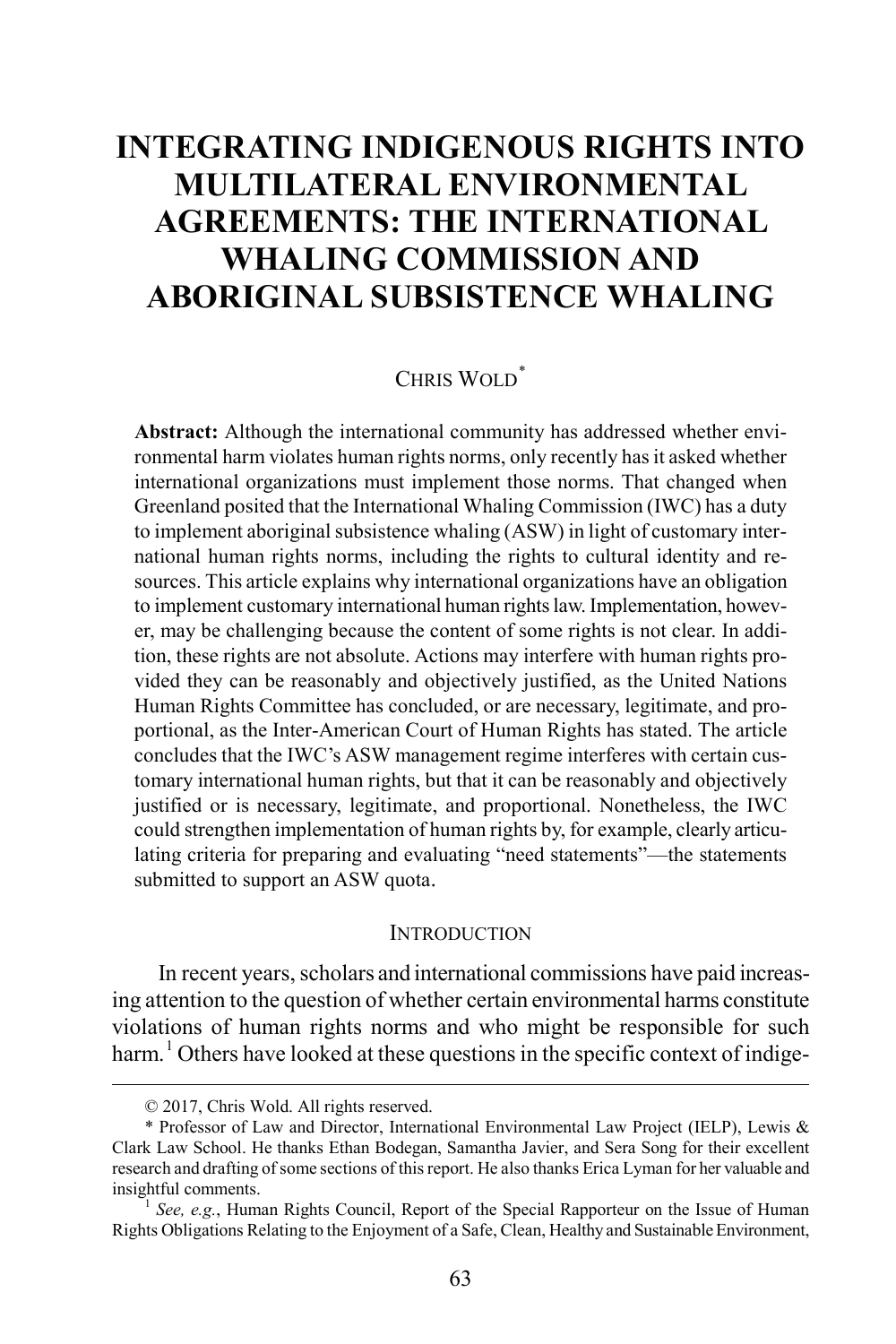nous peoples.<sup>[2](#page-2-0)</sup> Even with respect to global environmental problems that may affect human rights, such as climate change, the questions have focused on how the human rights regime can complement and support international envi-ronmental discussions.<sup>[3](#page-2-1)</sup>

<span id="page-2-7"></span><span id="page-2-6"></span>The need to protect the environment as a prerequisite for protecting fundamental human rights, such as rights to food, water, health, property, and cul-ture, is widely recognized.<sup>[4](#page-2-2)</sup> Nonetheless, few are asking whether the international environmental institutions themselves have responsibilities to incorporate human rights into their decisions and programs of work. This is beginning to change. For example, the International Whaling Commission  $(IW\ddot{C})^5$  $(IW\ddot{C})^5$  has begun exploring how to incorporate indigenous human rights in the context of aboriginal subsistence whaling (ASW).<sup>[6](#page-2-4)</sup> At their most recent meeting, the parties to the Convention on International Trade in Endangered Species of Wild Fauna and Flora  $\left( \text{CITES} \right)^7$  $\left( \text{CITES} \right)^7$  established a working group to consider whether "to take into account the need for inter alia, food and nutrition security, preserva-

<span id="page-2-1"></span>*Action*, 33 HARV. ENVTL. L. REV. <sup>439</sup> (2009). <sup>4</sup> *See, e.g.*, *id.*; Human Rights Council Res. 10/4 Human Rights and Climate Change, U.N. Doc

<span id="page-2-2"></span>A/HRC/10/L.11, at 15 (Mar. 25, 2009) ("Noting that climate change-related impacts have a range of implications, both direct and indirect, for the effective enjoyment of human rights including, inter alia, the right to life, the right to adequate food, the right to the highest attainable standard of health, the right to adequate housing, the right to self-determination and human rights obligations related to access to safe drinking water and sanitation, and recalling that in no case may a people be deprived of its own means of subsistence.").<br><sup>5</sup> The International Convention for the Regulation of Whaling (ICRW) established the Interna-

<span id="page-2-3"></span>tional Whaling Commission (IWC). International Convention for the Regulation of Whaling art. III(1), Dec. 2, 1946, 62 Stat. 1716, 161 U.N.T.S. 72 (entered into force Nov. 10, 1948) [hereinafter ICRW]. The schedule, which includes the rules for whaling, is an integral part of the ICRW. *Id.* art. I(1). The schedule was last amended at the Sixty-fifth Annual Meeting of the IWC in September 2014. At the moment, however, the IWC's website only provides a link to the schedule as amended in 2012. *See* International Convention for the Regulation of Whaling, 1946: Schedule as Amended by the Commission at the 65th Meeting (2014) [hereinafter Schedule]. The 2014 amendments can be found in Int'l Whaling Comm'n [IWC], Summary of Main Outcomes, Decisions and Required Actions from<br>the 65th Meeting, at 6 (Sept. 18, 2014), http://iwc.int/iwc65docs [https://perma.cc/23CN-5BBS].

<span id="page-2-4"></span><sup>6</sup> See, e.g., Int'l Whaling Comm'n, Report of the IWC Expert Workshop on Aboriginal Subsistence Whaling (ASW), § 2.2, IWC/66/ASW Rep01 (2015), https://archive.iwc.int/pages/view.php? ref=5664&k= [https://perma.cc/MM9N-N2N5] [hereinafter Int'l Whaling Comm'n, Report of the IWC Expert Workshop on ASW]. <sup>7</sup> Convention on International Trade in Endangered Species of Wild Fauna and Flora, Mar. 3,

<span id="page-2-5"></span>1973, 27 U.S.T. 1087, 993 U.N.T.S. 243 (entered into force July 1, 1975) [hereinafter CITES].

<span id="page-2-8"></span> <sup>¶ 72,</sup> U.N. Doc. A/HRC/31/52 (2016) (concluding that "climate change threatens the enjoyment of a vast range of human rights"). <sup>2</sup> *See, e.g.*, U.N. Env't Programme [UNEP], Climate Change and Human Rights (2015), http://

<span id="page-2-0"></span>web.law.columbia.edu/sites/default/files/microsites/climate-change/climate\_change\_and\_human rights.pdf [https://perma.cc/38QM-E283]. 3 *See, e.g.*, Marc Limon, *Human Rights and Climate Change: Constructing a Case for Political*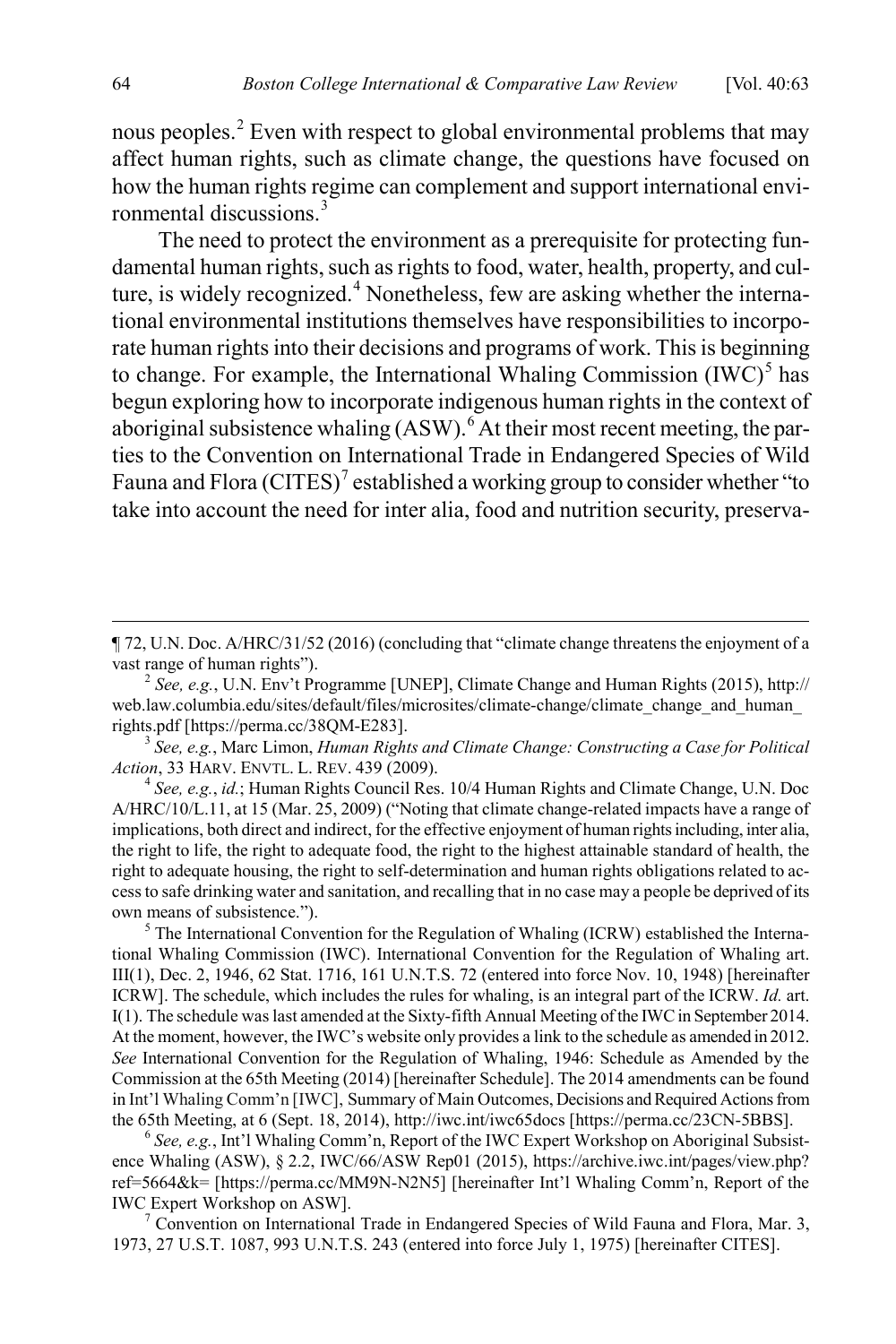tion of cultural identity and security of livelihoods" when making decisions to protect species.<sup>[8](#page-3-0)</sup>

<span id="page-3-10"></span><span id="page-3-8"></span><span id="page-3-7"></span>The IWC's support for ASW<sup>[9](#page-3-1)</sup> and its rejection of an ASW quota for Greenland in  $2012^{10}$  $2012^{10}$  $2012^{10}$  underscore the tension faced by many international environmental organizations as they simultaneously attempt to implement indigenous rights and achieve their environmental or conservation goals. Recognizing the complexity of these issues, the IWC held an expert workshop to discuss them,<sup>[11](#page-3-3)</sup> particularly in the context of "need statements,"<sup>[12](#page-3-4)</sup> the document submitted by IWC Members on behalf of their indigenous peoples to support an ASW quota.<sup>[13](#page-3-5)</sup> The workshop participants described how the rights to 1) selfdetermination; 2) land, territories, and resources; and 3) cultural integrity of indigenous peoples should inform how the IWC approaches ASW.[14](#page-3-6) None of

<span id="page-3-2"></span>iwc.int/pages/view.php?ref=3476&search=press%2C+release&order\_by=relevance&sort=DESC& offset=0&archive=0&k=&curpos=0 [https://perma.cc/R7Q5-VCD3] (discussing the impasse within the IWC over Greenland with a vote of twenty-five in favor, thirty-four against, and three absten-

<span id="page-3-3"></span>tions). <sup>11</sup> *See* Int'l Whaling Comm'n, Chair's Report from Ad Hoc Aboriginal Subsistence Whaling Working Group Meeting with Native Hunters, app. 2, at 6, IWC/65/ASWRep01 Rev1 (Sept. 12, 2014), https://archive.iwc.int/pages/view.php?ref=3540&search=%21collection98&order\_by=relevance &sort=DESC&offset=0&archive=0&k=..&curpos=3&restypes= [https://perma.cc/G8C7-B5SV][here-

<span id="page-3-4"></span>inafter IWC, Chair's Report from ASW Working Group Meeting].<br><sup>12</sup> *Id.* (stating that "an important focus [of the workshop] must be on consideration of 'need statements' in the broad sense").

<span id="page-3-6"></span><span id="page-3-5"></span><sup>13</sup> *See infra* Section II (discussing the origins of need statements). <sup>14</sup> *See* Dalee Sambo Dorough, Presentation on: The Arctic Council and its Recent Initiatives; and the International Human Rights Standards Specifically Responsive to the Distinct Cultural Context of Indigenous Peoples (Sept. 15, 2015), https://archive.iwc.int/pages/view.php?ref=5675&search=%21 collection1573&order\_by=relevance&sort=DESC&offset=0&archive=0&k=&curpos=4&restypes= [https://perma.cc/Y53Q-6768]; Jessica Lefevre, Subsistence Whaling Through the Lens of International Human Rights (2015), https://archive.iwc.int/pages/view.php?ref=5674&search=%21collection 1573&order\_by=relevance&sort=DESC&offset=0&archive=0&k=&curpos=5&restypes= [https:// perma.cc/8TQL-J2F4]; Martin Mennecke, The Relevance of International Law "Outside" the ICRW for the IWC, at 1 (2015), https://archive.iwc.int/pages/view.php?ref=5673&search=%21collection 1573&order\_by=relevance&sort=DESC&offset=0&archive=0&k=&curpos=6&restypes= [https:// perma.cc/UVQ3-E7QC]; Elsa Stamatopoulou, Presentation on: A. Subsistence Rights as Part of In-

<span id="page-3-9"></span><span id="page-3-0"></span><sup>&</sup>lt;sup>8</sup> Conference of the Parties to the Convention on International Trade in Endangered Species of Flora and Fauna, *Draft Resolution on Livelihoods and Food Security*, at 2, CoP17 Doc. 17 (2016), https://cites.org/sites/default/files/eng/cop/17/WorkingDocs/E-CoP17-17.pdf [https://perma.cc/2AB9- Z6T2]. <sup>9</sup> *See* Schedule, *supra* not[e 5,](#page-2-6) ¶ 13; Greg Donovan, Some Thoughts on Facilitating the Process to

<span id="page-3-1"></span>Agree Catch Limits for Aboriginal Subsistence Whaling (ASW): An Update of IWC/63/13, at 1, IWC/S15/ASW/4 Rev1 (Oct. 15, 2015), https://archive.iwc.int/pages/view.php?ref=5676&search=% 21collection1573&order\_by=relevance&sort=DESC&offset=0&archive=0&k=&curpos=3&restypes= [https://perma.cc/98YF-EF8C] (describing the process for approving ASW quotas at IWC annual meetings); Int'l Whaling Comm'n, Report of the Aboriginal Subsistence Whaling Working Group, app. 5, at 15, IWC/64/ASW5 Rev1 (May 28, 2012), https://iwc.int/private/downloads/6tHTVD kxoYwGaRhtHlXm8Q/64-ASW%205%20Rev1%20-%20with%20Appendices.pdf [https://perma.cc/ 8K4J-258D] (describing the history of ASW). 10 *See* Press Release, Int'l Whaling Comm'n, Press Release: Day 4 (2014*)*, https://archive.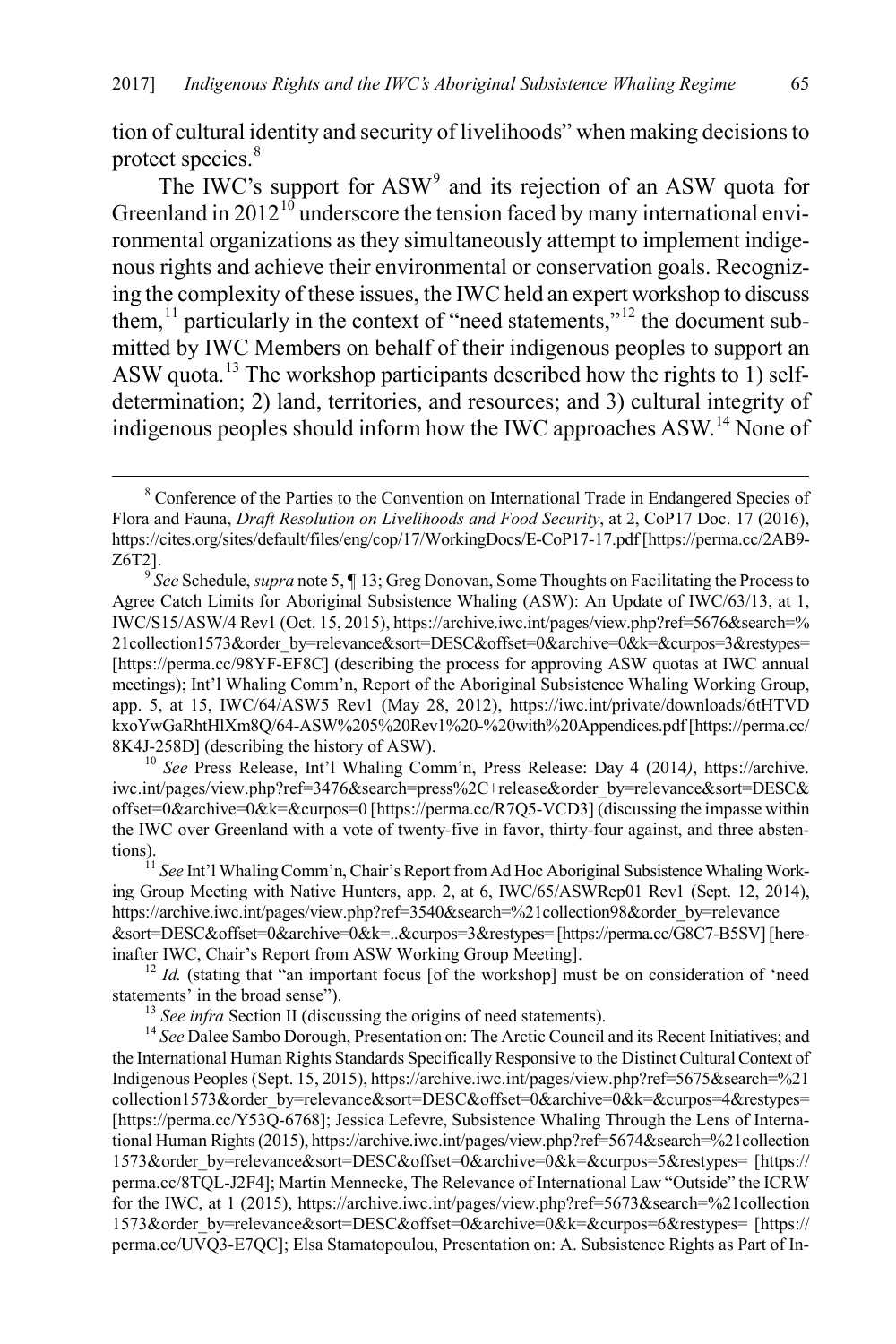them, however, provided a clear framework for how the IWC should implement ASW in light of the IWC's duty to manage whale stocks globally. Instead, they indicated that the IWC's decision-making process should be revised to take account of these rights. Equally significant, none of the participants presented compelling legal arguments explaining why human rights obligations apply to international organizations.

This article assesses the legal status of indigenous rights in international law and explains why international organizations such as the IWC have a legal obligation to implement those indigenous and other human rights that have become customary international law. Section II begins by summarizing the history of ASW management by the IWC, as well as the reasons for the IWC's rejection of Greenland's ASW quota in 2012. Section III evaluates the status and content of the right to self-determination, the right to cultural identity, and the right to lands, territories, and resources. Notably, it concludes that while these rights are or will become customary international law, they are not absolute; states and international organizations may interfere with these rights so long as they do not infringe them. As the United Nations Human Rights Com-mittee (Human Rights Committee or Committee)<sup>[15](#page-4-0)</sup> has stated, actions may affect human rights provided that those actions are subject to "reasonable and objective justification."[16](#page-4-1) Section IV concludes that customary international law binds international organizations such as the IWC either directly because they possess international legal personality or indirectly because the individual member states composing the international organization have responsibilities to implement them. While international organizations cannot derogate from jus cogens norms, they can create rules that derogate from non-jus cogens norms; none of the human rights norms discussed in this report have attained the status of jus cogens. Section V concludes that the IWC's current management regime for ASW can be reasonably and objectively justified and does not need to be changed. Nonetheless, the IWC could take steps to strengthen implementation of human rights by, for example, clearly articulating criteria for preparing and evaluating need statements.

digenous Peoples Cultural Human Rights; B. Subsistence Rights as Part of the New Development Paradigm; and C. Some Policy Conclusions and Recommendations, at 3 (Sept. 14–18, 2015), https:// archive.iwc.int/pages/view.php?ref=5672&search=%21collection1573&order\_by=relevance&sort=<br>DESC&offset=0&archive=0&k=&curpos=7&restypes= [https://perma.cc/67RW-7PQT].

<span id="page-4-0"></span> $<sup>15</sup>$  The Human Rights Committee oversees the state parties' implementation of the International</sup> Covenant on Civil and Political Rights. *See Monitoring Civil and Political Rights*, UNITED NATIONS HUM. RTS.: OFF. HIGH COMMISSIONER, http://www.ohchr.org/EN/HRBodies/CCPR/Pages/CCPR Index.aspx [https://perma.cc/CW68-FWCE].<br><sup>16</sup> Lovelace v. Canada, Human Rights Committee, Comm. No. R.6/24, ¶ 16, U.N. Doc. A/36/40

<span id="page-4-1"></span><sup>(1981).</sup>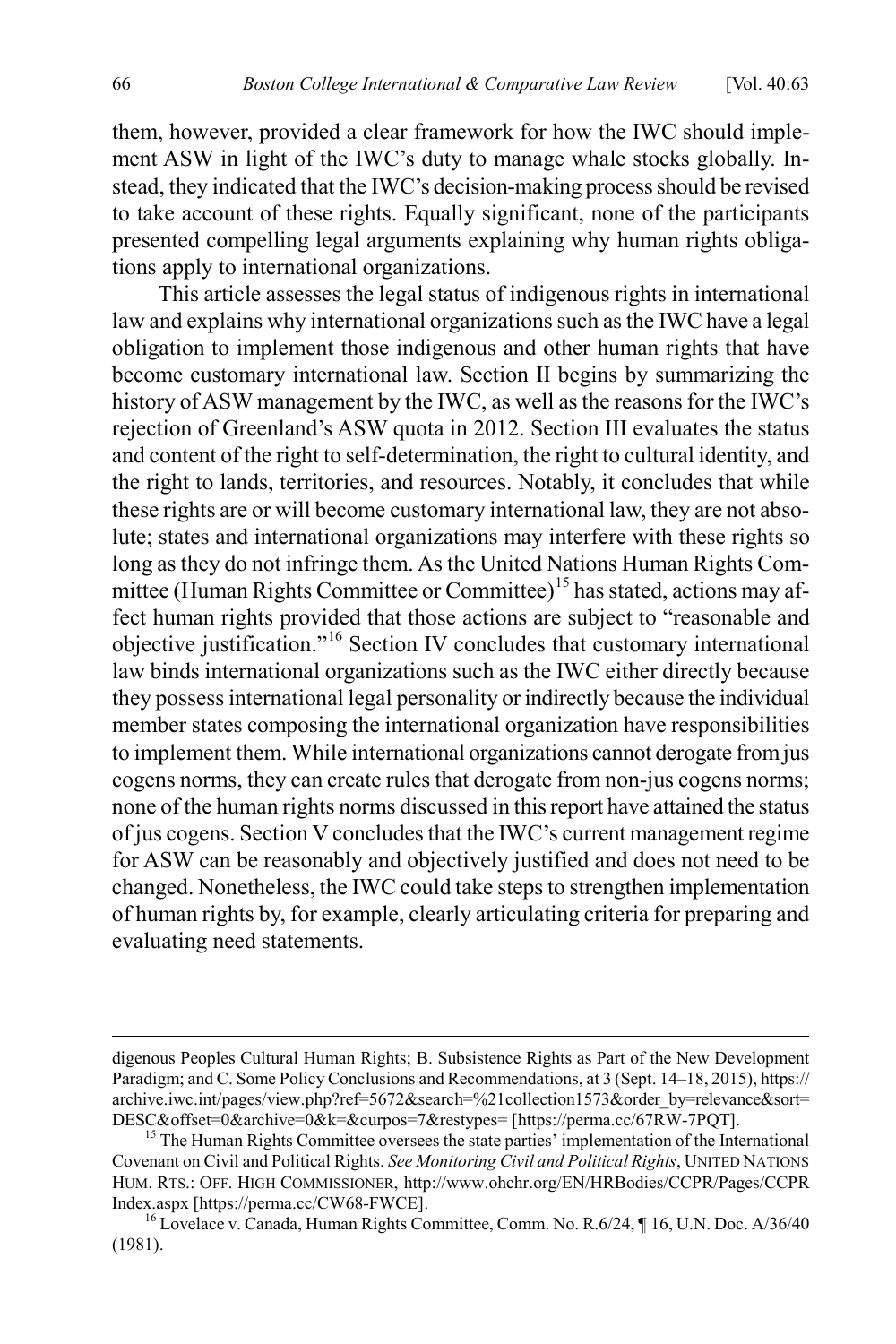#### I. ASW IN THE IWC

The IWC has long recognized the importance of ASW for certain aboriginal groups. During the drafting of the International Convention for the Regulation of Whaling (ICRW) in 1946, negotiators from Canada and the Soviet Un-ion complained that the ICRW did not include an exception for ASW.<sup>[17](#page-5-0)</sup> As a consequence, negotiators included a formal statement in the ICRW's Final Act supporting the continued taking of gray whales in the Bering and Chukchi Seas, provided the meat and other products were used "exclusively for local consumption by the aborigines of the Chokotsk and Korjaksk areas."[18](#page-5-1) They also included a provision in the initial Schedule, the IWC's binding set of regulations, exempting the killing of gray and right (also known as bowhead) whales from a whaling ban, provided the meat and other products were used exclusively for local consumption by aborigines.<sup>[19](#page-5-2)</sup>

From 1948 to 1961, ASW occurred under these basic provisions. In 1961, when the IWC started limiting the killing of humpback whales, it expanded the ASW exception by allowing Greenlanders to continue killing up to ten hump-back whales annually.<sup>[20](#page-5-3)</sup> In 1964, the IWC amended the schedule to allow a government to kill gray and right whales on behalf of aborigines, provided that the meat and other whale products were used "exclusively for local consump-tion by the aborigines."<sup>[21](#page-5-4)</sup>

From its inception, then, the ICRW and the IWC have recognized the important role that whale products play in the nutritional and cultural life of some indigenous peoples.<sup>[22](#page-5-5)</sup> At the same time, the ICRW and the IWC have allowed ASW to occur despite growing restrictions on other forms of whaling. In other words, they have treated ASW as an exception by limiting the number of

<span id="page-5-0"></span> <sup>17</sup> *See generally* Michael F. Tillman, *The International Management of Aboriginal Whaling*, 16 REVIEWS FISHERIES SCI. 437, 438 (2008) (providing an excellent overview of the early years of ASW). They also made clear that restricting aborigines to "traditional" methods, such as hunting in canoes without firearms, was unacceptable due to challenging Arctic conditions. *Id.* <sup>18</sup> *See id.* at 438–39 (quoting from the Final Act of the Washington Conference at which negotiat-

<span id="page-5-1"></span>ing states adopted the ICRW).<br> $^{19}$  *Id.* at 439.

<span id="page-5-3"></span><span id="page-5-2"></span><sup>&</sup>lt;sup>20</sup> See Int'l Whaling Comm'n, *Chairman's Report of the Twelfth Meeting*, 12 REP. INT'L WHAL-ING COMMISSION 14, 31 app. III (1961) (finding nothing wrong with a proposal to allow the killing of ten humpback whales for local consumption in Greenland). <sup>21</sup> Int'l Whaling Comm'n, *Chairman's Report of the Sixteenth Meeting, Including the Amend-*

<span id="page-5-4"></span>*ments to the Schedule of the International Whaling Convention, 1946, Made at That Meeting*, 16 REP. INT'L WHALING COMMISSION 15, 20 app. III (1966). <sup>22</sup> *See Aboriginal Subsistence Whaling*, INT'L WHALING COMMISSION, http://iwc.int/aboriginal

<span id="page-5-5"></span><sup>[</sup>https://perma.cc/M8P7-CPYM] (noting that the two major objectives of IWC regulation of ASW are to maintain healthy populations of whale and to allow aboriginal groups to maintain cultural practices of whaling).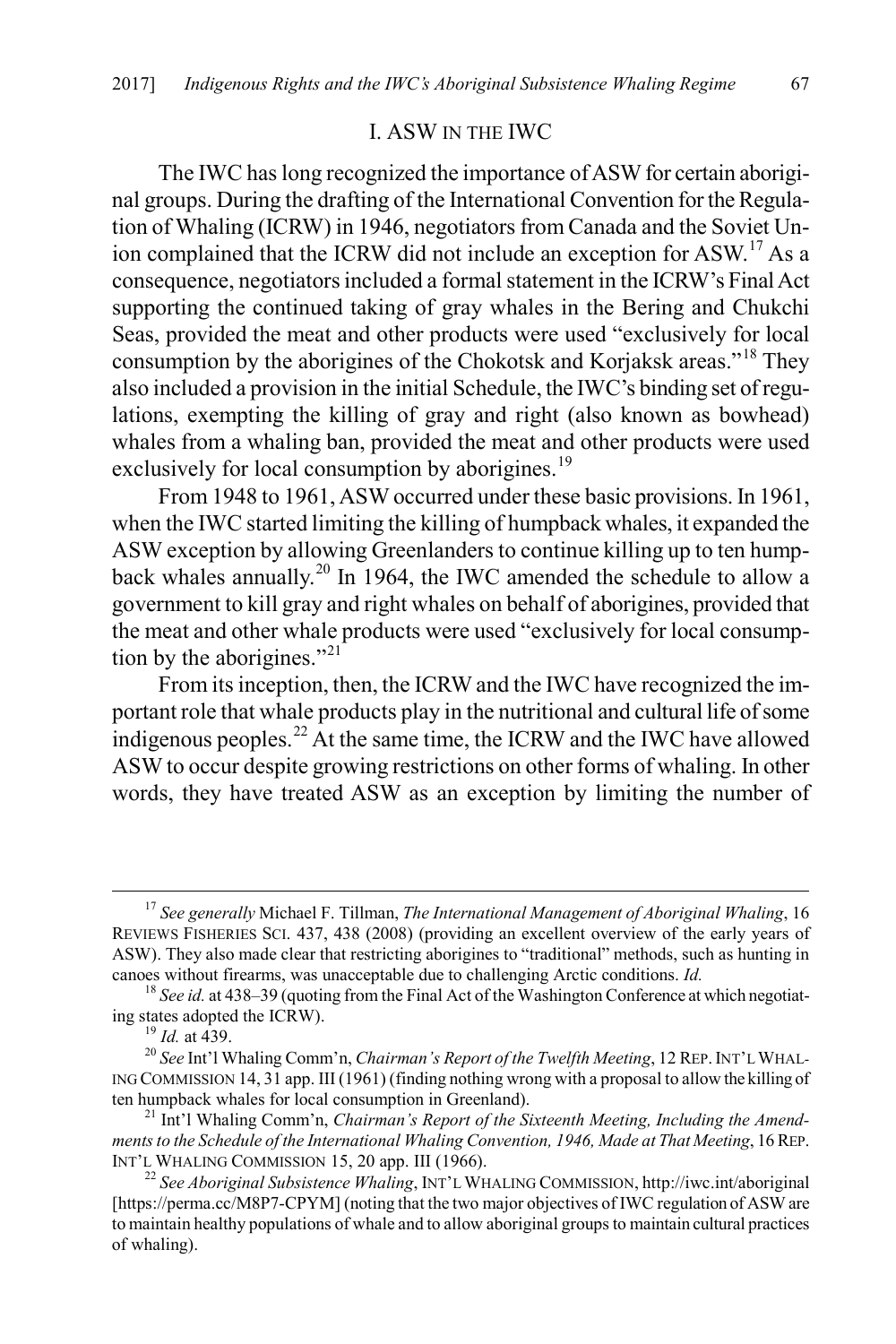<span id="page-6-0"></span>whales that may be killed based on the specific needs of specific indigenous groups.[23](#page-6-1)

ASW is now enshrined in paragraph 13 of the schedule. Notwithstanding the provisions applicable to commercial whaling, the IWC may approve ASW quotas "to satisfy aboriginal subsistence need" provided that certain conditions are met. $24$  In addition to ensuring that ASW is sustainable and the relevant IWC member has national legislation to regulate ASW, paragraph 13 also requires that any meat and products of such whales be used exclusively for local consumption by the aborigines. $25$ 

<span id="page-6-11"></span>Nonetheless, the IWC's approval of ASW quotas has sometimes met resistance. For example, some IWC members have challenged Greenland's re-quest for fin and humpback whales<sup>[26](#page-6-4)</sup> as well as the taking of humpback whales in St. Vincent and the Grenadines.<sup>[27](#page-6-5)</sup> However, the ASW debate significantly intensified in 2012 when the IWC rejected Greenland's request for an ASW quota starting with the 2013 season.<sup>[28](#page-6-6)</sup> IWC members expressed concerns over the size of the quota, Greenland's conversion factors used to calculate the yield of meat from each whale, and evidence of the commercial sale of whale meat, including in restaurants. $^{29}$  $^{29}$  $^{29}$ 

<span id="page-6-9"></span>In the wake of that rejection, Greenland unilaterally established ASW quotas for 2013 and 2014 and allowed the 2013 hunt to go forward.<sup>[30](#page-6-8)</sup> Although

<span id="page-6-5"></span>those engaged in ASW in St. Vincent and the Grenadines. *See, e.g.*, Int'l Whaling Comm'n, *Chair*man's Report of the Fifty-Second Annual Meeting, 2000 ANN. REP. INT'L WHALING COMMISSION 11, 18–19; *see also* Whale & Dolphin Conservation Soc'y, *Analysis of the Reports of the IWC's Infraction Sub-Committee from 1991 to 2004: Review of Compliance at the IWC* (June 2005) (reviewing the history of attempts to label this killing as an infraction).<br><sup>28</sup> See Press Release, Int'l Whaling Comm'n, *supra* note 10.<br><sup>29</sup> See Int'l Whaling Comm'n, *Chair's Report of the 64th Annual Meeting*, 2012 ANN. REP. INT'L

<span id="page-6-7"></span><span id="page-6-6"></span>WHALING COMMISSION 7, 22–23 (describing concern from Brazil, Ecuador, and Argentina over Greenland's ASW whaling practices). For a detailed description of the factual and legal issues surrounding the IWC's rejection of Greenland's ASW quota and Greenland's subsequent unilateral decision to conduct ASW in the absence of an IWC-approved quota, see Wold & Kearney, *supra* not[e 23.](#page-6-0) <sup>30</sup> *See* Int'l Whaling Comm'n, *Chair's Report of the 65th Meeting*, 2014 ANN. REP. INT'L WHALING

<span id="page-6-8"></span>COMMISSION 7, 30–31; *see also Whale Quotas Create Rift Between Greenland and Denmark*, COPEN-HAGEN POST (July 11, 2013, 3:59 PM), http://cphpost.dk/news/whale-quotas-create-rift-betweengreenland-and-denmark.5962.html [https://perma.cc/AL4H-ZUA2]. Prior to establishing its unilateral quota, Greenland solicited comments from IWC Members on its proposal to allocate ASW quotas to

<span id="page-6-1"></span><sup>&</sup>lt;sup>23</sup> *See* Chris Wold & Michael Kearney, *The Legal Effect of Greenland's Unilateral Aboriginal Subsistence Whale Hunt*, 30 AM. U. INT'L L. REV. 561, 583–85 (2015).

<span id="page-6-10"></span>

<span id="page-6-4"></span><span id="page-6-3"></span><span id="page-6-2"></span><sup>&</sup>lt;sup>24</sup> Schedule, *supra* not[e 5,](#page-2-6)  $\P$  13(a).<br><sup>25</sup> See id.  $\P$  13(b).<br><sup>25</sup> See id.  $\P$  13(b).<br><sup>26</sup> In 2008, the IWC rejected Greenland's proposal to add humpback whales to its ASW quota. *See* Int'l Whaling Comm'n, *Chair's Report of the 61st Annual Meeting*, 2009 ANN.REP.INT'L WHAL-ING COMMISSION 5, 22–24. In 2010, Greenland's ASW quota was approved only after Greenland agreed to reduce the number of fin whales and humpback whales killed for aboriginal subsistence purposes in its proposal. *See* Int'l Whaling Comm'n, *Chair's Report of the 62nd Annual Meeting*, 2010 ANN. REP. INT'L WHALING COMMISSION 5, 17.<br><sup>27</sup> A frequent concern of the IWC is the ongoing killing of what many consider to be calves by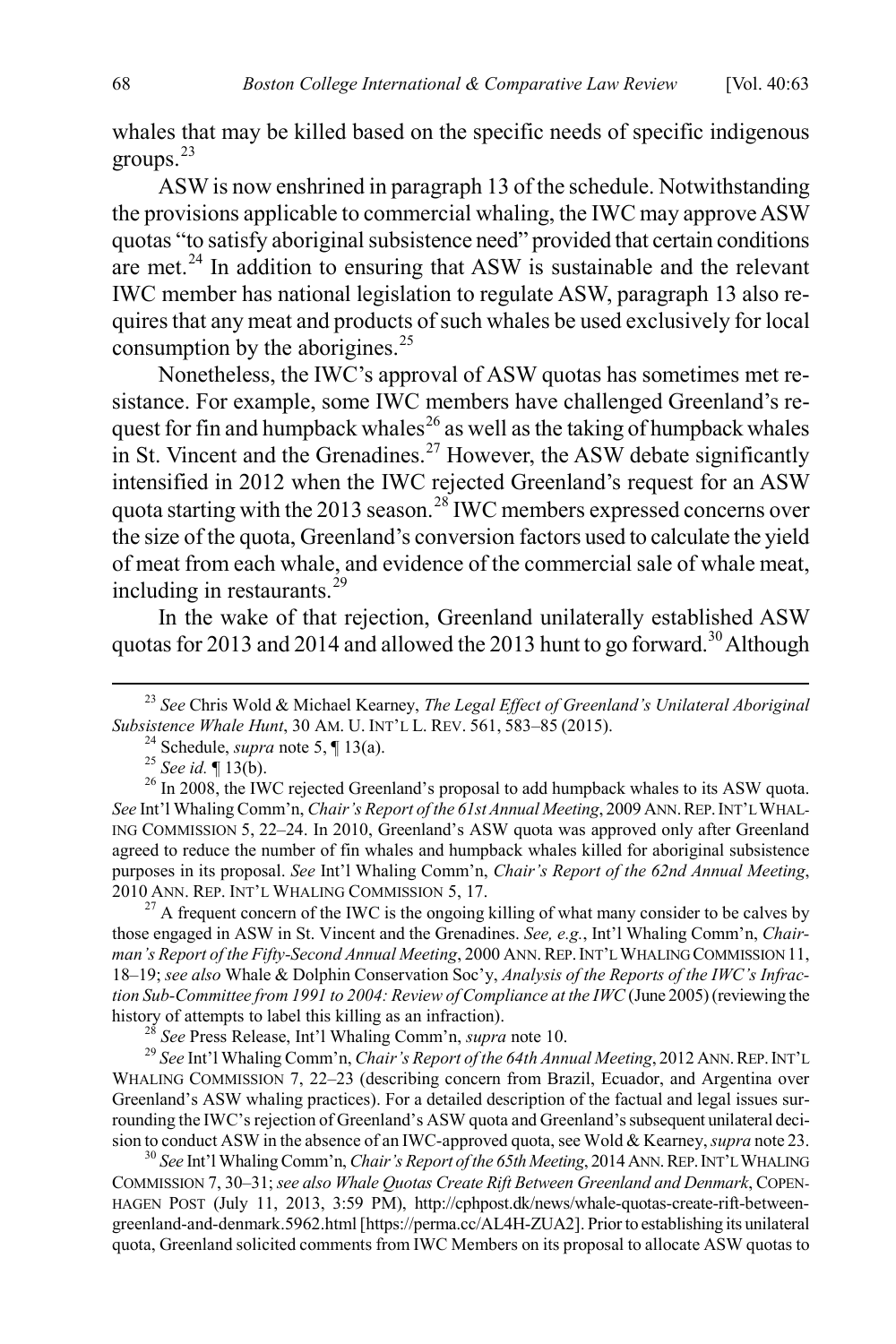some IWC members supported Greenland's unilateral hunt, $31$  other members argued that Greenland was precluded from conducting ASW until the IWC approved a new quota.<sup>[32](#page-7-1)</sup> Greenland submitted a new ASW proposal to the IWC

<span id="page-7-0"></span> itself for 2013 and 2014, without IWC approval. *See* Letter from Jens K. Lyberth, Deputy Minister, Green. Ministry of Fisheries, Hunting, & Agric., to IWC Comm'rs, Regarding Greenland Quotas on Large Whales (Nov. 30, 2012) (on file with author).

<sup>31</sup> In an email, the Acting IWC Commissioner for the United States said the following:

Denmark/Greenland is now considering issuing catch limits for the years 2013 and 2014 at the same levels that Denmark proposed in Panama. The United States supports catch limits that are consistent with a documented needs statement and that are supported by advice of the IWC Scientific Committee. If Denmark/Greenland were to issue catch limits for 2013 and 2014 at the same levels as their 2012 catch limits, it would likely garner wider support within the IWC and create a more positive atmosphere at IWC65. Further, we support Denmark/Greenland's intention to propose a new schedule amendment to the IWC in 2014 for catch limits through 2018.

E-mail from Ryan Wulff, Acting U.S. IWC Comm'r, to Gitte Hundaul, Den.Comm'r to the IWC, and Jens K. Lyberth, Deputy Minister, Green. Ministry of Fisheries, Hunting, & Agric. (Dec. 14, 2012) (on file with author); *see also* NAT'L MARINE FISHERIES SERV., NAT'L OCEANIC & ATMOSPHERIC ADMIN., U.S. DEP'T OF COMMERCE, DRAFT ENVIRONMENTAL IMPACT STATEMENT FOR ISSUING ANNUAL QUOTAS TO THE ALASKA ESKIMO WHALING COMMISSION FOR A SUBSISTENCE HUNT ON BOWHEAD WHALES FOR THE YEARS 2013 THROUGH 2017/2018, at 1 (June 2012) ("It is possible that the IWC might not update the catch limit, notwithstanding IWC Scientific Committee management advice that the hunt is sustainable. If so, it should be noted that NOAA is considering issuing annual quotas for the time periods described in the Alternatives under the current IWC Schedule language"). At the IWC's 2012 meeting and as reported in the Chairman's report, St. Lucia commented:

[T]he proposed Schedule amendment had not been for a zero quota, but instead was for a specific quota. Given that the previous quota was expired, it commented that what the Commission had actually said to Denmark/Greenland was to go forth and manage their fishery on their own. It considered that whaling would continue despite the outcome of the vote because the outcome effectively meant no quota advice was given.

<span id="page-7-1"></span>Int'l Whaling Comm'n, *Chair's Report of the 64th Annual Meeting*, *supra* not[e 29,](#page-6-9) at 23. <sup>32</sup> *See* Letter from Donna Petrachenko, Austl.'s Comm'r to the IWC, to Gitte Hundahl, Den.'s Comm'r to the IWC (Dec. 17, 2012), iwc.int/document\_3159.download [https://perma.cc/52WP-CCCC] (objecting to Greenland's proposal). On behalf of EU IWC commissioners from EU member states, the IWC Commissioner for Cyprus wrote:

Cyprus had already expressed, on behalf of the above-listed EU IWC Commissioners, the coordinated position on the proposal submitted by Denmark (Greenland) at IWC 64 in Panama, in July of this year. As we had stated on that occasion, we were ready to support a roll-over proposal from Greenland, just as we supported the other, joint, proposal submitted to the IWC by the USA, Russia and St. Vincent and the Grenadines. At this stage, I am compelled to inform you that this position remains unaltered and that, consequently, we remain unable to support your suggested approach.

We would also be interested to understand how you, together with the Government of Denmark, would see the next steps unfolding, particularly in the light of the IWC Rules of Procedure and the possibility of making use of IWC Rule E.4, considering that the next IWC meeting will take place in 2014.

Letter from Myroula Hadjichristoforou, IWC Comm'r for Cyprus, to Jens K. Lyberth, Deputy Minister, Green. Ministry of Fisheries, Hunting, & Agric. (Dec. 14, 2012) (on file with author); *see also 2014 IWC 65 Meeting in Slovenia*, ANIMAL WELFARE INST., https://awionline.org/content/2014-iwc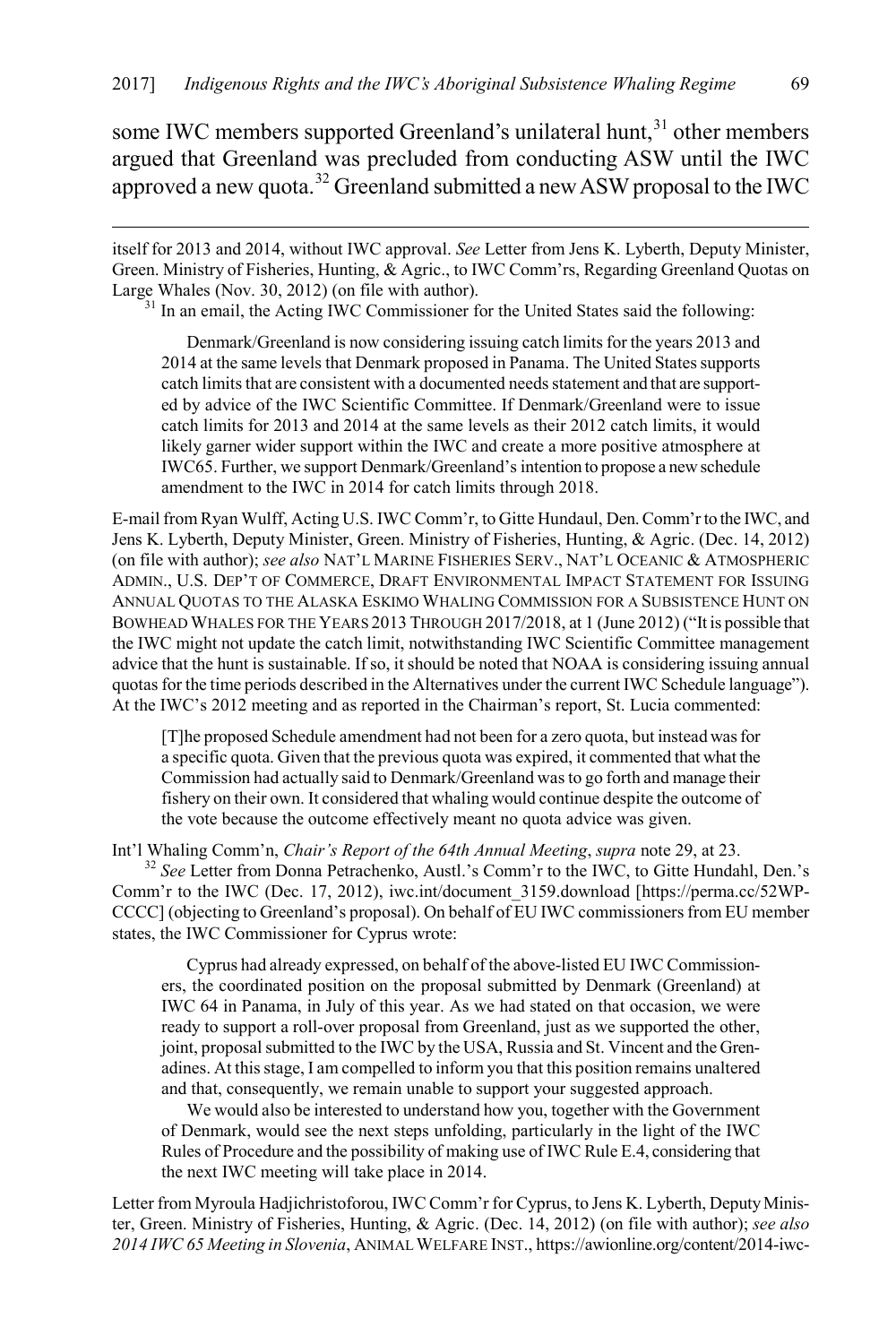in 2014 for 2014 through 2018, which the IWC adopted.<sup>[33](#page-8-0)</sup> At the same meeting, several IWC members called on the IWC to declare Greenland's 2013 and  $2014$  whaling an infraction<sup>[34](#page-8-1)</sup> that Denmark, which ratified the ICRW on Greenland's behalf,  $35$  must prosecute and punish.  $36$  Clearly, the issue was not resolved to the satisfaction of many IWC members.

<span id="page-8-5"></span>Recognizing the complexity of the topics involved in ASW and the need to revise the process for approving ASW quotas, the IWC agreed in 2014 to hold an expert workshop to improve long-term management of ASW.<sup>[37](#page-8-4)</sup> The IWC drafted the terms of reference for the workshop broadly to address a range of issues affecting ASW, but it intended the workshop to focus on need

<span id="page-8-0"></span><sup>33</sup> See Int'l Whaling Comm'n, Summary of Main Outcomes, *supra* not[e 5,](#page-2-6) at 6 (amending the schedule to allow ASW). The schedule amendment for Greenland's quota achieved the necessary three-fourths majority with forty-six members voting "yes," eleven members voting "no," and three members abstaining. *See* Int'l Whaling Comm'n, Status of Agenda Items at IWC/65 as of Monday, 15 September 2014, IWC/65/Status, at 1–2 (2014), https://archive.iwc.int/pages/view.php?ref=3577 [https://perma.cc/4VYS-5TNR]. Greenland's 2014 proposal differed from its 2012 proposal by just twelve minke whales. *See* Denmark, Proposed Schedule Amendment (IWC 64) (Greenland Catch limits), IWC/64/12, at 1 (2012), https://iwc.int/private/downloads/wZY8vPNeplVotBRS6w4Jiw/64- 12.pdf [https://perma.cc/DVD6-7ZVC] (providing that the number of minke whales struck from the Central stock and West Greenland stock shall not exceed twelve and 178 respectively for the years 2013, 2014, 2015, 2016, 2017, and 2018). <sup>34</sup> *See* Int'l Whaling Comm'n, Report of the Infractions Sub-Committee, IWC/65/Rep04, at 2

<span id="page-8-1"></span>(Sept. 11, 2014), https://archive.iwc.int/pages/view.php?ref=3580 [https://perma.cc/23RN-QZRJ]. <sup>35</sup> Greenland is an autonomous territory within Denmark. When Denmark ratified the ICRW, it

<span id="page-8-2"></span>did so implicitly on behalf of Greenland. Denmark's instrument of ratification does not explicitly state that Denmark is ratifying on behalf of Greenland. *See* Email from Francis J. Holleran, Depositary Officer, U.S. Dep't of State, to Chris Wold, Professor, Lewis & Clark Law School (Sept. 15, 2006) (on file with author) (providing the English translation of the Declaration of the Kingdom of Denmark of Accession to the International Convention on the Regulation of Whaling). However, Lord McNair, a renowned international law scholar, has stated that when a treaty does not include a territorial application clause, "the treaty applies to all the territory of the contracting party, whether metropolitan or not" unless a government expressly indicates otherwise. LORD MCNAIR, THE LAW OF TREATIES 116– 17 (1961). This rule was codified in the Vienna Convention, which states that "[u]nless a different intention appears from the treaty or is otherwise established, a treaty is binding upon each party in respect of its entire territory." Vienna Convention on the Law of Treaties art. 29, May 23, 1969, 1155 U.N.T.S. 331 (entered into force Jan. 27, 1980) [hereinafter Vienna Convention]. As the ICRW does not include any provisions for applying the convention to territories, the general rule applies. <sup>36</sup> *See* ICRW, *supra* not[e 5,](#page-2-6) art. IX (requiring prosecution and punishment of infractions by the

<span id="page-8-3"></span>"government having jurisdiction over the offence" and a requirement to report infractions and actions taken to the IWC). <sup>37</sup> *See* IWC, Chair's Report from ASW Working Group Meeting, *supra* not[e 11,](#page-3-8) at 4 (charging

<span id="page-8-4"></span>the United States, Denmark, and the IWC's Head of Science with developing a proposal for a workshop "to address those long term issues that are of greatest concern" for ASW).

 <sup>65-</sup>meeting-slovenia [https://perma.cc/MM6R-PST7] (providing that at the IWC's 2014 meeting, Argentina, Chile, Uruguay, and other members of the Latin American group of countries known as the Buenos Aires Group stated that Denmark's failure to report Greenland's ASW as commercial whaling constituted an infraction). Even Denmark seemed to take this position. *See Whales Quotas Create Rift Between Greenland and Denmark*, *supra* not[e 30](#page-6-10) (reporting that "[t]he Danish government argues that by setting its own independent quota, Greenland is contravening IWC regulations"). Denmark also said it would have to withdraw from the IWC as a result of Greenland's ASW hunt.  $Id$ .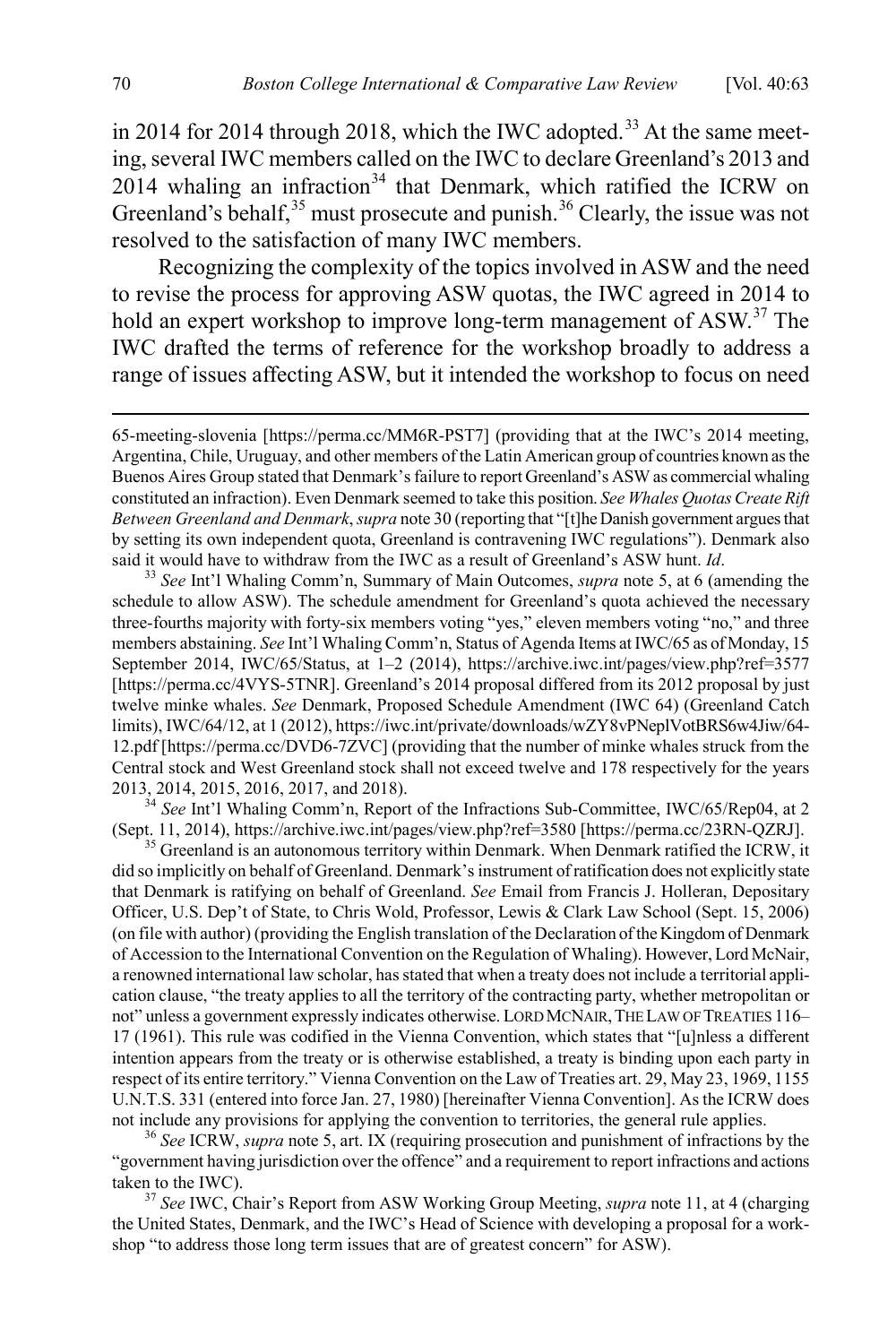statements,<sup>[38](#page-9-1)</sup> including "types of subsistence need (for example, cultural and nutritional); cultural and sociological variation across whaling communities with regard to conditions of the hunt and methods of distributing products, including changes over time; methods used to present information on need to the Commission in an informative manner; consideration of approaches to objectively review 'need statements' presented to the Commission; and food security considerations."[39](#page-9-2) Although not included among the named topics to be considered, an assessment of human rights law as it relates to ASW became a very significant focus of the workshop. $40$ 

Several participants spoke on the need to incorporate human rights related cultural and subsistence issues within the context of ASW. In particular, they focused on the need to view ASW in relation to the economic, social, cultural, political, and spiritual dimensions of indigenous peoples' rights.<sup>[41](#page-9-4)</sup> Such a need, they claimed, is consistent with the Indigenous and Tribal Peoples Convention (more commonly known as ILO Convention  $169)^{42}$  $169)^{42}$  $169)^{42}$  and the United Nations Declaration on Indigenous Rights (UNDRIP).[43](#page-9-6) Article 23(1) of ILO Convention 169, in particular, "affirms the linkage between culture, subsistence econ-omy, economic self-reliance, and sustainable and equitable development<sup>7[44](#page-9-7)</sup> by providing that:

<span id="page-9-9"></span><span id="page-9-0"></span>Handicrafts, rural and community-based industries, and subsistence economy and traditional activities of the peoples concerned, such as hunting, fishing, trapping and gathering, shall be recognised as important factors in the maintenance of their cultures and in their economic self-reliance and development. Governments shall, with the participation of these people and whenever appropriate, ensure that these activities are strengthened and promoted.<sup>[45](#page-9-8)</sup>

From this uncontroversial premise, the workshop participants then highlighted the rights of indigenous peoples to their own means of subsistence and traditional economies; to develop and use their lands, territories, and resources; to

<span id="page-9-1"></span> <sup>38</sup> *See* IWC, Chair's Report from ASW Working Group Meeting, *supra* not[e 11,](#page-3-8) app. 2, at 6 (stating that "an important focus must be on consideration of 'need statements' in the broad sense"). <sup>39</sup> *See id*; *see also* Int'l Whaling Comm'n, Report of the IWC Expert Workshop on ASW, *supra* 

<span id="page-9-2"></span>note [6,](#page-2-7) § 2.2.<br><sup>40</sup> See Int'l Whaling Comm'n, Report of the IWC Expert Workshop on ASW, *supra* not[e 6,](#page-2-7) § 3.1.<br><sup>41</sup> See, e.g., Dorough, *supra* not[e 14,](#page-3-9) at 1 (stating that "[t]he main point of [her] presentation is the

<span id="page-9-4"></span><span id="page-9-3"></span>need to view Aboriginal Subsistence Whaling in relation with all of the other economic, social, cultur-<br>al, political and spiritual dimensions of Arctic Indigenous peoples' rights'').

<span id="page-9-5"></span><sup>&</sup>lt;sup>42</sup> *See* Convention (No. 169) Concerning Indigenous and Tribal Peoples in Independent Countries, June 27, 1989, 1650 U.N.T.S. 383 [hereinafter ILO Convention 169].

<span id="page-9-8"></span><span id="page-9-7"></span><span id="page-9-6"></span><sup>43</sup> *See* G.A. Res. 61/295, annex, United Nations Declaration on the Rights of Indigenous Peoples

<sup>&</sup>lt;sup>44</sup> Dorough, *supra* not[e 14,](#page-3-9) at 4.  $\frac{45}{12}$  ILO Convention 169, *supra* note [42,](#page-9-0) art. 23(1).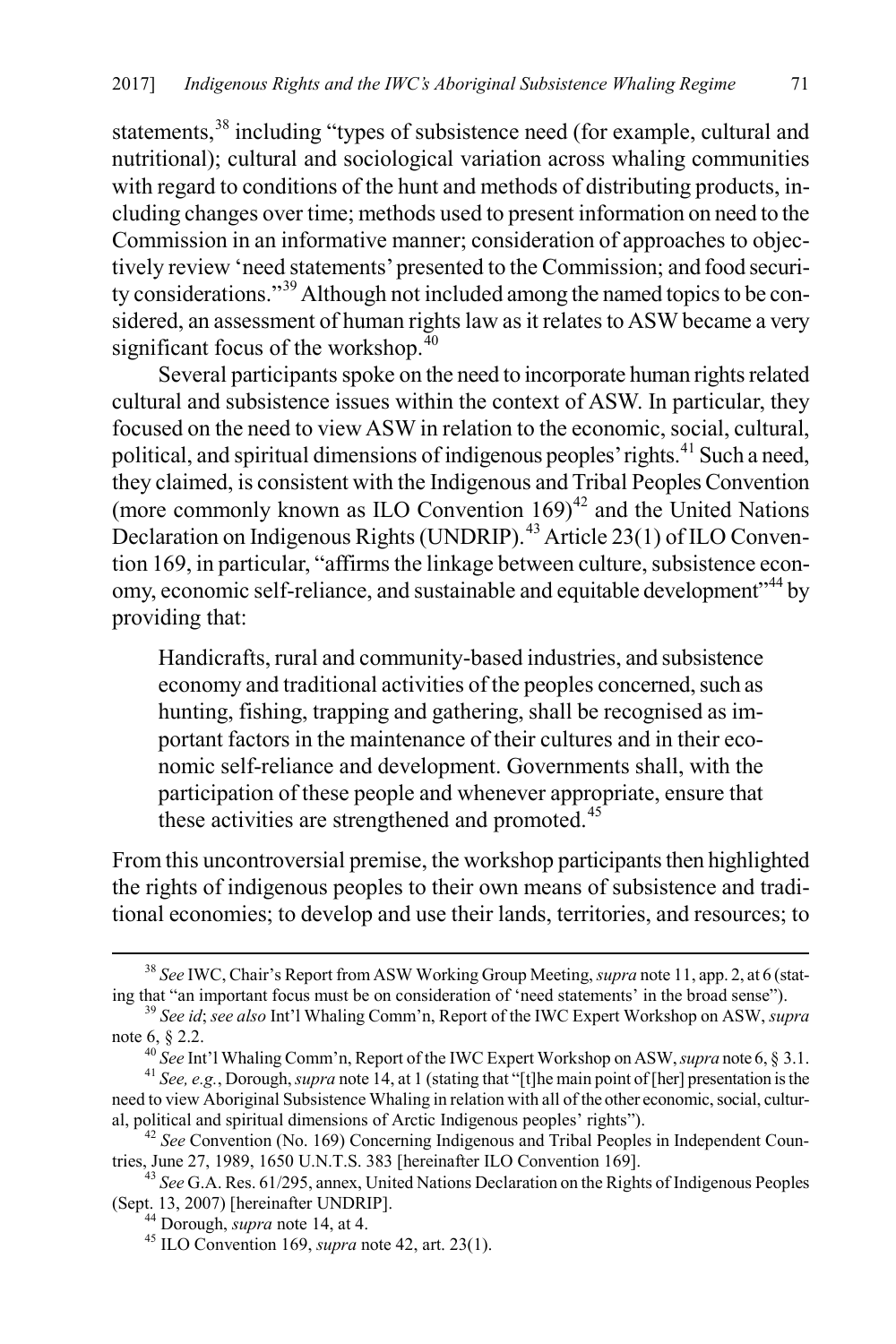self-determination; and to cultural integrity.<sup>[46](#page-10-0)</sup> Importantly, they also acknowledged that indigenous societies can evolve, but that does not make these socie-ties any less indigenous or diminish their rights.<sup>[47](#page-10-1)</sup>

Despite concluding that these rights are customary international law,<sup>[48](#page-10-2)</sup> they did not make a credible legal claim that the IWC, as an international organization, had the duty to implement these rights. $49$  Nor did they propose concrete ideas for how the IWC might incorporate these rights. Dalee Sambo Dorough "urge[ed] the members of the ASW working group and the IWC . . . to apprise themselves of these legally-binding provisions and to incorporate them into all of their future work."[50](#page-10-4) More concretely, she called for the IWC to create, with the direct participation of indigenous peoples, more robust standards to protect ASW.<sup>[51](#page-10-5)</sup> Elsa Stamatopoulou concluded that the "IWC could consider joining the 40-some intergovernmental entities of the Inter-

<span id="page-10-3"></span><span id="page-10-2"></span><span id="page-10-1"></span>to interpretation of a treaty in light of the treaty's context. Mennecke, *supra* not[e 14,](#page-3-9) at 6, 8–10. Pursuant to Article 31(1) of the Vienna Convention, "[a] treaty shall be interpreted in good faith in accordance with the ordinary meaning to be given to the terms of the treaty *in their context* and in the light of its object and purpose." Vienna Convention, *supra* not[e 35,](#page-8-5) art. 31(1) (emphasis added). He argued that the IWC has a duty to interpret terms in the ICRW in light of human rights law because human rights law has become part of the context for interpreting the ICRW; because treaties such as the ICRW must be interpreted as evolving instruments, as opposed to the drafters' intent, human rights norms that are customary international law have become part of the context upon which the terms of the ICRW should be interpreted. *See* Mennecke, *supra* note [14,](#page-3-9) at 6, 8–10. However, the Vienna Convention limits "context" to agreements relating to the treaty made between all parties in connection with the conclusion of the treaty or an instrument made by one or more parties in connection with the conclusion of a treaty and accepted by other parties to the treaty. Vienna Convention, *supra* not[e 35,](#page-8-5) art. 31. Human rights law, as reflected in customary international law, does not fall within either of these categories. As described in Section IV, however, valid legal arguments can be made that impose obligations on international organizations directly or indirectly. *See infra* Section IV. <sup>50</sup> Dorough, *supra* not[e 14,](#page-3-9) at 4. <sup>51</sup> *Id.* at 10. Dorough's exact words are:

In regard to the IWC and its future actions, especially in light of climate change, there is a greater urgency to protect Aboriginal Subsistence Whaling and a greater urgency to establish robust standards to do so. To assist in the preparation of such standards, the direct participation of Inuit [and other Indigenous peoples concerned] must be recognized and respected. In this way, the IWC will help to ensure the future of Aboriginal Subsistence Whaling in the Arctic and elsewhere, in a manner that upholds the fundamental human rights of Indigenous peoples and is consistent with their distinct cultural context.

*Id.* (alteration in original).

<span id="page-10-0"></span> <sup>46</sup> Dorough, *supra* note [14,](#page-3-9) at 5–6; Lefevre, *supra* note [14,](#page-3-9) at 2–4, 6, 8 (stating that "[i]t is the right of all people, in community with others, to engage in economic and social activities which are part of the culture of the community to which they belong" and that the right to culture and to engage in economic activities inter-relates with the right of a people not to be deprived of its own means of subsistence); Stamatopoulou, *supra* note [14,](#page-3-9) at 5–7.<br><sup>47</sup> Dorough, *supra* not[e 14,](#page-3-9) at 7–8.<br><sup>48</sup> *See id.* at 6–7.<br><sup>49</sup> One participant emphasized aspects of the Vienna Convention on the Law of Treaties relating

<span id="page-10-5"></span><span id="page-10-4"></span>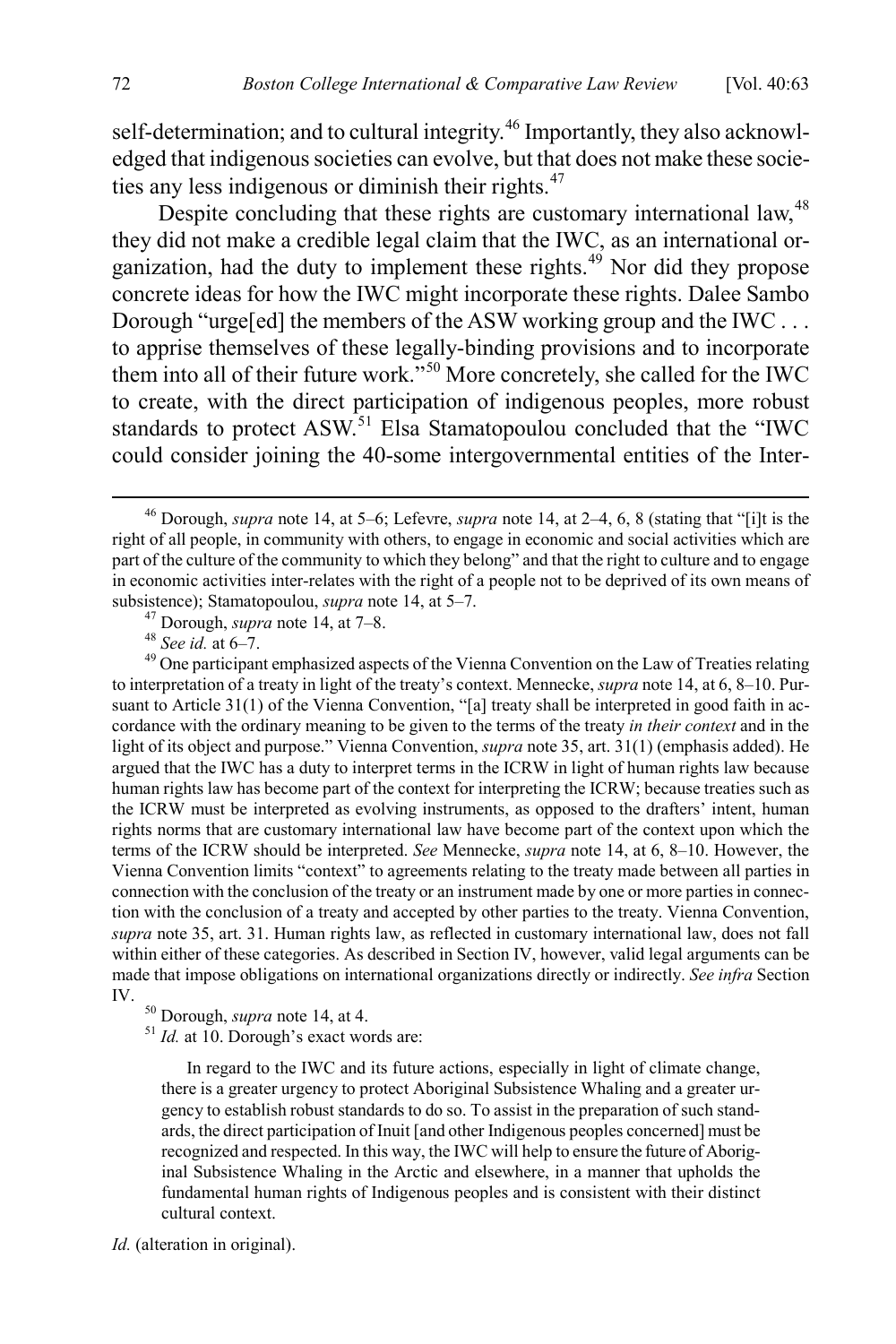Agency Support Group on Indigenous Issues in order to share experiences and good practices with others at [The Permanent Forum on Indigenous Issues] and at other levels."[52](#page-11-0) The workshop report includes as a main recommendation the need for IWC members "to reflect the specific status and human rights of Indigenous peoples in their application and interpretation of the ASW framework under the International Convention on the Regulation of Whaling.<sup>5[53](#page-11-1)</sup> The workshop report, like the presentations, does not articulate how the IWC should do that.

# II. HUMAN RIGHTS CLAIMS RELEVANT TO INTERNATIONAL ENVIRONMENTAL ORGANIZATIONS

The IWC's expert workshop helped raise the issue of the need for international organizations such as the IWC to consider human rights law in their decisionmaking. It also highlighted which human rights law is most relevant to the IWC and which is likely to be relevant to other resource-related international bodies, such as CITES.

The workshop, however, is but a first step towards integrating human rights into international organizations because several key issues went unaddressed. First, none of the workshop participants described the content of these rights. For example, what exactly does the right to self-determination allow indigenous peoples to do? What is the scope of the right to lands, territories, and resources? Second, they did not describe the limitations of the rights. As the following section makes clear, the Human Rights Committee and the Inter-American Court of Human Rights have noted that these rights are not absolute and that rights can be affected without being abrogated. These issues are discussed in this Section. Third, the workshop participants did not describe whether international organizations have the duty to implement these rights. As described in Section IV, a strong case can be made that international organizations like the IWC have an obligation—either directly as an international organization or indirectly through the actions of the individual IWC members to implement human rights and other legal norms that have attained the status of customary international law.

#### *A. Background on Customary International Law*

Customary international law, along with treaties and general principles of law, constitute the three sources of international law.<sup>[54](#page-11-2)</sup> Customary international law is significant because, unlike treaties, it binds all nations, not just those

<sup>&</sup>lt;sup>52</sup> Stamatopoulou, *supra* not[e 14,](#page-3-9) at 9.<br><sup>53</sup> Int'l Whaling Comm'n, Report of the IWC Expert Workshop on ASW, *supra* not[e 6,](#page-2-7) § 3.1.<br><sup>54</sup> *See* Statute of the International Court of Justice art. 38(1), June 26, 1945, 33

<span id="page-11-2"></span><span id="page-11-1"></span><span id="page-11-0"></span><sup>(</sup>entered into force Oct. 24, 1945).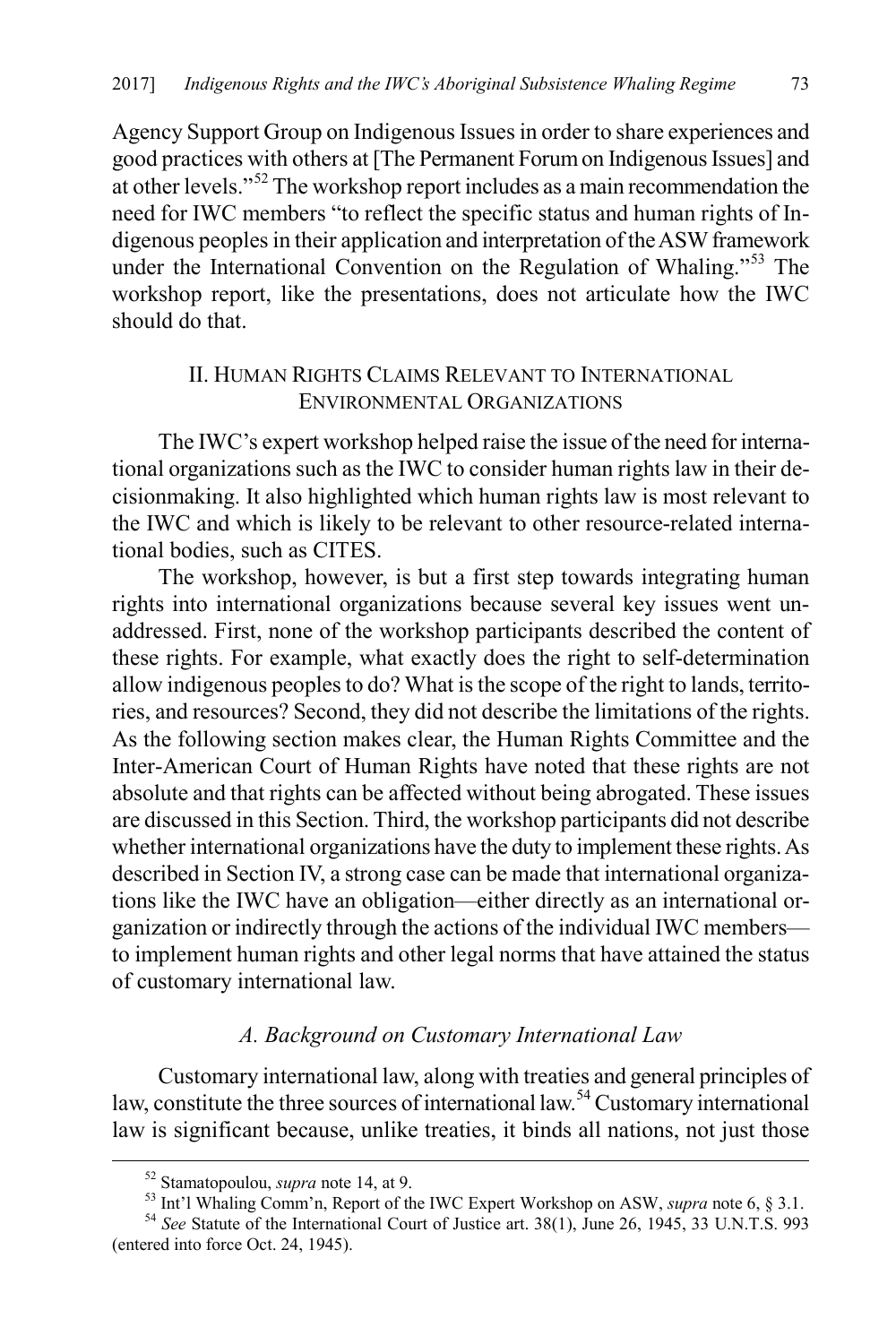that have consented to it, "not because it was prescribed by any superior power, but because it has been generally accepted as a rule of conduct.<sup> $55$ </sup> Customary international law has always proved challenging because it is difficult to identify in practice. The standard formula for identifying a norm of customary international law is to determine whether sufficient state practice implementing the norm exists and whether states conduct themselves consistently with state practice out of a sense of legal obligation, a concept called opinio juris.<sup>[56](#page-12-1)</sup> Sufficient state practice is defined in terms of consistent, not necessarily universal, practice among states.[57](#page-12-2) Opinio juris can be found from a State's acceptance of the norm in treaties, declarations, resolutions, and perhaps even from state practice itself. [58](#page-12-3)

<span id="page-12-13"></span><span id="page-12-12"></span><span id="page-12-11"></span>In the case of human rights, the relevant sources of law are numerous. The International Covenant on Civil and Political Rights  $(ICCPR)$ ,  $^{59}$  $^{59}$  $^{59}$  the Inter-national Covenant on Economic, Social and Cultural Rights (ICESCR), <sup>[60](#page-12-5)</sup> ILO Convention  $169<sub>1</sub><sup>61</sup>$  $169<sub>1</sub><sup>61</sup>$  $169<sub>1</sub><sup>61</sup>$  and the American Convention on Human Rights (American Convention) $^{62}$  $^{62}$  $^{62}$  provide important treaty sources of human rights law. In addi-tion, the Universal Declaration of Human Rights<sup>[63](#page-12-8)</sup> and UNDRIP provide important non-treaty evidence of human rights norms. UNDRIP, for example, represents a massive, global effort to identify the rights of indigenous people.<sup>[64](#page-12-9)</sup>

<span id="page-12-10"></span><span id="page-12-0"></span> <sup>55</sup> *See* The Scotia, 81 U.S. 170, 187–88 (1871); Asylum (Colom./Peru), Judgment, 1950 I.C.J. 266, 276 (Nov. 20) (stating that "[t]he Party which relies on a custom of this kind must prove that this custom is established in such a manner that it has become binding on the other Party"). <sup>56</sup> For a discussion of the challenges of identifying custom, see Anthea Elizabeth Roberts, *Tradi-*

<span id="page-12-1"></span>*tional and Modern Approaches to Customary International Law: A Reconciliation*, 95 AM.J.INT'L L. 757 (2001). <sup>57</sup> *See, e.g.*, Fisheries Jurisdiction (U.K. v. Ice.), Judgment, 1974 I.C.J. 3, 23–26 (July 25) (stating

<span id="page-12-2"></span>that the twelve-mile limit for a territorial sea "appears now to be generally accepted" and that there is "an increasing and widespread acceptance of the concept of preferential rights for coastal States . . . in a situation of special dependence on coastal fisheries"); *Asylum*, 1950 I.C.J. at 276 (stating that a rule invoked as custom must have "a constant and uniform usage practised by the States in question"). <sup>58</sup> *See, e.g.*, Military and Paramilitary Activities in and Against Nicaragua (Nicar./U.S.), 1986

<span id="page-12-3"></span>I.C.J. 14 (June 27); North Sea Continental Shelf (Ger./Den.; Ger./Neth.), Judgment, 1969 I.C.J. 3

<span id="page-12-4"></span><sup>(</sup>Feb. 20). <sup>59</sup> *See* International Covenant on Civil and Political Rights, *adopted* Dec. 16, 1966, 999 U.N.T.S.

<span id="page-12-5"></span><sup>&</sup>lt;sup>60</sup> See International Covenant on Economic, Social and Cultural Rights, *adopted* Dec. 16, 1966, 999 U.N.T.S. 3 (entered into force Jan. 3, 1976) [hereinafter ICESCR].

<span id="page-12-7"></span><span id="page-12-6"></span><sup>&</sup>lt;sup>61</sup> See ILO Convention 169, supra not[e 42.](#page-9-0)<br><sup>62</sup> See American Convention on Human Rights: "Pact of San José, Costa Rica," Nov. 22, 1969, 1144 U.N.T.S. 123 (entered into force July 18, 1978), https://treaties.un.org/doc/Publication/UNTS/Volume %201144/volume-1144-I-17955-English.pdf [https://perma.cc/54L9-TU2Z] [hereinafter American Convention].<br><sup>63</sup> *See* G.A. Res. 217 (III) A, Universal Declaration of Human Rights (Dec. 10, 1948).<br><sup>64</sup> UNDRIP was adopted by 143 states, with just four states voting against it and eleven abstain-

<span id="page-12-9"></span><span id="page-12-8"></span>ing. S. James Anaya & Siegfried Wiessner, *The U.N. Declaration on the Rights of Indigenous Peoples: Towards Re-empowerment*, JURIST(Oct. 3, 2007, 8:01 AM), http://www.jurist.org/forum/2007/ 10/un-declaration-on-rights-of-indigenous.php [https://perma.cc/QQ8K-XGKR]. Australia, Canada,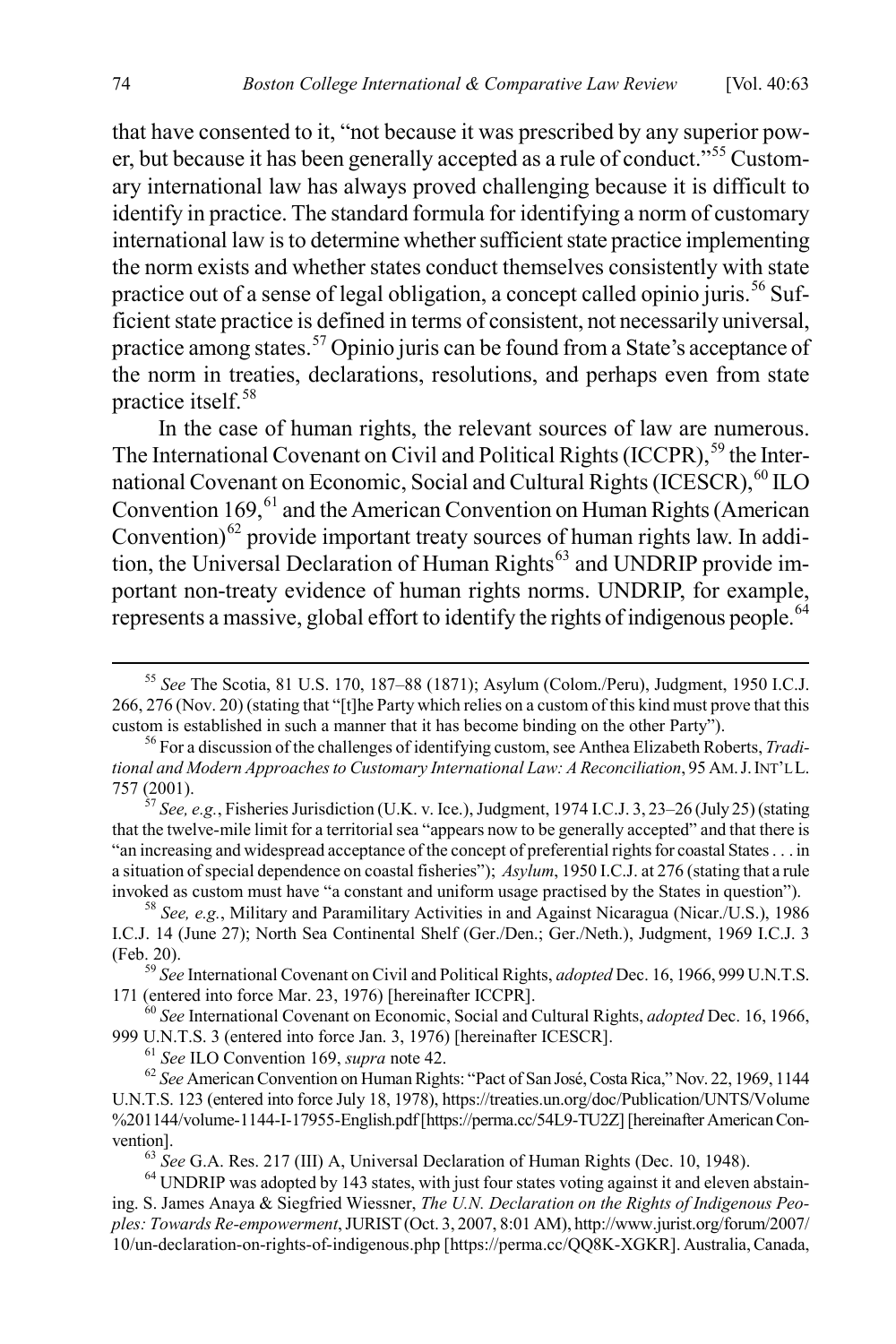<span id="page-13-5"></span>As United Nations General Assembly resolutions, UNDRIP and the Universal Declaration of Human Rights are not legally binding, but this does not mean that some of their provisions do not reflect customary international law. In fact, some provisions of UNDRIP undeniably articulate customary international law, $65$  although scholars disagree about the extent to which UNDRIP in its en-tirety can be considered representative of customary international law.<sup>[66](#page-13-1)</sup> As explained below, the rights to self-determination, lands, territories and resources, and cultural identity are customary international law. What is less clear is the content of these rights.

#### *B. The Right to Self-Determination*

UNDRIP states that indigenous peoples have the right to self-determination; that is, they have the right to "freely determine their political status and freely pursue their economic, social and cultural development."[67](#page-13-2) Even the four States that rejected UNDRIP—the United States, Canada, Australia, and New Zealand—have demonstrated varying levels of recognition of the right to self-determination for indigenous people $\overline{68}$  $\overline{68}$  $\overline{68}$  and have subsequently endorsed it.  $69$ 

Although UNDRIP is not legally binding, the general right to selfdetermination (that is, the right not specific to indigenous peoples) does exist in other legally binding treaties. For example, the ICCPR and the ICESCR both begin by declaring that "[a]ll peoples have the right to self-

New Zealand and the United States voted against adoption of UNDRIP while Azerbaijan, Bangladesh, Bhutan, Burundi, Colombia, Georgia, Kenya, Nigeria, the Russian Federation, Samoa and Ukraine abstained. *Id.*; *Declaration on the Rights of Indigenous Peoples*, UNITED NATIONS HUM. RTS.: OFF. HIGH COMMISSIONER, http://www.ohchr.org/EN/Issues/IPeoples/Pages/Declaration.aspx [https:// perma.cc/W6GS-7HP2]. All four States that voted against UNDRIP later supported it. *See, e.g.*, Press Release, Office of the Spokesman, U.S. Dep't of State, Announcement of U.S. Support for the United Nations Declaration on the Rights of Indigenous Peoples (Dec. 16, 2010), https://2009-2017.state. gov/r/pa/prs/ps/2010/12/153027.htm [https://perma.cc/SQ5M-8N4U]. <sup>65</sup> *See* Int'l Law Ass'n, Sofia Conference, *Rights of Indigenous People: Final Report*, 28–29

<span id="page-13-0"></span><sup>(2012),</sup> http://www.ila-hq.org/download.cfm/docid/227B560E-F0F5-4773-BECC974CFC6A11B8 [https://perma.cc/CT4P-LTSG]. <sup>66</sup> *See* Karen Engle, *On Fragile Architecture: The UN Declaration on the Rights of Indigenous* 

<span id="page-13-1"></span>*Peoples in the Context of Human Rights*, 22 EUR. J. INT'L L. 141, 163 (2011) (stating that "while some argue that the declaration goes beyond other international legal instruments in terms of recognizing indigenous rights, others insist that the declaration adds no new rights but rather is simply a statement of what already exists in customary international law") (footnote omitted).<br><sup>67</sup> UNDRIP, *supra* not[e 43,](#page-9-9) art. 3.<br><sup>68</sup> See Anaya & Wiessner, *supra* not[e 64.](#page-12-10) For example, the U.S. government has recognized Indi-

<span id="page-13-3"></span><span id="page-13-2"></span>an tribes as political entities with powers of self-government over a "broad range of internal and local affairs." *Id.* <sup>69</sup> Sven Pfeiffer, *Rights of Indigenous Peoples and the International Drug Control Regime: The* 

<span id="page-13-4"></span>*Case of Traditional Coca Leaf Chewing*, 5 GOETTINGEN J. INT'L L. 287, 293 (2013).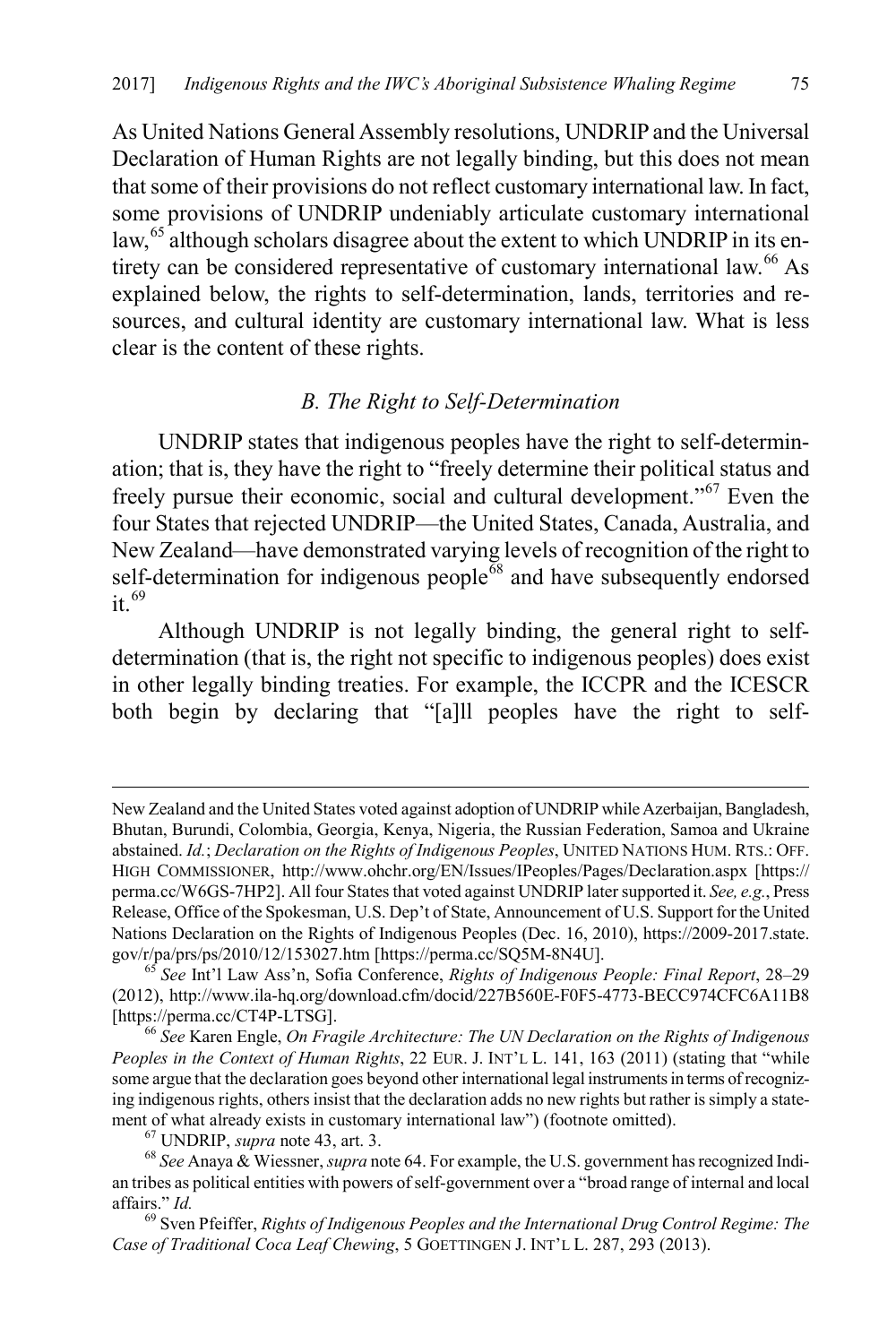determination."[70](#page-14-0) The right to self-determination is even a foundational principle of the United Nations (U.N.), with Article 1 of the U.N. Charter stating that one purpose of the United Nations is to "develop friendly relations among nations based on respect for the principle of equal rights and self-determination of peoples."[71](#page-14-1) These treaties and others like them, reflect that self-determination is widely recognized as customary international law.[72](#page-14-2)

<span id="page-14-9"></span><span id="page-14-7"></span>However, the legal status of the right to self-determination as it applies to indigenous peoples is not clear. One author writes that indigenous selfdetermination "is or will become customary international law, even though a few states may continue to oppose it."[73](#page-14-3) The International Law Association's Committee on the Rights of Indigenous Peoples is silent on the question of whether self-determination for indigenous peoples has become customary international law, while proclaiming other rights to be customary international law.<sup>[74](#page-14-4)</sup> Others strongly imply that the right to self-determination for indigenous peoples has become customary international law.[75](#page-14-5)

<span id="page-14-8"></span>In addition, the actual substantive content of that right is debatable, especially in the context of indigenous peoples.[76](#page-14-6) As renowned international schol-

<span id="page-14-5"></span>*uing Challenges*, 22 EUR. J. INT'L L. 121, 137–38 (2011). <sup>76</sup> *See, e.g.*, Matthew Saul, *The Normative Status of Self-Determination in International Law: A* 

<span id="page-14-6"></span>*Formula for Uncertainty in the Scope and Content of the Right?*, 11 HUM. RTS. L. REV. 609, 610 (2011) (stating that the right of self-determination "remains one of the most unsettled norms in international law" with its application beyond the colonial context "'plagued by an excess of indetermina-

<span id="page-14-10"></span>

<span id="page-14-2"></span><span id="page-14-1"></span><span id="page-14-0"></span><sup>&</sup>lt;sup>70</sup> ICCPR, *supra* not[e 59,](#page-12-11) art. 1(1); ICESCR, *supra* not[e 60,](#page-12-12) art. 1(1).<br><sup>71</sup> U.N. Charter art. 1, ¶ 2.<br><sup>72</sup> *See* S. JAMES ANAYA, INDIGENOUS PEOPLE IN INTERNATIONAL LAW 75 n.28 (2nd ed. 2004). Self-determination is sometimes called a jus cogens norm as well. Isabelle Schulte-Tenckhoff, *Treaties, Peoplehood, and Self-determination: Understanding the Language of Indigenous Rights*, *in* IN-DIGENOUS RIGHTS IN THE AGE OF THE UN DECLARATION 64, <sup>77</sup> (Elvira Pulitano ed., 2012)*.* <sup>73</sup> Robert T. Coulter, *The Law of Self-Determination and the United Nations Declaration on the* 

<span id="page-14-3"></span>*Rights of Indigenous Peoples*, 15 UCLA J. INT'L L. & FOREIGN AFF. 1, 27 (2010); *see also* S. James Anaya, *International Human Rights and Indigenous Peoples: The Move Toward the Multicultural State*, 21 ARIZ. J. INT'L & COMP. L. 13, 47 (2004) (stating that "[i]t is . . . evident that certain minimum standards concerning indigenous land rights, rooted in accepted precepts of cultural integrity, property, nondiscrimination, and self-determination, have made their way not just into conventional law but also into general or customary international law") [hereinafter Anaya, *The Move Toward the Multicultural State*]. 74 *See* Int'l Law Ass'n, The Hague Conference, *Rights of Indigenous Peoples: Interim Report*, 9–

<span id="page-14-4"></span><sup>12 (2010),</sup> http://www.ila-hq.org/download.cfm/docid/9E2AEDE9-BB41-42BA-9999F0359E79F62D [https://perma.cc/RVR3-2ELM]. The International Law Association states that the Interim Report "should be considered an integral part" of the 2012 Final Report "as well as an essential element of the overall work of the Committee." Int'l Law Ass'n, Sofia Conference, *supra* not[e 65,](#page-13-5) at 2. The final report was also silent on the question of whether self-determination for indigenous peoples had become customary international law. Int'l Law Ass'n, Sofia Conference, *supra* not[e 65,](#page-13-5) at 3–7. On the other hand, it affirmatively stated that "a specific rule of customary international law has developed recognizing the right of indigenous peoples to recognition and preservation of their cultural identity." Int'l Law Ass'n, Sofia Conference, *supra* note [65,](#page-13-5) at 17. <sup>75</sup> *See* Siegfried Wiessner, *The Cultural Rights of Indigenous Peoples: Achievements and Contin-*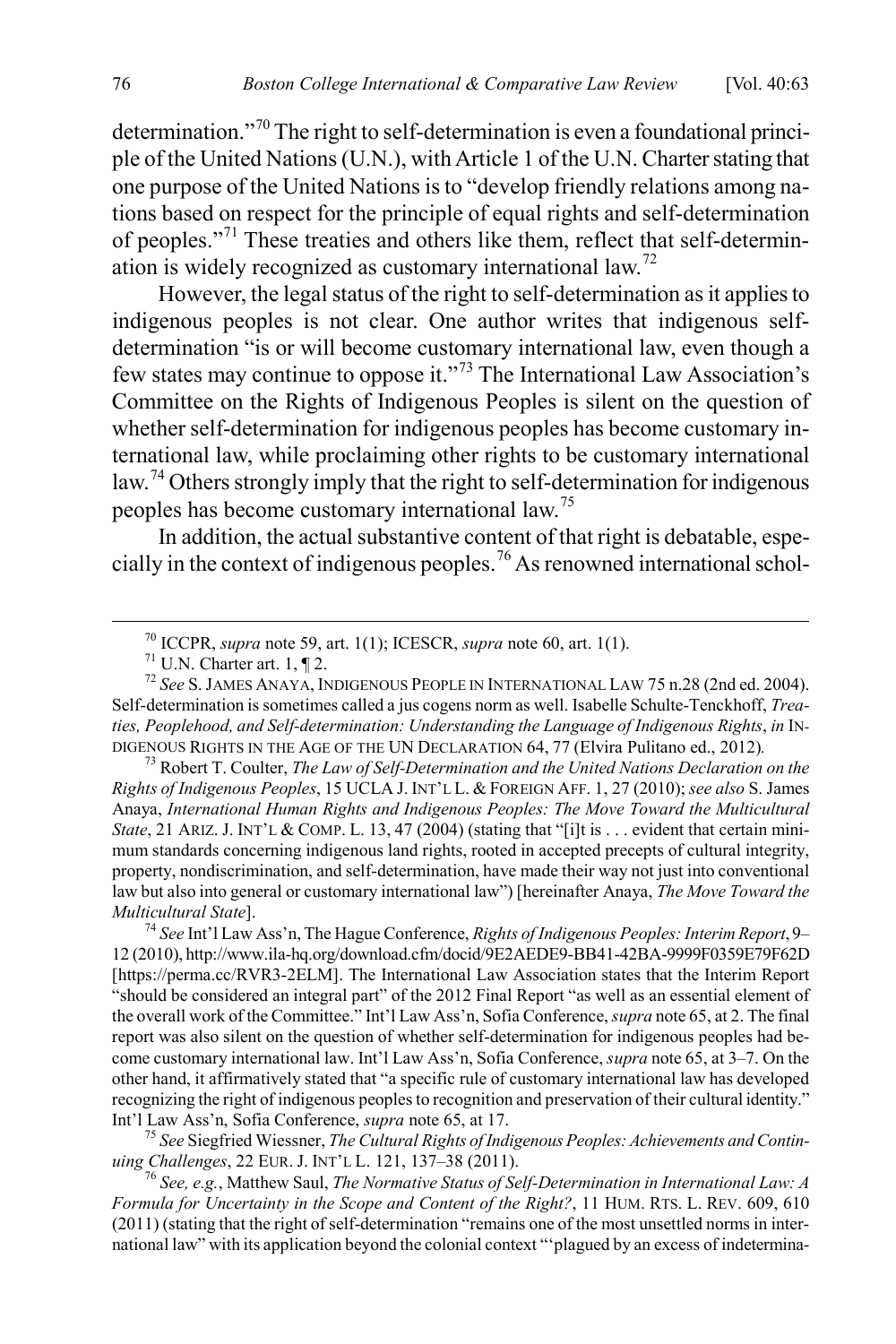<span id="page-15-6"></span>ar James Crawford has written, "as almost all would agree, self-determination is . . . *lex obscura*. No one is very clear what it means, at least outside the co-lonial context."<sup>[77](#page-15-0)</sup> Thus, even if self-determination for indigenous peoples has become customary international law, identifying which aspects of the right to self-determination are customary international law is not self-evident.

The lack of clarity over the right begins with its scope. Scholars and courts often divide the right to self-determination into two distinct types external and internal. Internal self-determination refers to how people exercise the right to self-determination within the context of an existing state through such means as participating in the political process.<sup>[78](#page-15-1)</sup> External selfdetermination operates outside the bounds of an existing state; it relates to the construction of a new, independent state. The Supreme Court of Canada, when assessing the legality of Quebec seceding from Canada under international law and Canadian law, defined external self-determination as the "'establishment of a sovereign and independent State, the free association or integration with an independent State or the emergence into any other political status freely determined by a people."<sup>[79](#page-15-2)</sup>

A right to external self-determination, in the sense of a class of people being able to establish their own state from within an existing state, exists for a few classes of peoples. The Canadian Supreme Court, for example, stated that the right to external self-determination exists, at best, for only the first two of the following three internationally recognized classes of peoples: 1) those in the situation of former colonies or under colonial rule; 2) those under foreign military occupation; and 3) those that, as a defined group, are "denied meaningful access to government to pursue their political, economic, social and cultural development."[80](#page-15-3) The essence of this third class of people is that it is "blocked from the meaningful exercise of its right to self-determination internally."[81](#page-15-4) According to the court, only the first two classes—those under colonial rule and those under foreign occupation or subjugation—undeniably have the right to external self-determination.<sup>[82](#page-15-5)</sup> It further stated that under "an estab-

cy both in terms of scope and content'") (footnotes omitted) (quoting Catriona Drew, *The East Timor Story: International Law on Trial*, 12 EUR. J. INT'L L. 651, 658 (2001)). 77 James Crawford, *The Right of Self-Determination in International Law: Its Development and* 

<span id="page-15-0"></span>*Future*, *in* PEOPLE'S RIGHTS 7, 10 (Philip Alston ed., 2001). He also states that self-determination "is an intensely contested concept in relation to virtually every case where it is invoked." *Id.* at 38.

<span id="page-15-4"></span><span id="page-15-3"></span><span id="page-15-2"></span><span id="page-15-1"></span><sup>&</sup>lt;sup>78</sup> ANAYA, *supra* note [72,](#page-14-7) at 105–06.<br><sup>79</sup> Reference Re Secession of Quebec, [1998] 2 S.C.R. 217, ¶ 126 (Can.) [hereinafter *Secession of Quebec*]. <sup>80</sup> *See id.* ¶ 138. <sup>81</sup> *Id.* ¶ 134. <sup>82</sup> *See id.* ¶¶ 132–133.

<span id="page-15-5"></span>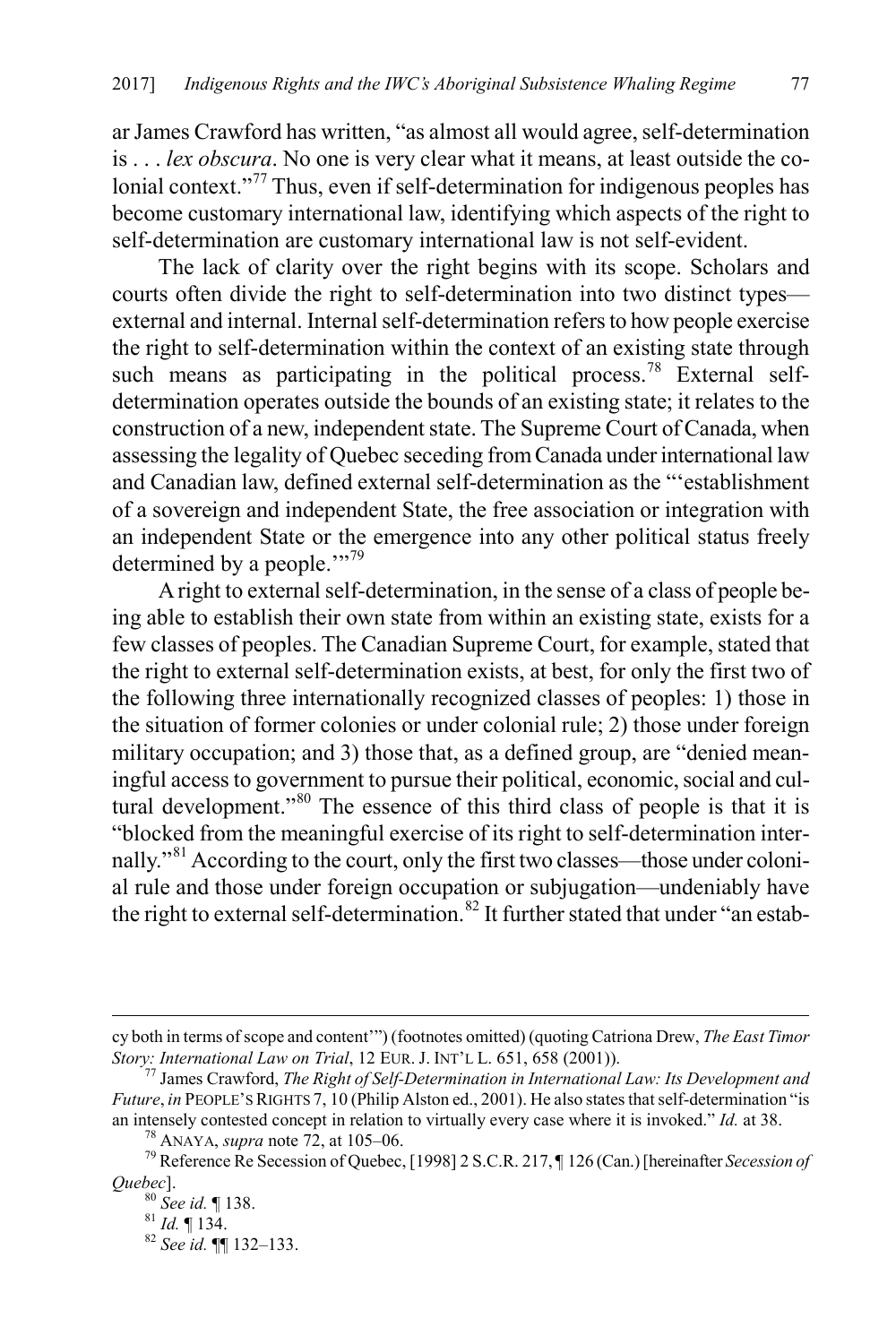lished international law standard" it is "unclear" whether the third class of people actually possesses the right to external self-determination.<sup>[83](#page-16-0)</sup>

With respect to indigenous peoples, the general consensus in international law is that the right to self-determination "operates within the overriding protection granted to the territorial integrity of 'parent' states."[84](#page-16-1) In fact, many States issued official declarations during the UNDRIP voting process echoing this sentiment.<sup>[85](#page-16-2)</sup> The Philippines, for example, expressed its understanding that "the right to self-determination as expressed in article 3 . . . shall not be construed as authorizing or encouraging any action which would dismember or impair, totally or in part, the territorial integrity or political unity of a sovereign or independent State."[86](#page-16-3) Argentina said that it specifically voted in favor of UNDRIP because of the addition of Article  $46(1)$ ,<sup>[87](#page-16-4)</sup> which specifies that "[n]othing in this Declaration may be interpreted as . . . authorizing or encouraging any action which would dismember or impair, totally or in part, the terri-torial integrity or political unity of sovereign and independent States."<sup>[88](#page-16-5)</sup> Thus, the right to external self-determination in the sense of creating an independent state exists only under customary international law for peoples under colonial rule or foreign occupation.<sup>[89](#page-16-6)</sup>

This conclusion does not deny that indigenous peoples have a right to self-determination. As James Anaya has written, "[i]t is a rare case in the postcolonial world in which self-determination, understood from a human rights perspective, will require secession or the dismemberment of states."<sup>[90](#page-16-7)</sup>

In any event, indigenous peoples have the right to engage in some nation-like activities as a group.<sup>[91](#page-16-8)</sup> For example, Article  $36(1)$  of UNDRIP states that

<sup>85</sup> *See* Int'l Law Ass'n, The Hague Conference, *supra* not[e 74,](#page-14-8) at 9.<br><sup>86</sup> *Id.*<br><sup>87</sup> See U.N. GAOR, 61st Sess., 107th plen. mtg. at 19, U.N. Doc. A/61/PV.107 (Sept. 13, 2007).<br><sup>88</sup> UNDRIP, *supra* not[e 43,](#page-9-9) art. 46(1).

<span id="page-16-1"></span><span id="page-16-0"></span><sup>83</sup> *Id.* ¶ 135. <sup>84</sup> *Id.* ¶ 131. James Anaya has written that the right to self-determination "does not mean that every group that can be identified as a people has a free standing right to form its own state or to dictate any one particular form of political arrangement." S. James Anaya, *The Right of Indigenous Peoples to Self-Determination in the Post-Declaration Era*, *in* MAKING THE DECLARATION WORK 184, 189 (Claire Charters & Rodolfo Stavenhagen eds., 2009). There may be, of course, indigenous groups that fall within the first two classes of peoples identified by the court in *Secession of Quebec* and that

<span id="page-16-6"></span><span id="page-16-5"></span><span id="page-16-4"></span><span id="page-16-3"></span><span id="page-16-2"></span>determination for ethnic and religious groups does not include external self-determination, suggesting that external self-determination has not become customary international law for some groups. *See*  Report of the Committee on the Elimination of Racial Discrimination, annex VIII(B), at 125, U.N. Doc. A/51/18, (Sept. 30, 1996).<br><sup>90</sup> S. James Anaya, *Why There Should Not Have to Be a Declaration on the Rights of Indigenous* 

<span id="page-16-8"></span><span id="page-16-7"></span>*Peoples*, *in* INTERNATIONAL HUMAN RIGHTS AND INDIGENOUS PEOPLES 58, 60 (S. James Anaya ed., 2009). <sup>91</sup> *See* Int'l Law Ass'n, The Hague Conference, *supra* note [74,](#page-14-8) at 10.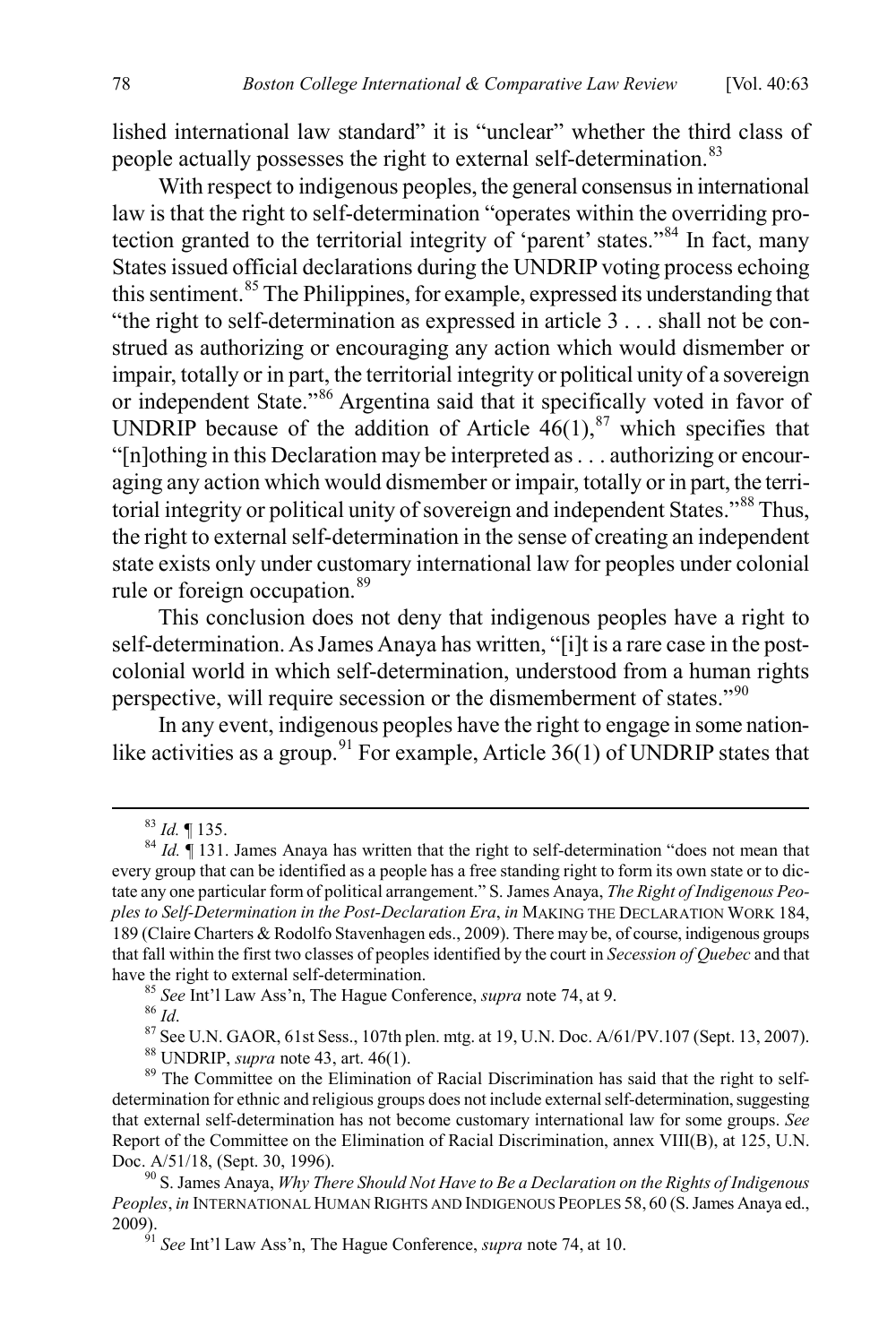"[i]ndigenous peoples . . . have the right to maintain and develop contacts, relations and cooperation, including activities for spiritual, cultural, political, economic and social purposes, with their own members as well as other peoples across borders."[92](#page-17-0) Other than this, the essence of the right to self-determination for indigenous people relates to internal self-determination.<sup>[93](#page-17-1)</sup>

<span id="page-17-6"></span>Other aspects of UNDRIP elaborate on the elements of internal selfdetermination; that is, the ways in which indigenous peoples are able to "freely determine their political status and freely pursue their economic, social and cultural development."[94](#page-17-2) For example, Article 19 requires states to "consult and cooperate in good faith with the indigenous peoples concerned through their own representative institutions in order to obtain . . . consent before adopting and implementing legislat[ion]" that could affect them.<sup>[95](#page-17-3)</sup> This provision exemplifies internal self-determination because it aims to ensure participation of indigenous people in the political process by requiring states to seek their input and consent on legal measures that may affect them. This right applies when a national government implements legislation or a measure that could "produce a 'differentiated effect' to the prejudice of an indigenous com-munity."<sup>[96](#page-17-4)</sup>

Although Article 19 of UNDRIP requires governments to obtain the "consent" of indigenous people, the requisite state practice does not exist to say that under customary international law indigenous peoples have a general right to veto by refusing consent.<sup>[97](#page-17-5)</sup> In some matters, international courts have required states to obtain the free, prior, and informed consent of an indigenous peoples,

<span id="page-17-7"></span>

<span id="page-17-1"></span><span id="page-17-0"></span><sup>&</sup>lt;sup>92</sup> UNDRIP, *supra* not[e 43,](#page-9-9) art. 36(1).<br><sup>93</sup> *See* Stefania Errico, *The Draft UN Declaration on the Rights of Indigenous Peoples: An Overview*, 7 HUM. RTS. L. REV. 741, 748–49 (2007) ("[T]he right of self-determination that indigenous peoples may exercise has, essentially, an *internal* dimension. . . . In other words, the right to selfdetermination in this context would imply constitutional formulae of different kinds through which States and indigenous peoples are called to accommodate the latter's aspirations.") (second emphasis omitted); *see also* Crawford, *supra* note [77,](#page-15-6) at 22, 25 ("The key point about self-determination, and about all other human rights, is that these rights are primarily asserted against one's own state.... [T]he reference to self-determination [in the Draft UNDRIP] is to internal self-determination, and that indigenous peoples are to work out their future within the boundaries of the state in which they happen to be."). <sup>94</sup> UNDRIP, *supra* not[e 43,](#page-9-9) art. 3. James Anaya rejects the dichotomy between external and inter-

<span id="page-17-2"></span>nal self-determination. Nonetheless, his general framework for the right to self-determination embodies the participation, consultation, and consent elements of external and international self-determination. As he says, "self-determination means that peoples are entitled to participate equally in the constitution and development of the governing institutional order under which they live and, further, to live within a governing order in which they may live and develop freely on a continuous basis." S. James Anaya, *The Contours of Self-Determination and Its Implementation: Implications of Developments Concerning Indigenous Peoples, in JUSTICE PENDING: INDIGENOUS PEOPLES AND OTHER GOOD CAUSES 5, 12 (Gudmundur Alfredsson et al. eds., 2002).* 

<span id="page-17-5"></span>

<span id="page-17-4"></span><span id="page-17-3"></span><sup>&</sup>lt;sup>95</sup> UNDRIP, *supra* not[e 43,](#page-9-9) art. 19.<br><sup>96</sup> Int'l Law Ass'n, Sofia Conference, *supra* note [65,](#page-13-5) at 3.<br><sup>97</sup> For a full discussion on whether and when consultation or consent is required, see *id.* at 3–7.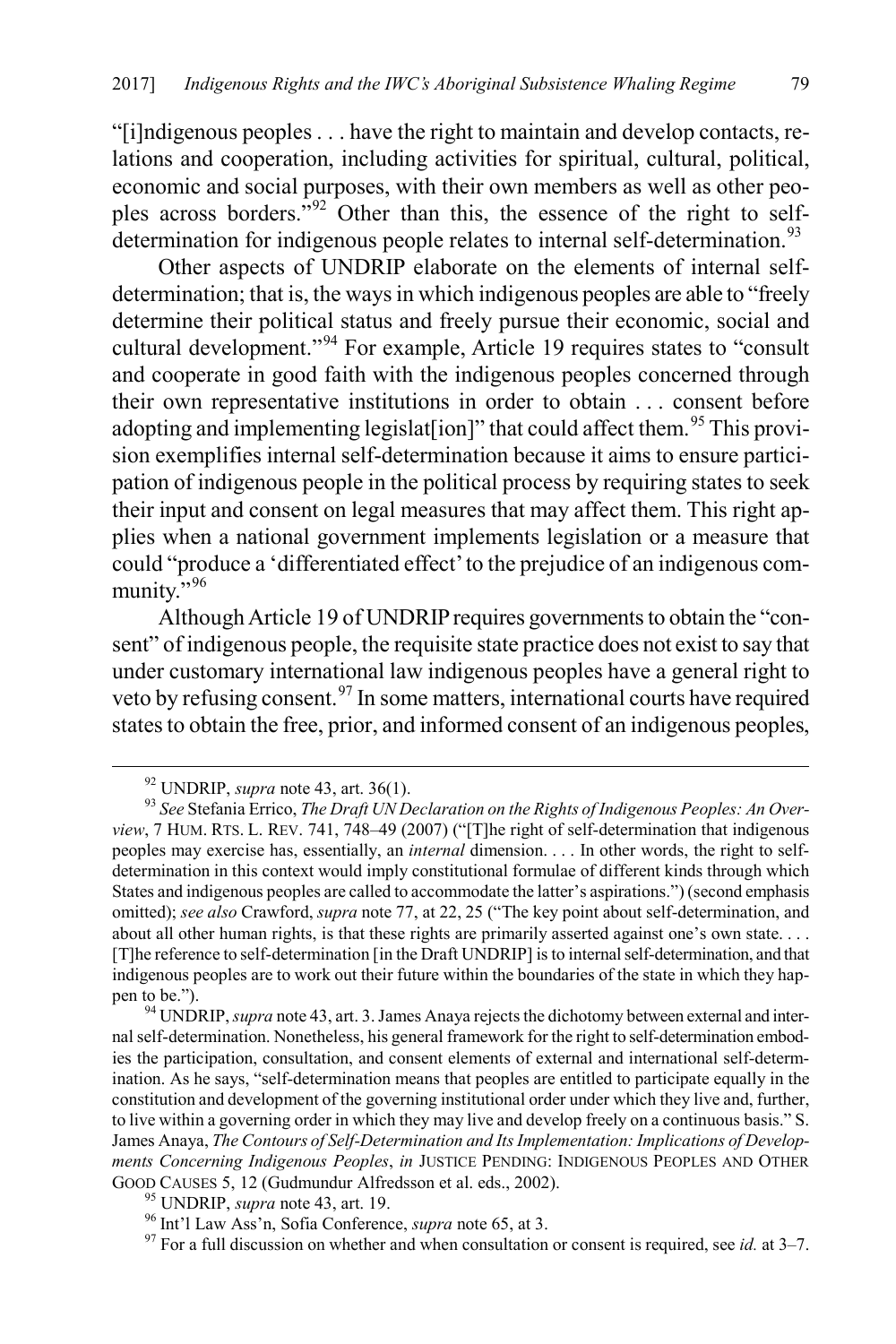while other courts have framed a state's duty as simply to engage in a good faith consultation with the indigenous people affected by their actions.<sup>[98](#page-18-0)</sup> The International Law Association<sup>[99](#page-18-1)</sup> concluded in its 2012 report that states "are not obliged to obtain the consent of indigenous peoples before engaging in *whatever kind* of activities which may affect them," but states are required to obtain informed consent when the absence of such consent "would translate into a violation of the rights of indigenous peoples that States are bound to guarantee and respect."[100](#page-18-2) The International Law Association says that consent is required for relocation of indigenous people from their territories or when the state wants to issue permits for the economic exploitation of indigenous lands.<sup>[101](#page-18-3)</sup> The U.N. Committee on Economic, Social and Cultural Rights has stressed that that free and informed consent of indigenous people is especially important when "the preservation of their cultural resources, especially those associated with their way of life and cultural expression, are at risk."<sup>[102](#page-18-4)</sup>

<span id="page-18-7"></span>Taken together, these aspects of the right to self-determination provide indigenous people rights vis-à-vis the states in which they live. As Erica-Irene A. Daes, the former Chair of the U.N. Working Group on Indigenous Populations, said, the right to self-determination as articulated in Article 3 of UNDRIP should be "ordinarily interpreted as the right of these people to negotiate freely their political status and representation *in the states in which they live*."[103](#page-18-5) It is the state that has the duty "to accommodate the aspirations of indigenous peoples through constitutional reforms designed to share power democratically.<sup>"[104](#page-18-6)</sup>

<span id="page-18-0"></span> <sup>98</sup> *See* Saramaka People v. Suriname, Preliminary Objections, Merits, Reparations, and Costs, Judgment, Inter-Am. Ct. H.R. (ser. C) No. 172 (Nov. 28, 2007), http://www.corteidh.or.cr/docs/casos/ articulos/seriec\_172\_ing.pdf [https://perma.cc/36AV-KXXT]. The Inter-American Court of Human Rights concluded in the *Saramaka* case that "regarding large-scale development or investment projects that would have a major impact within Saramaka territory, the State has a duty, not only to consult with the Saramakas, but also to obtain their free, prior, and informed consent, according to their customs and traditions." *Id.* ¶ 134. <sup>99</sup> The International Law Association is a highly influential non-governmental organization. *See* 

<span id="page-18-1"></span>*About Us*, INT'L L. ASS'N, http://www.ila-hq.org/en/about\_us/index.cfm [https://perma.cc/5MUN-HGXX]. It should not be confused with the International Law Commission, which is a United Nations sponsored body. *See About the Commission*, INT'L L.COMMISSION, http://legal.un.org/ilc/work.shtml [https://perma.cc/5ESD-UWFT]. <sup>100</sup> Int'l Law Ass'n, Sofia Conference, *supra* not[e 65,](#page-13-5) at 7. 101 *Id.* at 6–7. <sup>102</sup> U.N. Econ. & Soc. Council, Comm. on Econ., Soc. & Political Rights, General Comment No.

<span id="page-18-4"></span><span id="page-18-3"></span><span id="page-18-2"></span><sup>21:</sup> Right of Everyone to Take Part in Cultural Life (art. 15, para. 1(a), of the International Covenant on Economic, Social and Cultural Rights),  $\P 55(e)$ , UN Doc. E/C.12/GC/21 (Dec. 21, 2009).

<span id="page-18-6"></span><span id="page-18-5"></span><sup>&</sup>lt;sup>103</sup> Erica-Irene A. Daes, An Overview of the History of Indigenous Peoples: Self-Determination and the United Nations, 21 CAMBRIDGE REV. INT'L AFF. 7, 23 (2008) (emphasis added). <sup>104</sup> *Id.* at 24.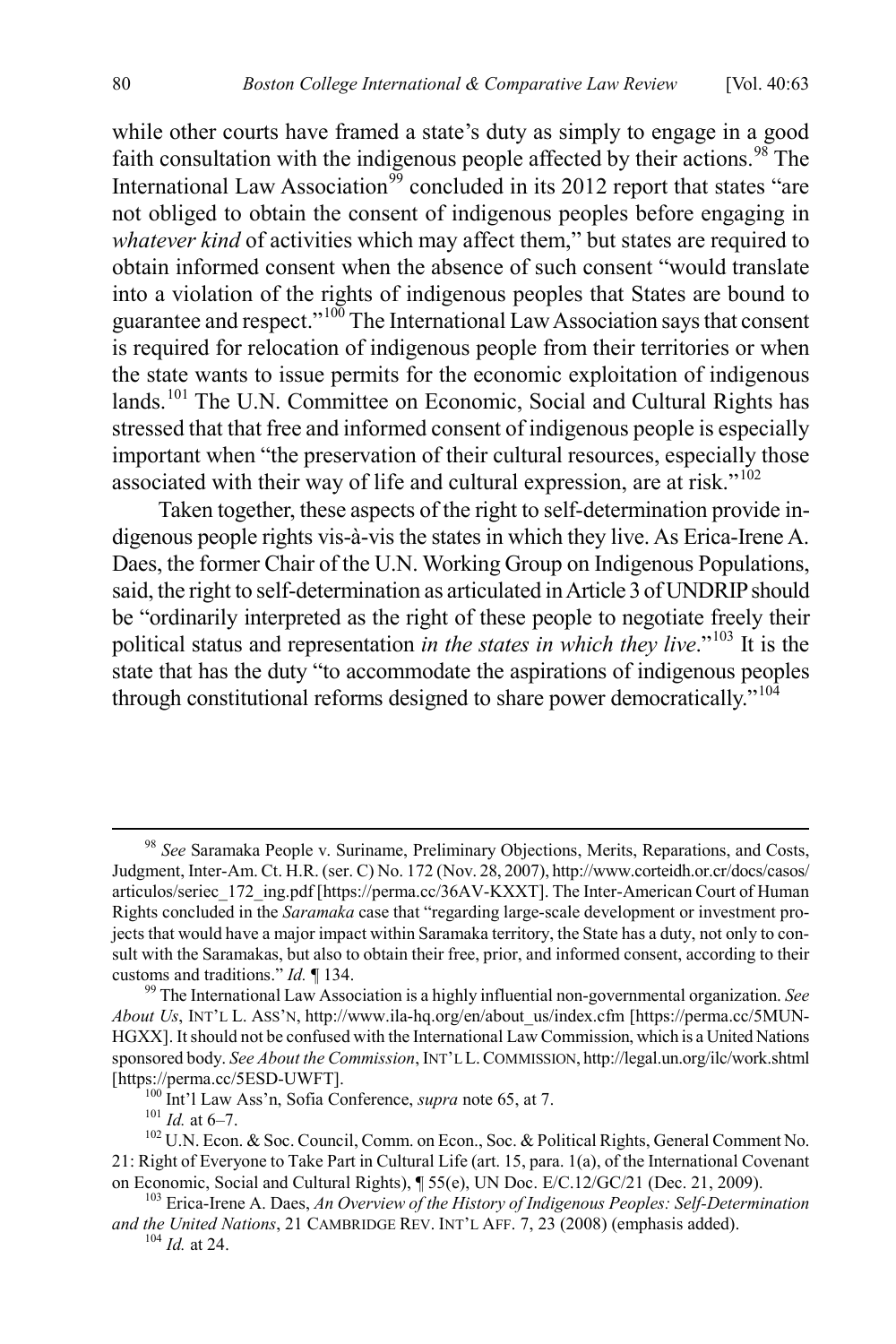#### *C. The Right to Traditional Lands, Territories, and Resources*

Indigenous people undoubtedly possess the right to their traditional lands, territories, and resources as a matter of customary international law. As the International Law Association has written, "the fact that indigenous peoples' land rights are protected by customary international law is not reasonably disputable."[105](#page-19-0) James Anaya, the Special Rapporteur on Indigenous Rights, has written that "[i]t is . . . evident that certain minimum standards concerning indigenous land rights, rooted in accepted precepts of cultural integrity, property, nondiscrimination, and self-determination, have made their way not just into conventional law but also into general or customary international law."[106](#page-19-1)

Scholars have looked to various treaties, declarations, and decisions of human rights courts and commissions to support their claim that the right to land, territories, and resources is customary international law. For example, UNDRIP states that indigenous people have the right to the lands, territories, and resources "which they have traditionally owned, occupied or otherwise used or acquired."<sup>[107](#page-19-2)</sup> Under UNDRIP, this right includes the "right to own, use, develop and control the lands, territories and resources that they possess."<sup>[108](#page-19-3)</sup>

The Inter-American Court of Human Rights stated in *Mayagna (Sumo) Awas Tingni Community v. Nicaragua* (the *Awas Tingni* case) [109](#page-19-4) that "[i]ndigenous groups, by the fact of their very existence, have the right to live freely in their own territory" and that the right to property in the American Convention includes the right to communal lands.<sup>[110](#page-19-5)</sup> Similarly, the African Commission on Human and Peoples' Rights in the *Endorois Welfare Council* case concluded that "indigenous peoples have a recognised claim to ownership to ancestral land under international law, even in the absence of official title deeds."<sup>[111](#page-19-6)</sup> Relevant state practice indicates that some sort of restitution for lands lost is a

<span id="page-19-0"></span> <sup>105</sup> Int'l Law Ass'n, Sofia Conference, *supra* not[e 65,](#page-13-5) at 27;*see also* S. James Anaya & Robert A. Williams, Jr., *The Protection of Indigenous Peoples' Rights Over Lands and Natural Resources Under the Inter-American Human Rights System*, 14 HARV. HUM. RTS. J. 33, 55 (2001) (arguing that the right of indigenous peoples to property and other rights are customary international law).

<span id="page-19-2"></span><span id="page-19-1"></span><sup>&</sup>lt;sup>106</sup> Anaya, *The Move Toward the Multicultural State, supra* note [73,](#page-14-9) at 47; *see also* Anaya & Weissner, *supra* not[e 64.](#page-12-10) <sup>107</sup> UNDRIP, *supra* not[e 43,](#page-9-9) art. 26(1). <sup>108</sup> *Id.* art. 26(2). <sup>108</sup> *Id.* art. 26(2). <sup>109</sup> *See* Mayagna (Sumo) Awas Tingni Cmty. v. Nicaragua, Merits, Reparations, and Costs,

<span id="page-19-4"></span><span id="page-19-3"></span>Judgment, Inter-Am. Ct. H.R. (ser. C) No. 71 (Aug. 31, 2001).<br><sup>110</sup> *Id.* **[1]** *Id.* **[1]** 149, 151. The Inter-American Court of Human Rights did not base its decision on cus-

<span id="page-19-5"></span>tomary international law; that may have been considered beyond its remit. Nonetheless, "such a radical re-interpretation of the treaty can only be based on a significant shift in the normative expectations of the states . . . found in the same material that has been adduced to prove customary international law: pertinent state practice and *opinio juris*." Weissner, *supra* note [75,](#page-14-10) at 137.<br><sup>111</sup> Ctr. for Minority Rights Dev. *ex rel.* Endorois Welfare Council v. Kenya, No. 276/2003, De-

<span id="page-19-6"></span>cision, African Commission on Human and Peoples' Rights [Afr. Comm'n H.P.R.], ¶ 207 (Nov. 25, 2009), https://www.escr-net.org/sites/default/files/Endorois\_Decision.pdf [https://perma.cc/U47K-QMKU] [hereinafter *Endorois Welfare Council*].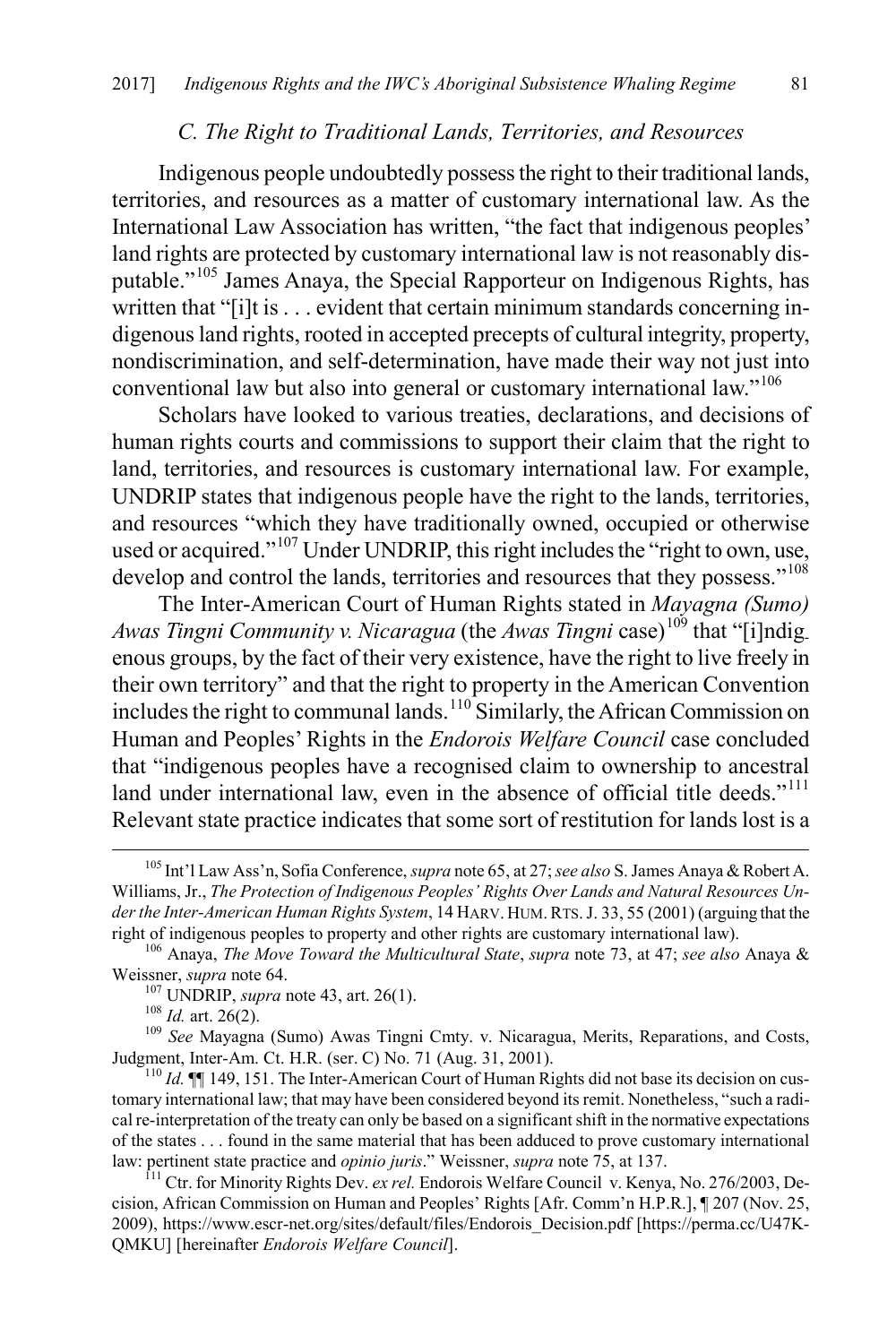key component of this right. The African Commission in *Endorois Welfare Council* affirmed that "the members of indigenous peoples who have unwillingly lost possession of their lands . . . are entitled to restitution thereof or to obtain other lands of equal extension and quality."<sup>[112](#page-20-0)</sup>

With respect to indigenous peoples, the right to land, territory, and resources is more than just a traditional property right in the sense of having the "exclusive absolute right to use, enjoy and dispose of a thing;" instead, it is a right possessing a spiritual or cultural purpose.<sup>[113](#page-20-1)</sup> In other words, the right's purpose is to maintain the special link between an indigenous people and their traditional lands in order to preserve their distinct cultural identity.[114](#page-20-2) It is also closely associated and entwined with their right to self-determination.<sup>[115](#page-20-3)</sup> UNDRIP links them by stating that "[i]ndigenous peoples have the right to determine and develop priorities and strategies for the development or use of their lands or territories."[116](#page-20-4) The Inter-American Court of Human rights expressly linked the two rights, as well as the right to culture, in the *Awas Tingni* case by emphasizing that:

[T]he close ties of indigenous people with the land must be recognized and understood as the fundamental basis of their cultures, their spiritual life, their integrity, and their economic survival. For indigenous communities, [their relationship with] the land [is] not merely a matter of possession and production but a material and spiritual element which they must fully enjoy . . . to preserve their cultural leg-acy and transmit it to future generations.<sup>[117](#page-20-5)</sup>

Because the right to lands and resources is so closely tied to cultural, spiritual, and existential purposes, the right to land and resources must be developed on a case-by-case basis, depending on what is necessary to maintain the indige-nous people's distinct identity and culture.<sup>[118](#page-20-6)</sup> Thus, whereas one indigenous group may have a right to salmon as a result of its distinct identity and culture, another group may have a right to a different resource.

<span id="page-20-0"></span><sup>&</sup>lt;sup>112</sup> *Id.* at ¶ 209. In this case, the Commission did not conclude that the right to land existed as customary international law. However, after assessing a variety of sources of national and international law, it concluded that "[t]he encroachment is not proportionate to any public need and is not in accordance with national and international law." *Id.*  $\P$  238 (emphasis omitted).<br><sup>113</sup> Int'l Law Ass'n, Sofia Conference, *supra* not[e 65,](#page-13-5) at 27.<br><sup>114</sup> *Id.*<br><sup>115</sup> *See* Int'l Law Ass'n, The Hague Conference, *supra* no

<span id="page-20-4"></span><span id="page-20-3"></span><span id="page-20-2"></span><span id="page-20-1"></span><sup>141.</sup> Anaya writes that "modern notions of cultural integrity, nondiscrimination, and self-determination join property precepts in the affirmation of sui generis indigenous land and resource rights."<br>ANAYA, *supra* note 72, at 142.

<span id="page-20-5"></span>

<sup>&</sup>lt;sup>116</sup> UNDRIP, *supra* not[e 43,](#page-9-9) art. 32(1).<br><sup>117</sup> *Awas Tingni*, Inter-Am. Ct. H.R. (ser. C) No. 71, ¶ 149.<br><sup>118</sup> Int'l Law Ass'n, Sofia Conference, *supra* not[e 65,](#page-13-5) at 28.

<span id="page-20-6"></span>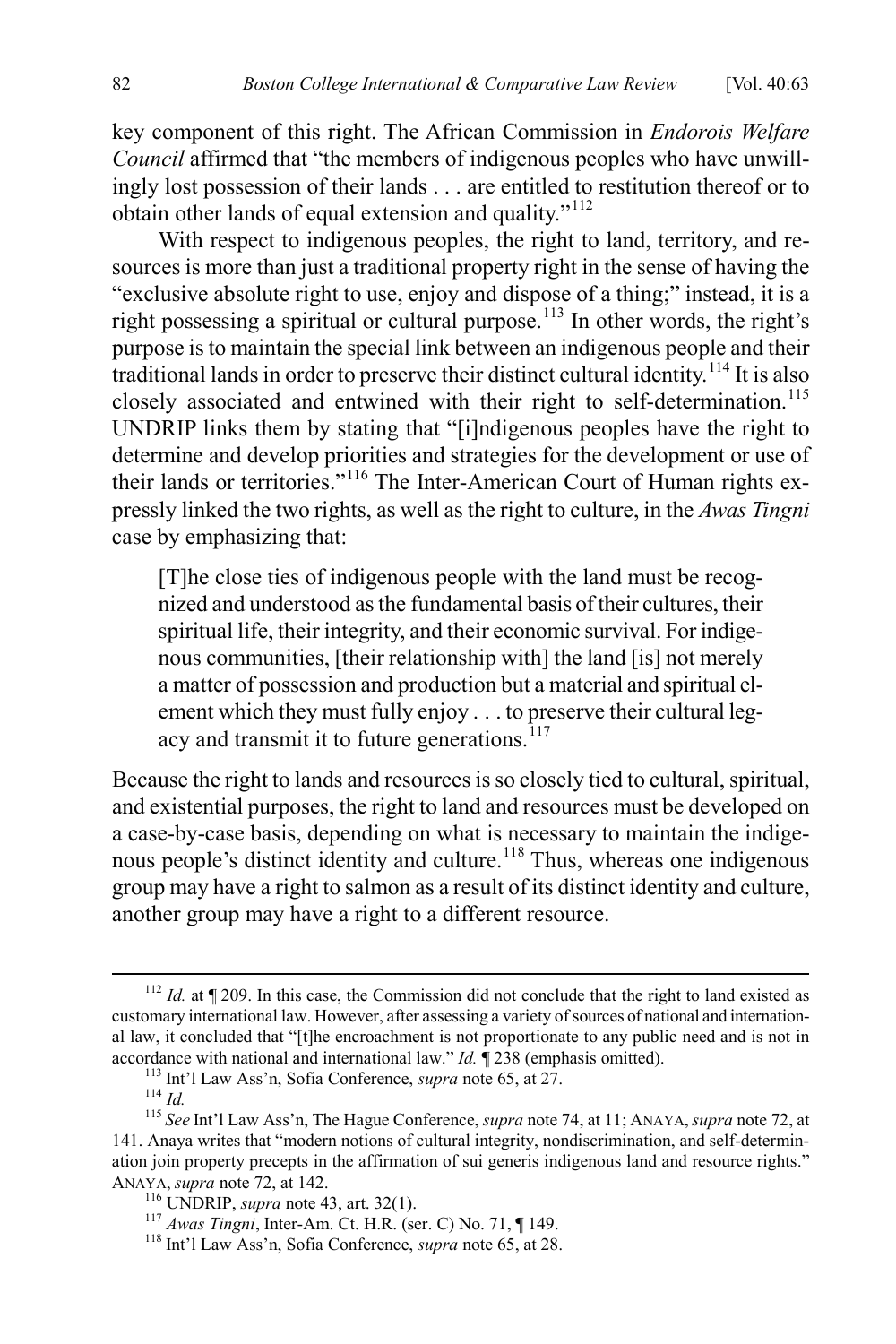For the same reason, the right to lands, territories, and resources should be interpreted broadly and consistent with the particular indigenous peoples' worldview and cultural identity.<sup>[119](#page-21-0)</sup> In fact, the Inter-American Court of Human Rights has used this logic to conclude that "the cultural and economic survival of indigenous and tribal peoples, and their members, depend on their access and use of the natural resources in their territory," that this need to access and use natural resources is related to their culture, and that Article 21 of the Amer-ican Convention protects their right to such natural resources.<sup>[120](#page-21-1)</sup> Consequently, the court concluded:

[M]embers of tribal and indigenous communities have the right to own the natural resources they have traditionally used within their territory for the same reasons that they have a right to own the land they have traditionally used and occupied for centuries. Without them, the very physical and cultural survival of such peoples is at stake. Hence the need to protect the lands and resources they have traditionally used to prevent their extinction as a people. That is, the aim and purpose of the special measures required on behalf of the members of indigenous and tribal communities is to guarantee that they may continue living their traditional way of life, and that their distinct cultural identity, social structure, economic system, customs, beliefs and traditions are respected, guaranteed and protected by States $121$ 

At the same time, the exact substance and extent of that right is not cer-tain.<sup>[122](#page-21-3)</sup> For example, the right to lands, territories, and resources traditionally possessed and controlled but no longer possessed and controlled is not clear.<sup>[123](#page-21-4)</sup> Similarly, the right to resources on lands never possessed and controlled, par-

<span id="page-21-3"></span>ference, *supra* not[e 65,](#page-13-5) at 27 (stating that "the fact that indigenous peoples' land rights are protected by customary international law is not reasonably disputable as a matter of positive law"). <sup>123</sup> *See* Int'l Law Ass'n, The Hague Conference, *supra* not[e 74,](#page-14-8) at 21; Errico, *supra* not[e 93,](#page-17-6) at

<span id="page-21-1"></span><span id="page-21-0"></span><sup>&</sup>lt;sup>119</sup> Int'l Law Ass'n, The Hague Conference, *supra* note [74,](#page-14-8) at 21.<br><sup>120</sup> *Saramaka People*, Inter-Am. Ct. H.R. (ser. C) No. 172, ¶ 120. Article 21(1) of the American Convention on Human Rights establishes, inter alia, that "[e]veryone has the right to the use and enjoyment of his property. The law may subordinate such use and enjoyment to the interest of society." American Convention on Human Rights, *supra* note [62,](#page-12-13) art. 21(1).<br><sup>121</sup> *Saramaka People*, Inter-Am. Ct. H.R. (ser. C) No. 172, ¶ 121 (footnote omitted). Consequent-

<span id="page-21-2"></span>ly, the relevant state has the duty to protect indigenous people's right to use their lands in their traditional ways (i.e., hunting and fishing), and a prohibition on relocating them without their free, prior, and informed consent, as well as appropriate compensation. Lands taken from them without their free, prior, and informed consent should be returned, or as briefly discussed above, the state should provide some sort of restitution or compensation. Int'l Law Ass'n, Sofia Conference, *supra* not[e 65,](#page-13-5) at 28. <sup>122</sup> *See* Int'l Law Ass'n, The Hague Conference, *supra* not[e 74,](#page-14-8) at 47; Int'l Law Ass'n, Sofia Con-

<span id="page-21-4"></span><sup>754 (&</sup>quot;[T]he Declaration does not specify what are exactly the resources which indigenous peoples have the right 'to own, use, develop and control.' Do they encompass sub-soil resources or are they rather to be understood merely as surface resources?").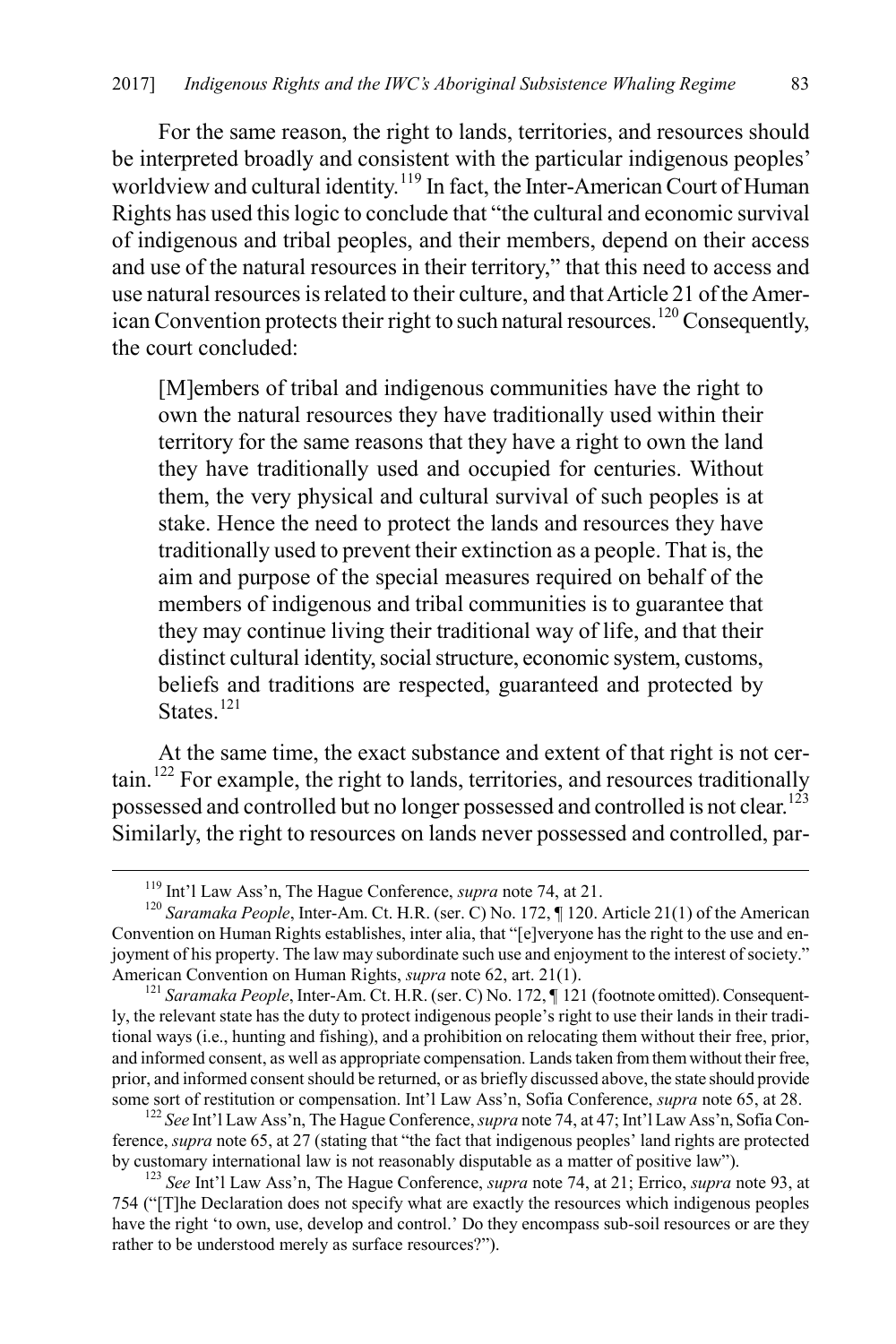<span id="page-22-0"></span>ticularly in the marine environment, is not clear. In fact, an earlier draft of UNDRIP provided that "[i]ndigenous peoples have the right to own, develop, control and use the lands and territories, *including the total environment of the lands, air, waters, coastal seas, sea-ice, flora and fauna and other resources* which they have traditionally owned or otherwise occupied or used."<sup>[124](#page-22-1)</sup> The final version omits reference to "*the total environment of the lands, air, waters, coastal seas, sea-ice, flora and fauna and other resources*." Instead, it provides, in Article 26(1), that indigenous peoples have the right "to the lands, territories and resources which they have traditionally owned, occupied or otherwise used or acquired."[125](#page-22-2) Moreover, Article 26(2) provides that indigenous peoples have the right "to own, use, develop and control the lands, territories and resources that they possess by reason of traditional ownership or other traditional occupation or use, as well as those which they have otherwise ac-quired."<sup>[126](#page-22-3)</sup> In other words, Article 26(1) provides a right to lands and resources currently and historically possessed or used; it does not provide a right to actu-ally use and develop those resources.<sup>[127](#page-22-4)</sup> Article 26(2) provides the right to use and develop resources, but only those presently possessed.<sup>[128](#page-22-5)</sup>

The available *travaux préparatoires* does not shed light on the reasons for (1) the omission of the italicized draft text above and, thus, whether marine resources are included within the right, or (2) the distinction that is made in Articles 26(1) and 26(2) and, thus, whether indigenous peoples have rights to use resources that they do not possess or have otherwise acquired. The omission in Article 26(1) of the phrase "*the total environment of the lands, air, waters, coastal seas, sea-ice, flora and fauna and other resources*" could indicate that negotiators considered reference to specific resources unnecessary because the term "resources" encompasses the resources included in the deleted list or, in contrast, that they wanted to exclude certain resources.<sup>[129](#page-22-6)</sup>

For two reasons, however, it seems more likely that the negotiators wanted to exclude certain resources. First, Article 25 refers to the right of indigenous peoples "to maintain and strengthen their distinctive spiritual relationship

<span id="page-22-1"></span> $124$  Sub-Comm'n on Prevention of Discrimination & Prot. of Minorities, Technical Review of the United Nations Draft Declaration on the Rights of Indigenous Peoples, art. 26, U.N. Doc. E/CN.4/ Sub.2/1994/2/Add.1 (Apr. 20, 1994) [hereinafter Draft Declaration on the Rights of Indigenous Peo-<br>ples] (emphasis added).

<span id="page-22-2"></span> $^{125}$  UNDRIP, *supra* note [43,](#page-9-9) art. 26(1). The final text of Article 26(1) provides, in full, that "[i]ndigenous peoples have the right to the lands, territories and resources which they have traditionally owned, occupied or otherwise used or acquired." *Id.* 126 *Id.* 126 *Id.* art. 26(2). <sup>127</sup> *See* Jérémie Gilbert & Cathal Doyle, *A New Dawn over the Land: Shedding Light on Collec-*

<span id="page-22-4"></span><span id="page-22-3"></span>*tive Ownership and Consent*, *in* REFLECTIONS ON THE UN DECLARATION ON THE RIGHTS OF INDIGENOUS PEOPLES 289, 298 (Stephen Allen & Alexandra Xanthaki eds., 2011).

<span id="page-22-6"></span><span id="page-22-5"></span><sup>&</sup>lt;sup>128</sup> See id.<br><sup>129</sup> Compare UNDRIP, *supra* not[e 43,](#page-9-9) art. 26(1), *with* Draft Declaration on the Rights of Indigenous Peoples, *supra* note [124,](#page-22-0) art. 26.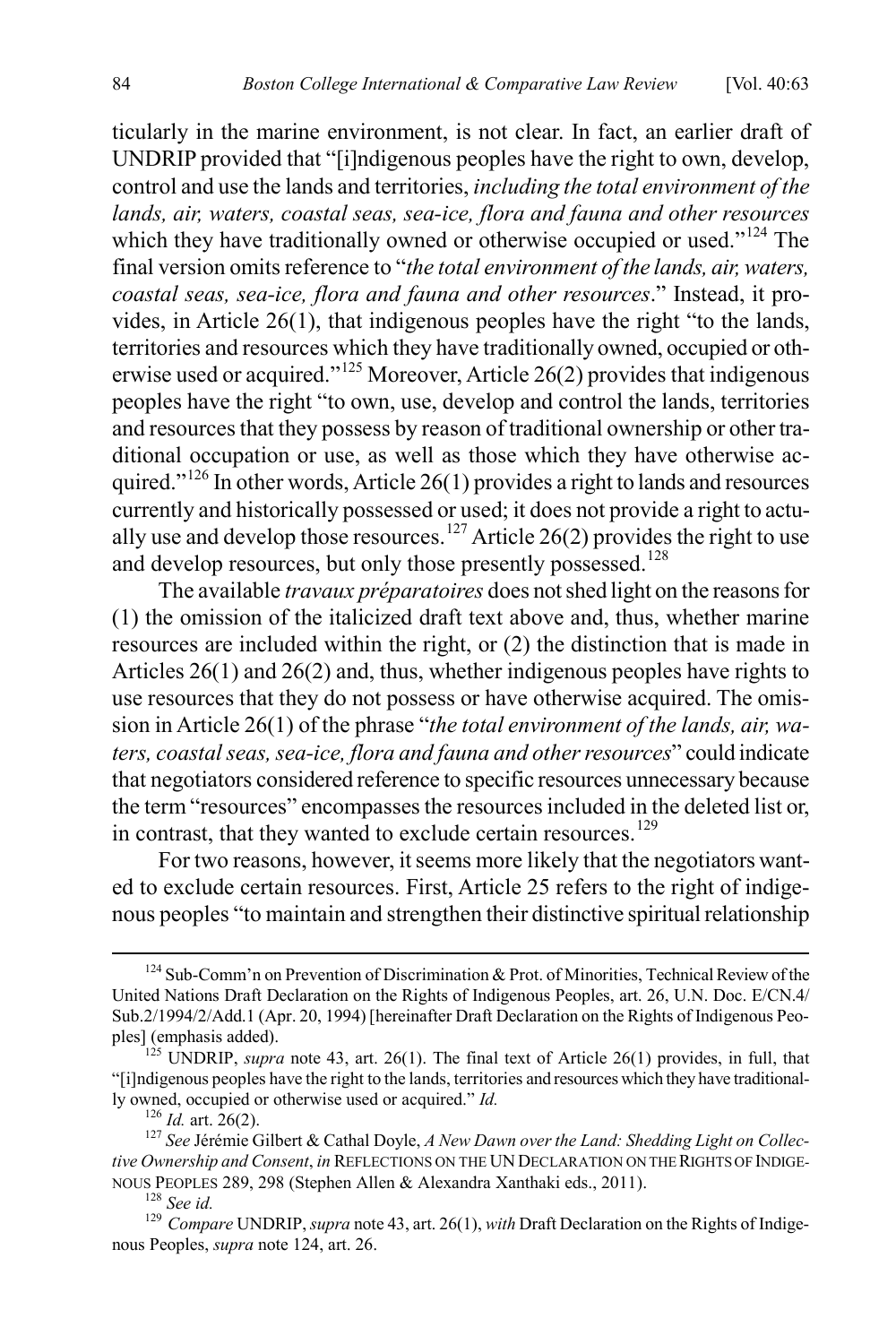with their traditionally owned or otherwise occupied and used lands, territories, *waters and coastal seas* and other resources and to uphold their responsi-bilities to future generations in this regard."<sup>[130](#page-23-0)</sup> It seems unlikely that they would retain language referencing coastal resources in one provision while expressly excluding a similar phrase elsewhere unless they intended some distinction. The principle *expressio unius est exclusio alterius* directs treaty interpreters to exclude an item when that item is not expressly included; $^{131}$  $^{131}$  $^{131}$  this canon of interpretation seems particularly apt when that item is expressly men-tioned elsewhere.<sup>[132](#page-23-2)</sup>

Second, some state negotiators generally worried about potential overly broad interpretations of the phrase "other resources, which [indigenous people] have traditionally owned or otherwise occupied or used." The United States, for example, expressed concern that the language was too broad and could be construed to give ownership to indigenous people of land currently owned by non-indigenous people.[133](#page-23-3) Similarly, other governments, including Russia and Canada, wanted to ensure that Article 26 was interpreted so as not to force the eviction of those currently occupying the land.<sup>[134](#page-23-4)</sup> While these concerns did not speak directly to the issue of marine resources, they show that some state negotiators sought to narrow the scope of Article 26.

Nonetheless, Article 26(1) refers to the right to lands, territories, and resources that indigenous peoples have traditionally owned, occupied, or "oth-erwise used."<sup>[135](#page-23-5)</sup> The phrase "otherwise used," when used in reference to resources, could apply—and arguably should apply—to coastal resources since those resources have been important to a large number of indigenous peoples. Moreover, if the use of a marine resource is at the core of a peoples' culture, then the right to that resource could reasonably be within an indigenous peoples' rights to resources, culture, and self-determination. At the same time, Article 26(1) does not speak to a right to use such resources—only a right to the resources. This distinction is significant because Article 26(2) only recognizes

<span id="page-23-3"></span><span id="page-23-2"></span><sup>132</sup> See UNDRIP, *supra* not[e 43,](#page-9-9) art. 46.<br><sup>133</sup> Comm'n on Human Rights, Report of the Working Group Established in Accordance with Commission on Human Rights Resolution 1995/32, ¶ 99, U.N. Doc. E/CN.4/2000/84 (Dec. 6, 1999). <sup>134</sup> *Id.* at ¶ 110 (stating that Russia wanted to ensure that "the relevant articles on land should not

<span id="page-23-1"></span><span id="page-23-0"></span><sup>&</sup>lt;sup>130</sup> UNDRIP, *supra* not[e 43,](#page-9-9) art. 25 (emphasis added).<br><sup>131</sup> OPPENHEIM'S INTERNATIONAL LAW 1279–80 (Sir Robert Jennings & Sir Arthur Watts eds., 9th ed. 1992). The phrase *expressio unius est exclusio alterius* means when one or more things of a class are expressly mentioned, others of the same class are excluded. *Expressio uniusest exclusion* 

<span id="page-23-4"></span>lead to an infringement on the State or an encroachment upon peoples already living on the land"); Comm'n on Human Rights, Report of the Working Group Established in Accordance with Commission on Human Rights Resolution 1995/32 of 3 March 1995 on its Eleventh Session, at 54, U.N. Doc. E/CN E/CN.4/2006/79 (Mar. 22, 2006) (stating that Canada wanted Article 26 to "tak[e] into account *present* and *historical* circumstances") (emphasis added). <sup>135</sup> *See* UNDRIP, *supra* not[e 43,](#page-9-9) art. 26(1).

<span id="page-23-5"></span>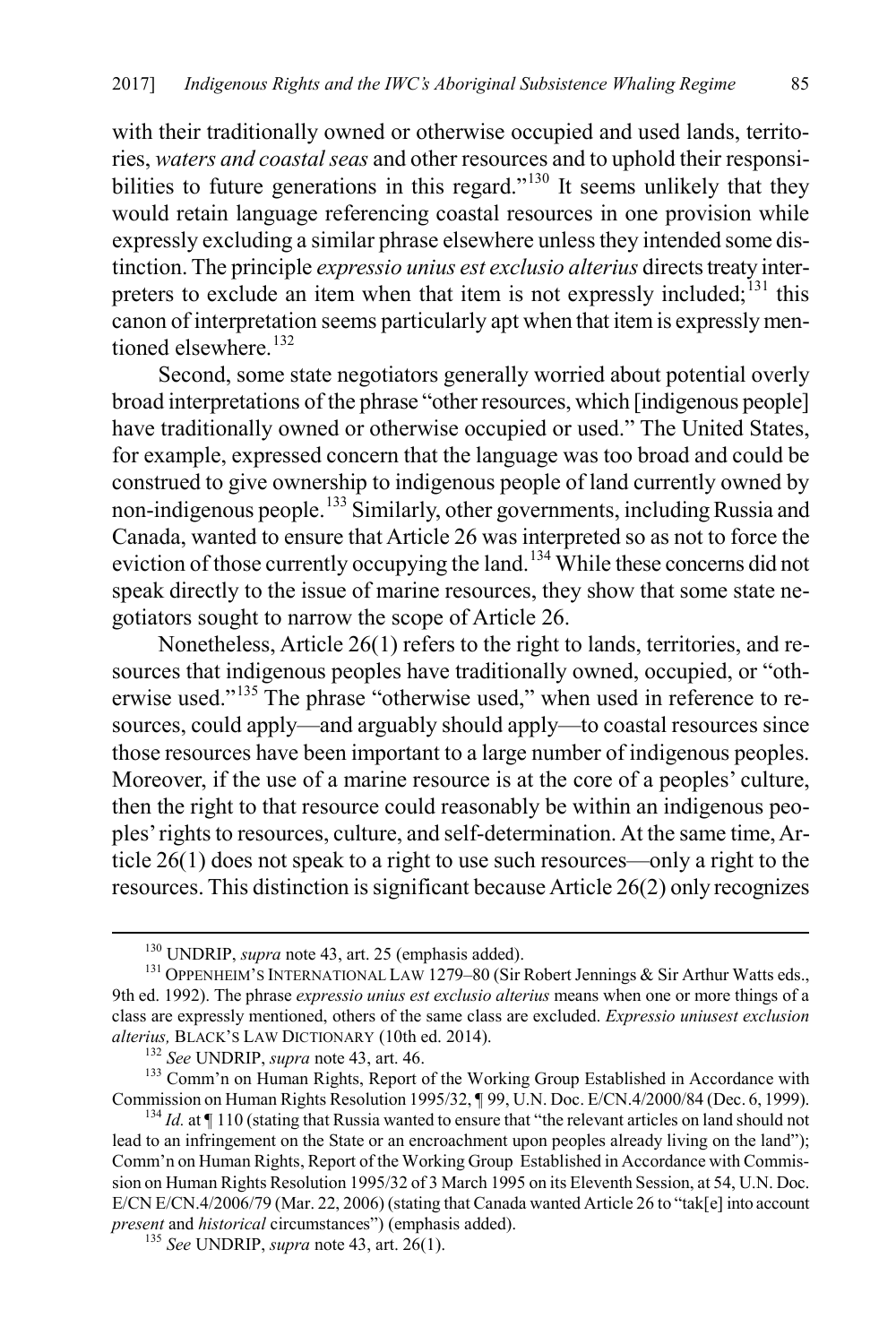a right to the right to own, use, develop, and control lands, territories, and re-sources that are currently possessed or otherwise acquired.<sup>[136](#page-24-0)</sup>

In light of these opposing arguments, and with no clear statement on the matter, it is not possible at this time to say with any certainty whether indigenous peoples have the right to use resources, including those in the marine en-vironment, beyond their lands and territories.<sup>[137](#page-24-1)</sup>

As with the right to self-determination, the right to lands, territories, and resources is not absolute. For example, UNDRIP allows military activities to take place on the lands and territories of indigenous peoples provided those activities are "justified by a relevant public interest or otherwise freely agreed with or requested by the indigenous peoples concerned."<sup>[138](#page-24-2)</sup> The American Convention declares that "[n]o one shall be deprived of his property except upon payment of just compensation, for reasons of public utility or social interest, and in the cases and according to the forms established by law."[139](#page-24-3) In addition, indigenous peoples may not have rights to subsurface minerals.<sup>[140](#page-24-4)</sup> After reviewing the drafting history of UNDRIP, one observer has concluded that "it is believed that there is indeed very little room left for arguing that the Declaration differentiates itself from the general practice denying indigenous peoples control over subsoil resources."<sup>[141](#page-24-5)</sup>

<span id="page-24-8"></span><span id="page-24-7"></span>The American Convention also limits the right to lands, territories, and resources by granting indigenous peoples and others the right to use and enjoy property but also stating that the "law may subordinate such use and enjoy-ment to the interest of society."<sup>[142](#page-24-6)</sup> The Inter-American Court of Human Rights

<span id="page-24-1"></span><span id="page-24-0"></span><sup>&</sup>lt;sup>136</sup> UNDRIP, *supra* not[e 43,](#page-9-9) art. 26(2).<br><sup>137</sup> Presumably one distinction UNDRIP seeks to make is whether lands must be returned to indigenous peoples that they do not currently possess or whether restitution is required. *See* UNDRIP, supra not[e 43,](#page-9-9) art. 27–28.<br><sup>138</sup> *Id.* art. 30(1).<br><sup>139</sup> American Convention, *supra* not[e 62,](#page-12-13) art. 21(2).<br><sup>140</sup> In Latin America, the rights to subsurface resources typically belong to the state. *See* Osvaldo

<span id="page-24-4"></span><span id="page-24-3"></span><span id="page-24-2"></span>Kreimer, *Report of the Rapporteur*, at 15, Permanent Council of the Org. of Am. States, OEA/ Ser.K/XVI (Feb. 20, 2003), http://www.oas.org/consejo/cajp/docs/cp10830e04.doc [https://perma. cc/87U5-ZLU2]. Anaya writes that Articles 14 and 15 of ILO 169, while affirming indigenous peoples' right to land and resources, "falls short of upholding rights to mineral or subsurface resources in cases in which the state generally retains ownership of those resources." ANAYA, *supra* not[e 72,](#page-14-7) at 143; *see also* Gaetano Pentassuglia, *Towards a Jurisprudential Articulation of Indigenous Land Rights*, 22 EUR. J. INT'L L. 165, 169 (2011) (stating that under UNDRIP, "the crucial question of natural (sub-surface) resources has been left essentially unresolved"). Nonetheless, he says, they should be granted such rights when those rights are granted to other landowners. *See* ANAYA,*supra* not[e 72,](#page-14-7) at

<span id="page-24-5"></span><sup>143.</sup> <sup>141</sup> Stefania Errico, *The Controversial Issue of Natural Resources: Balancing States' Sovereignty with Indigenous Peoples' Rights*, *in* REFLECTIONS ON THE UN DECLARATION ON THE RIGHTS OF INDIGENOUS PEOPLES 329, 340–41 (Stephen Allen & Alexandra Xanthaki eds., 2011). Errico later concludes that UNDRIP "encounters a major limitation with regard to subsoil resources, as States normally retain ownership of such resources." *Id.* at 365.<br><sup>142</sup> American Convention on Human Rights, *supra* not[e 62,](#page-12-13) art. 21(1).

<span id="page-24-6"></span>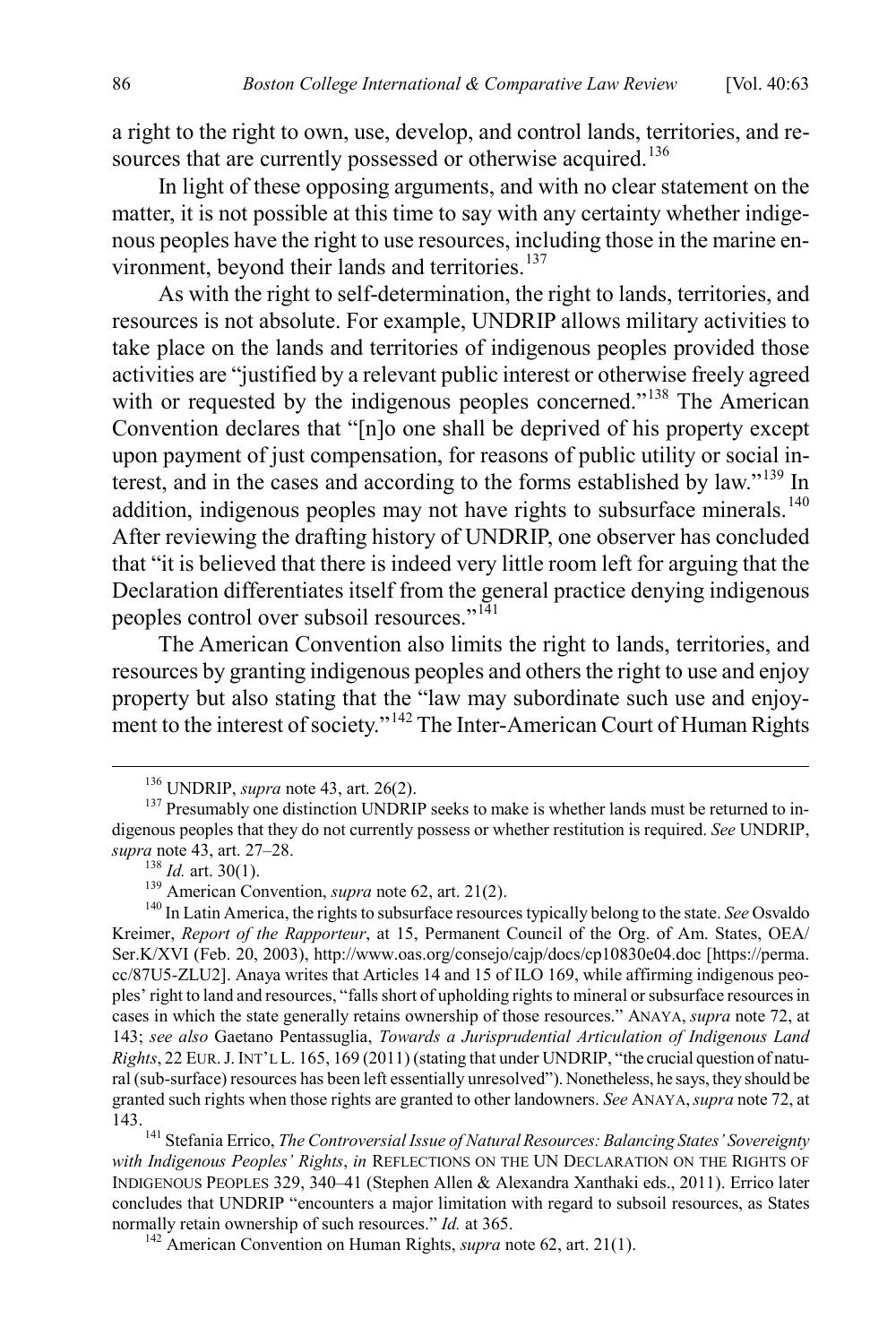has explicitly said that the right to property and resources found in the American Convention "should not be interpreted in a way that prevents the State from granting any type of concession for the exploration and extraction of natural resources within [indigenous or tribal] territory."[143](#page-25-0) Thus, the court has held that:

[I]n accordance with Article 21 of the Convention, a State may restrict the use and enjoyment of the right to property where the restrictions are: a) previously established by law; b) necessary; c) proportional, and d) with the aim of achieving a legitimate objective in a democratic society.<sup>[144](#page-25-1)</sup>

The Inter-American Court of Human Rights has explained that the necessity of legally established restrictions depends on whether they are designed to satisfy "an imperative public interest; it is insufficient to prove, for example, that the law fulfills a useful or timely purpose."<sup>[145](#page-25-2)</sup> In addition, proportionality "is based on the restriction being closely adjusted to the attainment of a legitimate objective, interfering as little as possible with the effective exercise of the restricted right."[146](#page-25-3) Lastly, the restrictions "must be justified by collective objectives that, because of their importance, clearly prevail over the necessity of full enjoy-ment of the restricted right."<sup>[147](#page-25-4)</sup>

Moreover, when a restriction affects indigenous peoples, it must "not de-ny their survival as a tribal people."<sup>[148](#page-25-5)</sup> The acceptability of such restrictions also depends on whether indigenous peoples or other minority groups have had a chance to participate in the decision-making process.<sup>[149](#page-25-6)</sup> As the Inter-American Court of Human Rights has explained, "consultations must be in good faith, through culturally appropriate procedures and with the objective of reaching an agreement."[150](#page-25-7)

It is clear the right to lands, territories, and resources is customary international law and the right is not absolute. Nonetheless, it is not clear precisely what the test is for interfering with the right. As described in this Section, the Inter-American Court of Human Rights has a well-developed jurisprudence in

<span id="page-25-2"></span><span id="page-25-1"></span><span id="page-25-0"></span><sup>&</sup>lt;sup>143</sup> *Saramaka People*, Inter-Am. Ct. H.R. (ser. C) No. 172, ¶ 126.<br><sup>144</sup> *Id.* ¶ 127. 145 Yakye Axa Indigenous Community v. Paraguay, Merits, Reparations, and Costs, Judgment, Inter-Am. Ct. H.R. (ser. C) No. 125,  $\P$  145 (June 17, 2005).<br><sup>146</sup> *Id.*<br><sup>147</sup> *Id.*<br><sup>148</sup> Saramaka People, Inter-Am. Ct. H.R. (ser. C) No. 172,  $\P$  128.<br><sup>149</sup> See id.  $\P$  130; UNDRIP, *supra* not[e 43,](#page-9-9) art. 32(2) ("States

<span id="page-25-7"></span><span id="page-25-6"></span><span id="page-25-5"></span><span id="page-25-4"></span><span id="page-25-3"></span>faith with the indigenous peoples concerned through their own representative institutions in order to obtain their free and informed consent prior to the approval of any project affecting their lands or territories and other resources, particularly in connection with the development, utilization or exploitation of mineral, water or other resources.").<br><sup>150</sup> *Saramaka People*, Inter-Am. Ct. H.R. (ser. C) No. 172, ¶ 133.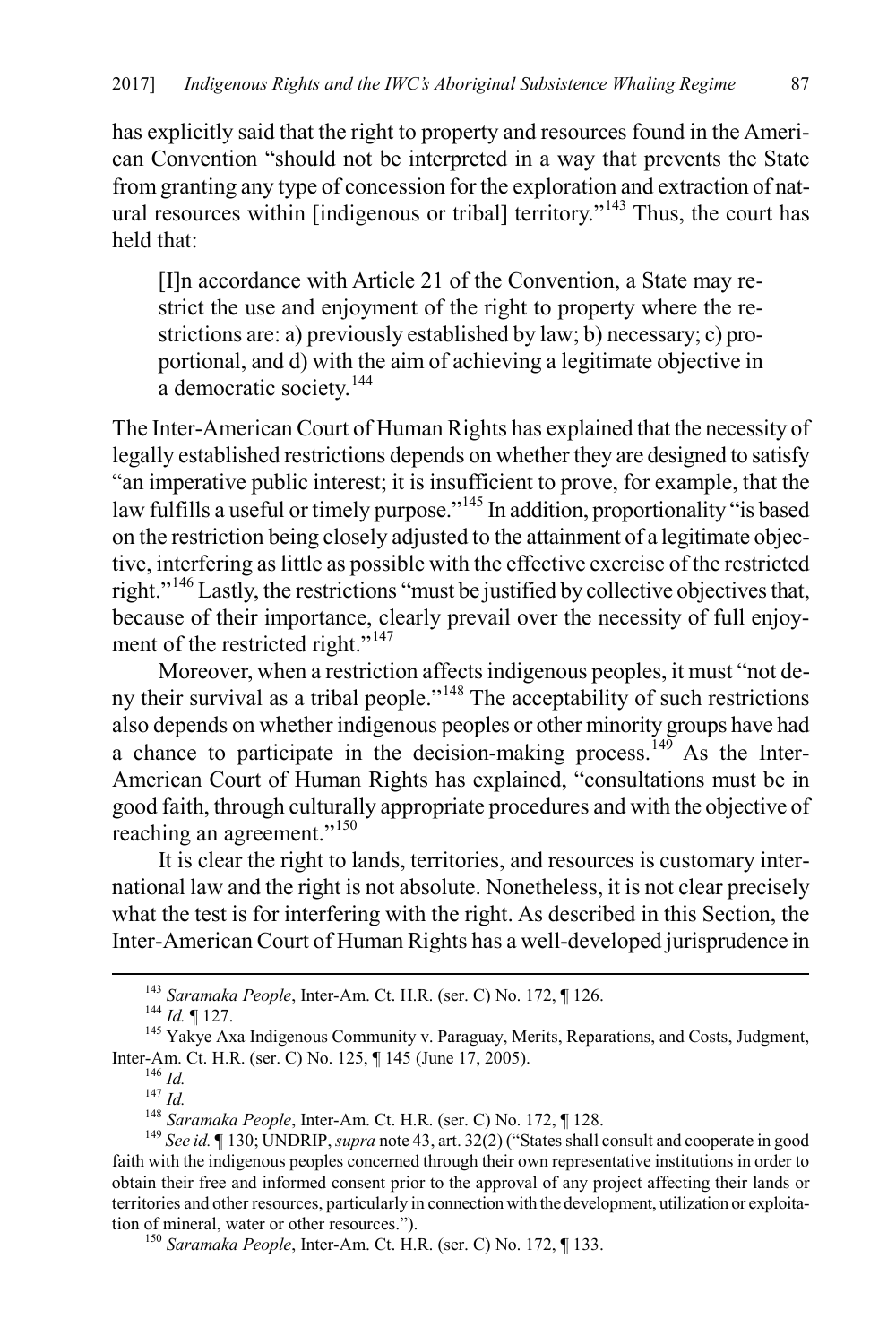this area. Because the ICCPR does not have a right to property or a right to land, the Human Rights Committee has not developed a test specifically addressing this issue. Nonetheless, in the context of the right to cultural integrity, which the Committee has stated does encompass a right to land for indigenous peoples, the Committee has stated that restrictions must be subject to "reasonable and objective justification."[151](#page-26-0) Moreover, there is widespread support for requiring the participation of indigenous peoples in decisions that affect their right to land, territory, and resources even if the precise terms for participation are not universally agreed upon.<sup>[152](#page-26-1)</sup>

# *D. The Right to Cultural Integrity*

The right to cultural integrity has achieved international customary law status.<sup>[153](#page-26-2)</sup> The right to cultural integrity is found in many important internation-al documents, including Article 27 of the ICCPR.<sup>[154](#page-26-3)</sup> ILO Convention 169 and UNDRIP also include provisions relating to cultural integrity and the protection of indigenous culture more generally.[155](#page-26-4) Principle 22 of the Rio Declara-tion, <sup>[156](#page-26-5)</sup> Article 8(j) of the Convention on Biological Diversity,  $157$  and Articles 18(1) and 16(g) of the Desertification Convention<sup>[158](#page-26-7)</sup> all refer to the idea of cul-tural integrity.<sup>[159](#page-26-8)</sup>

# 1. The Scope of the Right to Cultural Integrity

Human rights commissions and courts have concluded that the right to cultural integrity is not only customary international law but an essential aspect of protecting indigenous rights. For example, the Inter-American Commission

<span id="page-26-6"></span><sup>157</sup> *See* Convention on Biological Diversity art. 8(j), June 5, 1992, 1760 U.N.T.S 79 (entered into force Dec. 29, 1993).

<span id="page-26-7"></span><sup>158</sup> See United Nations Convention to Combat Desertification in Those Countries Experiencing Serious Drought and/or Desertification, Particularly in Africa, *adopted* June 17, 1994, 1954 U.N.T.S.

<span id="page-26-0"></span><sup>&</sup>lt;sup>151</sup> Lovelace v. Canada, Human Rights Committee, Comm. No. R.6/24, ¶¶ 16–17, U.N. Doc. A/36/40 (1981). 152 For a discussion of effective participation, see Pentassuglia, *supra* not[e 140,](#page-24-7) at 169, 176, 178,

<span id="page-26-1"></span>and Errico, *supra* not[e 141,](#page-24-8) at 357–63 (discussing different perspectives on whether a state must obtain consent or engage in consultation).

<span id="page-26-4"></span><span id="page-26-3"></span><span id="page-26-2"></span><sup>&</sup>lt;sup>153</sup> See ANAYA, *supra* not[e 72,](#page-14-7) at 98.<br><sup>154</sup> See ICCPR, *supra* not[e 59,](#page-12-11) art. 27.<br><sup>155</sup> See ILO Convention 169, *supra* note [42,](#page-9-0) art. 23; UNDRIP, *supra* not[e 43,](#page-9-9) art. 11; *see also* Anaya, *The Move Toward the Multicultural State*, *supra* not[e 73,](#page-14-9) at 23 (discussing the rights the ILO

<span id="page-26-5"></span><sup>&</sup>lt;sup>156</sup> *See* U.N Conference on Environment and Development, *Rio Declaration on Environment and Development*, U.N. Doc. A/CONF.151/26/Rev.1 (Vol. I), annex I, princ. 22 (Aug. 12, 1992).

<span id="page-26-8"></span><sup>&</sup>lt;sup>159</sup> See generally Cherie Metcalf, *Indigenous Rights and the Environment: Evolving International Law*, 35 OTTAWA L. REV. 101, 107–11 (2003) (discussing how each of these international conventions and declarations imply the international customary law of cultural integrity).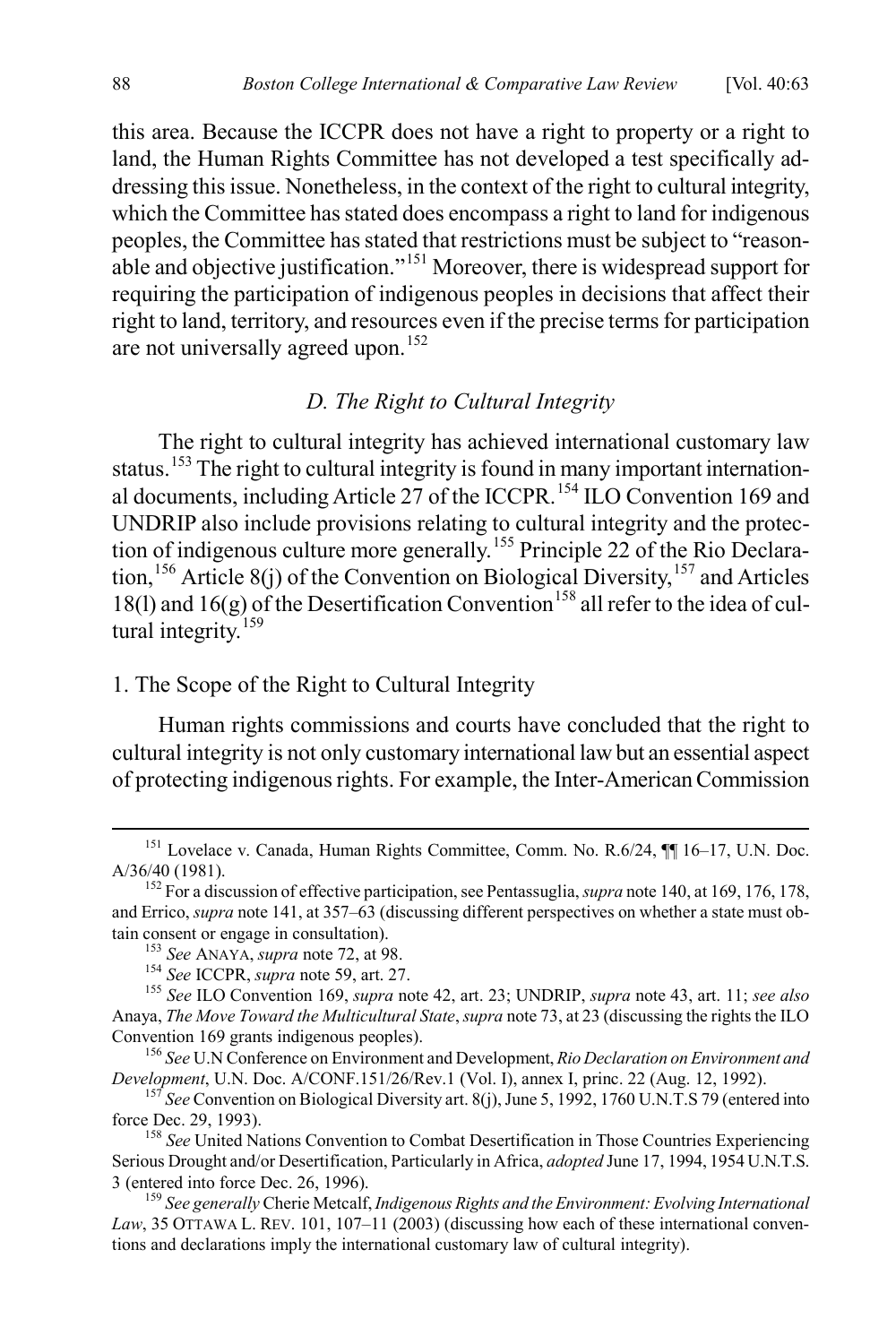on Human Rights (Commission) held in *Coulter v. Brazil* (the *Yanomami* case) that Brazil violated Article 27 of the ICCPR, which grants "special protection on [indigenous people's] use of their own language, for the practice of their own religion, and, in general, for all those characteristics necessary for the preservation of their cultural identity," even though Brazil was not a signatory at the time of the decision.<sup>[160](#page-27-0)</sup> In reviewing the facts, the Commission found that after Brazil approved a highway through Yanomami territory, geologists, mining prospectors, and farm workers settled in Yanomami territory, resulting in the Yanomami losing lands; they also introduced measles, tuberculosis, and influenza, among other threats to the Yanomami.<sup>[161](#page-27-1)</sup> In addition, many Yanomami who lived near the highway abandoned their villages and became beggars or prostitutes.<sup>[162](#page-27-2)</sup> While taking into account ICCPR Article 27, the Commission concluded that Brazil violated a number of rights included in the American Declaration of the Rights and Duties of Man<sup>[163](#page-27-3)</sup> closely associated with the right to cultural integrity: the right to life, liberty, and personal security; the right to residence and movement; and the right to the preservation of health and well-being.<sup>[164](#page-27-4)</sup>

Other cases show how the right to cultural integrity relates to the right to lands and resources. For example, in *Ominayak v. Canada*, the Human Rights Committee interpreted ICCPR Article 27 as applicable to those "economic and social activities" relied on by the Lubicon Lake Band of Cree Indians as a group.[165](#page-27-5) Chief Ominayak of the Lubicon Lake Band claimed that Canada violated ICCPR Article 27 by leasing virtually all of the traditional Lubicon land for oil and gas exploration, a pulp mill, and associated timber harvesting, thus precluding fishing and hunting that the Lubicon people relied on for their live-lihood.<sup>[166](#page-27-6)</sup> In an opaque conclusion, the Committee stated that "[h]istorical inequities . . . and certain more recent developments threaten the way of life and culture of the Lubicon Lake Band, and constitute a violation of article 27 so long as they continue."<sup>167</sup> The Committee never stated, however, what constituted "historical inequities." Whether these inequities related to the failure to designate a reserve for the Lubicon Lake Band, the allowance of oil and gas

<span id="page-27-0"></span><sup>&</sup>lt;sup>160</sup> Coulter v. Brazil (*Yanomami Case*), No. 7615, Inter-Am. Comm'n H.R., Resolution. No. 12/85, OEA/Ser.L/V/II.66, doc. 10 rev. 1, "Considering."  $\P$  7 (1985).

<span id="page-27-3"></span><span id="page-27-2"></span><span id="page-27-1"></span><sup>&</sup>lt;sup>161</sup> *Id.* **¶** 10(a)–(b).<br><sup>162</sup> *Id.* ¶ 10(c).<br><sup>163</sup> American Declaration of the Rights and Duties of Man, OEA/Ser.L./V.II.22, doc. 21, rev. 6 (1948), *reprinted in* Basic Documents Pertaining to Human Rights in the Inter-American System,

<span id="page-27-6"></span><span id="page-27-5"></span><span id="page-27-4"></span>OEA/Ser.L.V./II.82, doc. 6, rev. 1, at 17.<br><sup>164</sup> *See Yanomami Case*, No. 7615, Inter-Am. Comm'n H.R. ¶¶ 1, 7.<br><sup>165</sup> Ominayak v. Canada, Human Rights Committee, Comm. No. 167/1984, ¶ 32.2, U.N. Doc. No. CCPR/C/38/D/167/1984 (1990). 166 *Id.* ¶ 27.4. <sup>167</sup> *Id.* ¶ 33.

<span id="page-27-7"></span>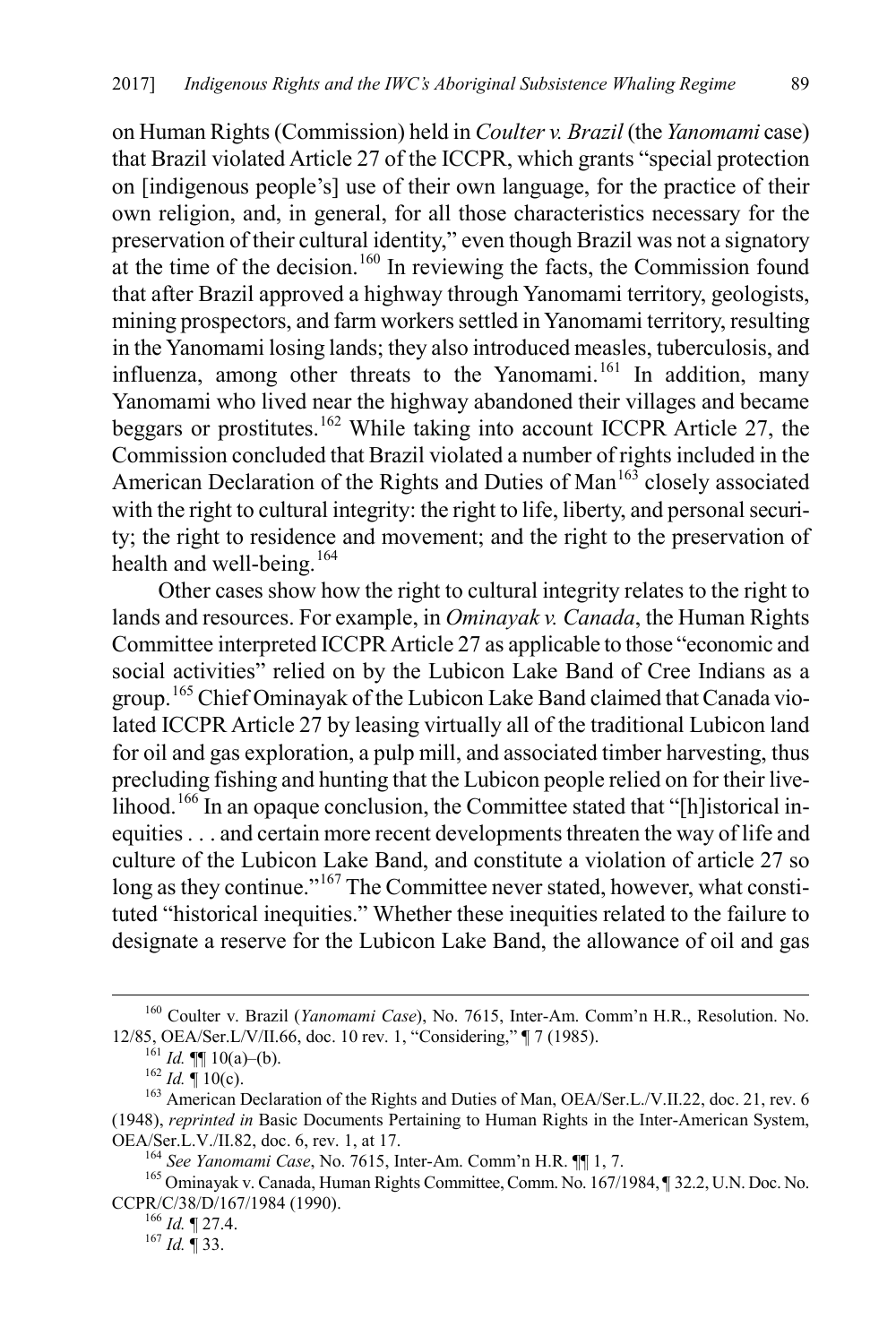exploration, or the operation of the pulp mill with its associated timber harvesting is simply left unsaid.[168](#page-28-0) Nonetheless, the Committee tied these inequities and developments to threats to the band's way of life, which included fishing and hunting.

The Human Rights Committee subsequently interpreted "culture" in the context of ICCPR Article 27 consistently with its view of the *Ominayak* case, that culture and land are entwined:

[C]ulture manifests itself in many forms, including a particular way of life associated with the use of land resources, [e]specially in the case of indigenous peoples. That right may include such traditional activities as fishing or hunting and the right to live in reserves protected by law. The enjoyment of those rights may require positive legal measures of protection and measures to ensure the effective participation of members of minority communities in decisions which affect them  $^{169}$  $^{169}$  $^{169}$ 

In *Länsman v. Finland*, the Human Rights Committee applied the right to cultural integrity and balanced the Sami's traditional and modernized access to resources with Finland's right to economic growth.[170](#page-28-2) Finland allowed quarrying of stone and transportation of that stone through reindeer herding territo-rv.<sup>[171](#page-28-3)</sup> In keeping with the broad interpretation of "culture" articulated above, the Human Rights Committee concluded that Article 27 "does not only protect *traditional* means of livelihood of national minorities;" it also covers traditional activities modified with modern technology. $172$ 

#### 2. Limits to the Right to Cultural Integrity

As with the right to self-determination and the right to lands, territories, and resources, the right to culture is not absolute. In *Lovelace v. Canada*, the Committee concluded that Canada's rationale for excluding an individual from

<span id="page-28-0"></span> <sup>168</sup> *See* Dominic McGoldrick, *Canadian Indians, Cultural Rights, and the Human Rights Committee*, 40 INT'L &COMP. L.Q. 658, 666 (1991) (stating that "[p]resumably the inequity lay in" not granting the band a reservation consistent with Canadian law, and that "'more recent developments'" likely referred to the issuance of leases for oil and gas exploration but that it is unclear whether it relates to

<span id="page-28-1"></span>the pulp mill and timber harvesting).<br><sup>169</sup> Human Rights Comm., *General Comment Adopted by the Human Rights Committee Under Article 40, Paragraph 4, of the International Covenant on Civil and Political Rights*, ¶ 7, U.N. Doc. CCPR/C/21/Rev.1/Add.5 (1994) (footnote omitted). Paragraph 7, from which this quotation derives,

<span id="page-28-4"></span><span id="page-28-3"></span><span id="page-28-2"></span>specifically references *Ominayak* in a footnote. *See id.* ¶ 7 n.5. 170 Länsman v. Finland, Human Rights Committee, Comm. No. 511/1992, U.N. Doc. CCPR/ C/52/D/511/1992 (Nov. 8, 1994). <sup>171</sup> *See id*. ¶ 3.1. <sup>172</sup> *Id.* ¶ 9.3.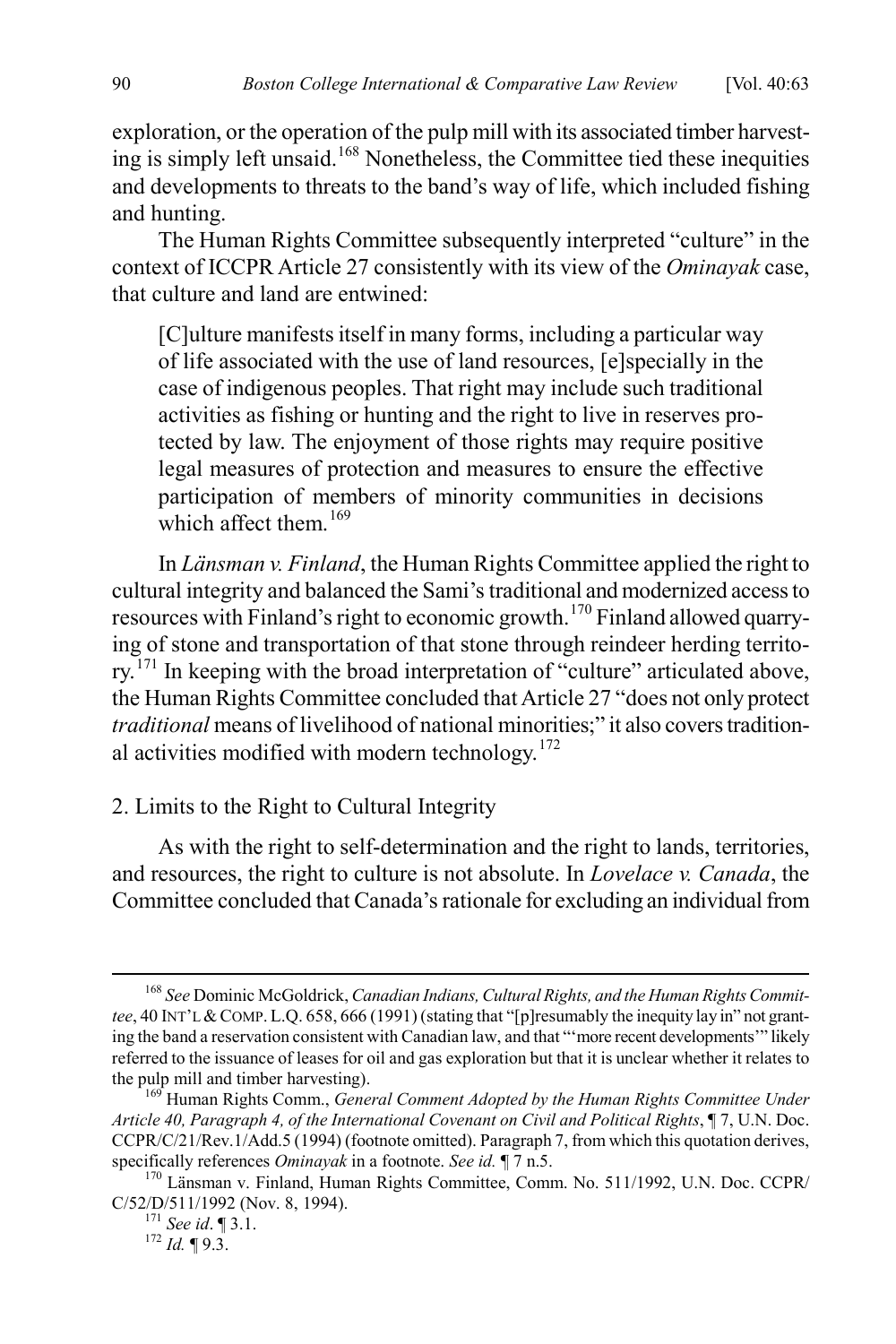her indigenous group violated ICCPR Article 27.<sup>[173](#page-29-0)</sup> Sandra Lovelace married a non-Indian and lost her status as a member of the Tobique band; consequently, the Indian Act of Canada prevented her from living on the Tobique Reserve.<sup>[174](#page-29-1)</sup> The Human Rights Committee found that Lovelace's right to access her native culture and language "in community with the other members" of her group had been interfered with because the community of Indians belonging to the To-bique Reserve did not exist elsewhere.<sup>[175](#page-29-2)</sup> Nonetheless, the Committee declared that "not every interference can be regarded as a denial of rights within the meaning of article 27."[176](#page-29-3) Restrictions based on "reasonable and objective jus-tification" may be consistent with Article 27's right to cultural integrity.<sup>[177](#page-29-4)</sup> The Committee concluded that the Indian Act, which prevented Lovelace from belonging to and residing with the band, was not reasonable or necessary to preserve the identity of the tribe as a whole; it was "an unjustifiable denial of her rights."[178](#page-29-5) Thus, Canada violated Article 27.[179](#page-29-6)

The Human Rights Committee came to a similar conclusion in *Länsman*. In *Länsman*, the Committee stated that an activity or measure that denies a minority group its right to culture violates the right; however, "measures that have a certain limited impact on the way of life of persons belonging to a mi-nority will not necessarily amount to a denial of the right under article 27."<sup>[180](#page-29-7)</sup> The Committee agreed that the Sami represented a minority group within the scope of Article 27 and that reindeer husbandry constituted an essential ele-ment of Sami culture.<sup>[181](#page-29-8)</sup> The Committee then asked whether the impact of the quarry was "so substantial" that it effectively denied the Sami the right to their culture<sup>[182](#page-29-9)</sup> and concluded that the quarrying that had taken place did not deny the Sami their rights.<sup>[183](#page-29-10)</sup> The Committee noted that the quarrying "does not appear to have . . . adversely affected" reindeer herding.[184](#page-29-11) The Committee also noted that the Sami reindeer husbandry association had been consulted and helped frame restrictions on the quarrying activities.<sup>[185](#page-29-12)</sup>

<span id="page-29-13"></span>

- <span id="page-29-11"></span>
- <span id="page-29-12"></span>

<span id="page-29-3"></span><span id="page-29-2"></span><span id="page-29-1"></span><span id="page-29-0"></span><sup>&</sup>lt;sup>173</sup> See Lovelace v. Canada, Comm. No. R.6/24,  $\P\P$  16–17.<br><sup>174</sup> Id.  $\P$  9.6, 15.<br><sup>175</sup> Id.  $\P$  15 (internal quotation marks omitted).<br><sup>176</sup> Id. <sup>17</sup> Id.  $\P$  16.<br><sup>177</sup> Id.  $\P$  17.<br><sup>19</sup> Id.  $\P$  17.<br><sup>19</sup> Id.  $\P$  17.<br><sup>19</sup> I

<span id="page-29-4"></span>

<span id="page-29-5"></span>

<span id="page-29-8"></span><span id="page-29-7"></span><span id="page-29-6"></span>

<span id="page-29-10"></span><span id="page-29-9"></span>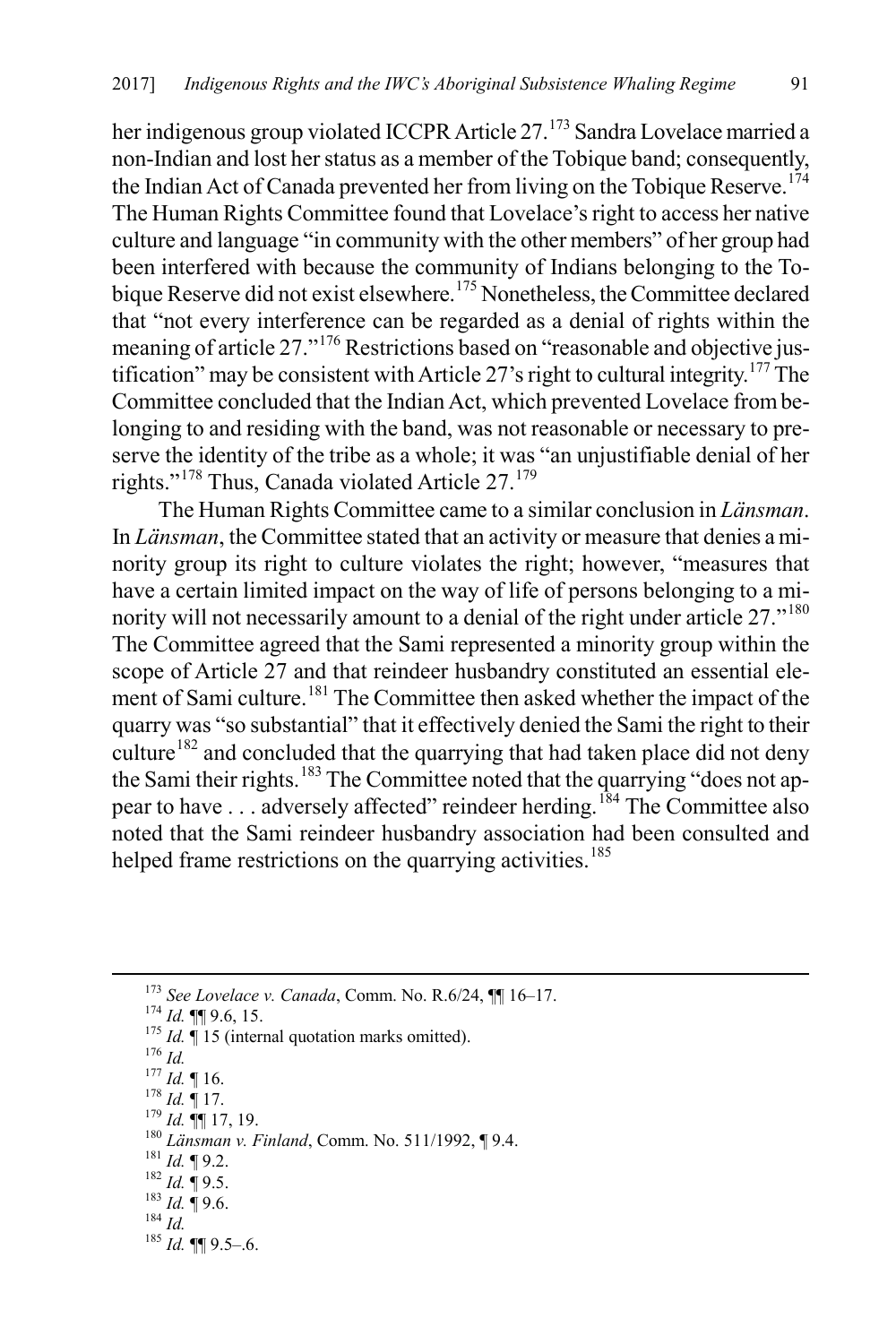The Committee came to its conclusion by balancing the "essential" nature of the cultural activity against the impacts of the state's economic activity.[186](#page-30-0) The Committee did not explain how important the state's interest needed to be, but rather focused on the economic activity's impact on the cultural activity.<sup>[187](#page-30-1)</sup> However, the Committee did caution that future quarrying or other "economic activities must . . . be carried out in a way that the [Sami people] continue to benefit from reindeer husbandry" and a larger scale operation could violate Article 27.[188](#page-30-2) *Länsman* illustrates that the principle of cultural integrity is not absolute and can be balanced with the interests of society and the state.<sup>[189](#page-30-3)</sup> A state may interfere with the exercise of the right up to a certain point as long as it is justified in doing so.

The Committee in *Kitok v. Sweden* was also asked to investigate the im-pact of restrictions on the right to culture.<sup>[190](#page-30-4)</sup> In this case, Kitok claimed he was denied membership to the Sami village and re-entry into reindeer husbandry, and therefore denied the right to enjoy his culture in Sweden because Swedish legislation subjected re-entry into reindeer husbandry to a vote by the vil-lage.<sup>[191](#page-30-5)</sup> The Human Rights Committee concluded that Kitok's right to enjoy his culture was not violated because the legislation was designed to protect and sustain the Sami's cultural practice of reindeer herding as a whole by limiting the number of individuals engaged in the practice.<sup>[192](#page-30-6)</sup> The Committee, relying on *Lovelace*, stated that "a restriction upon the right of an individual member of a minority must be shown to have a reasonable and objective justification and to be necessary for the continued viability and welfare of the minority *as a whole*."<sup>[193](#page-30-7)</sup> Because the legislation limiting the number of reindeer herders was necessary "to ensure the future of reindeer breeding and the livelihood of those for whom reindeer farming is the primary source of income,"<sup>[194](#page-30-8)</sup> and because

<span id="page-30-0"></span><sup>&</sup>lt;sup>186</sup> See id. at  $\P$  9.4–.6. The Committee stated that "[a] state may understandably wish to encourage development or allow economic activity by enterprises. The scope of its freedom to do so is not to be assessed by reference to a margin of appreciation, but by reference to the obligations it has under-

<span id="page-30-1"></span>taken in article 27." *Id.* ¶ 9.4.<br><sup>187</sup> *See id.* ¶ 9.4 (stating that "measures that have a certain limited impact on the way of life of persons belonging to a minority will not necessarily amount to a denial of the right

<span id="page-30-3"></span><span id="page-30-2"></span><sup>&</sup>lt;sup>188</sup> Id.  $\P$  9.8.<br><sup>189</sup> See Anaya, *The Move Toward the Multicultural State*, *supra* not[e 73,](#page-14-9) at 30 (stating that the Human Rights Committee in *Länsman* "instructed that rights of cultural integrity are not absolute

<span id="page-30-6"></span><span id="page-30-5"></span><span id="page-30-4"></span>when confronted with the interests of society as a whole").<br><sup>190</sup> Kitok v. Sweden, Human Rights Committee, Comm. No. 197/1985, ¶ 4.2, U.N. Doc. CCPR/<br>C/33/D/197/1985 (July 27, 1988).

<span id="page-30-8"></span><span id="page-30-7"></span>

<sup>&</sup>lt;sup>191</sup> *Id.* ¶¶ 2.1–.2, 4.1.<br><sup>192</sup> *Id.* ¶ 4.2.<br><sup>193</sup> *Id.* ¶ 9.8 (emphasis added). <sup>194</sup> *Id.* ¶ 9.5. The Committee stated in full:

According to the State party, the purposes of the Reindeer Husbandry Act are to restrict the number of reindeer breeders for economic and ecological reasons and to secure the preservation and well-being of the Sami minority. Both parties agree that effective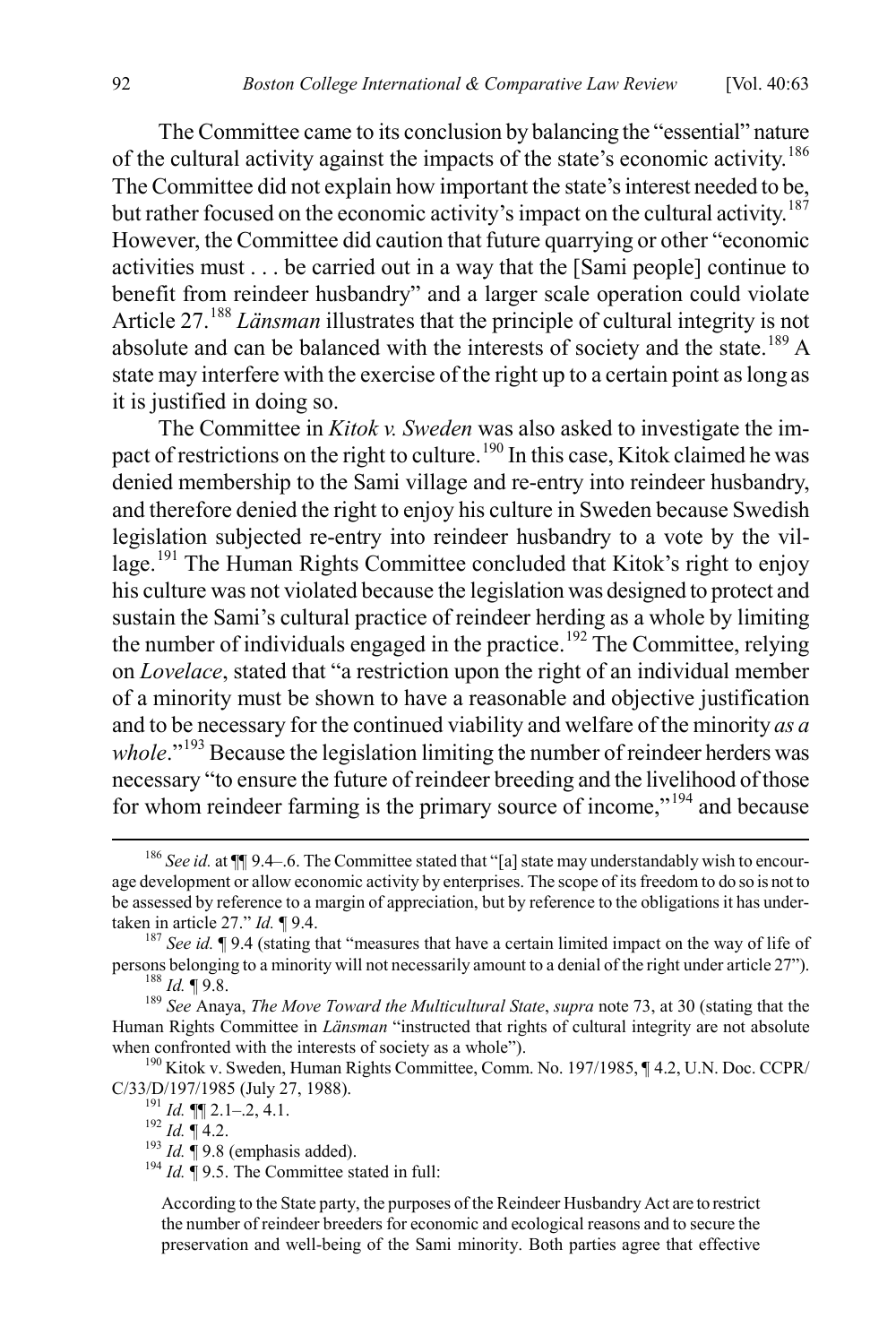Kitok could graze his reindeer, although not as of right, the Committee found no violation of ICCPR Article 27.[195](#page-31-0)

<span id="page-31-6"></span>As with the right to self-determination and the right to lands, territories, and resources, participation and consultation in the decision-making process is an important element for determining whether a state is upholding the right to culture. In *Mahuika v. New Zealand*, [196](#page-31-1) New Zealand enacted the Treaty of Waitangi (Fisheries Claims) Settlement Act that limited the rights of the Maori tribe "to enjoy their own culture."[197](#page-31-2) The act affected the various ways the Maori could engage in commercial and non-commercial fishing, a fundamental feature of Maori culture and religion.<sup>[198](#page-31-3)</sup> The Human Rights Committee ruled that although the act affected the rights of the Maori tribe, New Zealand's actions were compatible with ICCPR Article 27 because New Zealand engaged in a consultation process that included the Maori and paid special attention to their cultural and religious relationship to fishing.<sup>[199](#page-31-4)</sup> This case illustrates that when indigenous people are included in the consultation and legislation process, a state can avoid violating Article 27 despite limiting the indigenous group's rights.[200](#page-31-5)

<span id="page-31-7"></span>The cases above demonstrate that the Human Rights Committee and courts use some sort of balancing test or impact analysis to decide whether the right to cultural integrity has been upheld. Although they do not explicitly state that they are employing a balancing test or impact analysis, each case refer-

 measures are required to ensure the future of reindeer breeding and the livelihood of those for whom reindeer farming is the primary source of income. The method selected by the State party to secure these objectives is the limitation of the right to engage in reindeer breeding to members of the Sami villages. The Committee is of the opinion that all these objectives and measures are reasonable and consistent with article 27 of the Covenant.

*Id.* The Committee had "grave doubts" as to the criteria for determining whether an individual could be a member of the Sami community, stating that criteria "may have been disproportionate to the legitimate ends sought by the legislation." *Id.*  $\P\P$  9.6–.7. Nonetheless, the Committee found no violation of Article 27. *Id.*  $\P$  9.6–.8.

<span id="page-31-0"></span><sup>195</sup> *Id.* ¶ 9.8. <sup>27</sup><br><sup>196</sup> Mahuika v. New Zealand, Human Rights Committee, Comm. No. 547/1993, U.N. Doc.

<span id="page-31-5"></span><span id="page-31-4"></span><span id="page-31-3"></span><span id="page-31-2"></span><span id="page-31-1"></span>CCPR/C/70/D/547/1993 (Nov. 16, 2000).<br><sup>197</sup> *Id.* **¶** 6.1, 9.5.<br><sup>198</sup> *Id.* **¶** 8.2, 9.4.<br><sup>199</sup> *Id.* ¶ 9.8.<br><sup>200</sup> *See id.* Although here some of the Maori did participate in the settlement and consultation process, the Committee concluded that because the state simply engaged

itself in the process of broad consultation before proceeding to legislate, and [paid] specific attention to the sustainability of Maori fishing activities, [the state had] taken the necessary steps to ensure that the Fisheries Settlement and its enactment through legislation, including the Quota Management System, [were] compatible with article 27.

*Id.* This engagement in the consultation process was enough to ensure compliance with Article 27 ICCPR. *Id.*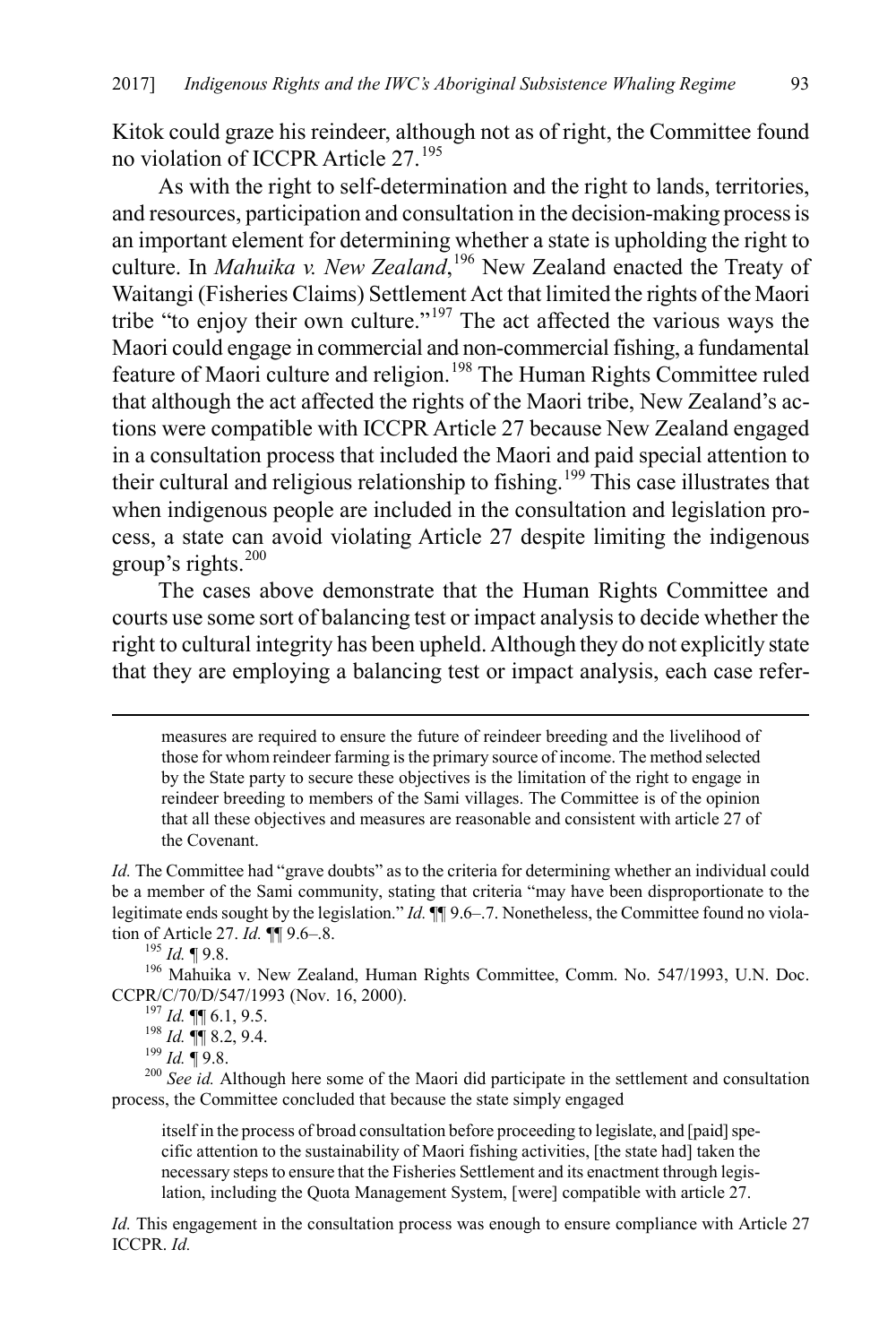ences the essential nature of the indigenous peoples' interest, the state's legislative purpose, and the extent of the adverse impact on the rights of indigenous peoples. When an individual's essential cultural interest is at stake, the test assesses whether the restrictions on that person's right "have a reasonable and objective justification and [are] necessary for the continued viability and wel-fare of the minority as a whole."<sup>[201](#page-32-0)</sup> However, the test varies when the entire group's interests are at stake. When a state consults with indigenous people and pays close attention to an indigenous group's activities, the balance may tip in favor of the state.<sup>[202](#page-32-1)</sup> The state's actions perhaps look more reasonable if undertaken with the participation of the affected indigenous community. Also, when the state presents a reasonable and objective justification to limit indigenous access to resources, the state's actions do not violate the right to cultural integrity under ICCPR Article  $27^{203}$  $27^{203}$  $27^{203}$  For example, when the state has an interest in economic development and the restriction on the indigenous group's access to resources is minimal, the state does not violate Article  $27.204$  $27.204$  However, if the economic development continues and escalates, the restriction might vio-late ICCPR Article 27<sup>[205](#page-32-4)</sup>

## III. THE IMPLEMENTATION OF HUMAN RIGHTS BY INTERNATIONAL ORGANIZATIONS

As described in the previous Section, the rights to lands, territories, and resources, and to cultural identity are all customary international law, and the right to self-determination as it relates to indigenous peoples may already be customary international law. Yet, questions remain as to whether these rights must be embodied in the rules of international organizations such as the IWC. As noted, the right to lands, territories, and resources does not clearly apply to the marine environment and to marine resources. Even assuming it does, a separate question is whether an international organization such as the IWC has a responsibility to implement these rights.

The law on this subject is far from clear. The first issue is whether an international organization such as the IWC has a *direct* responsibility to implement human rights and other relevant international law because it has international legal personality, or whether it has an *indirect* responsibility to do so because the state parties in their individual capacities have the duty to act con-

<span id="page-32-0"></span> <sup>201</sup> *Kitok v. Sweden*, Comm. No. 197/1985, ¶ 9.8; *see also Lovelace v. Canada*, Comm. No. R.6/  $24, \P 16.$ 

<span id="page-32-1"></span><sup>202</sup> *See Mahuika v. New Zealand*, Comm. No. 547/1993, ¶ 9.8. Here, the state's actions maintained the viability and welfare of the minority group as a whole because it still granted them some

<span id="page-32-4"></span><span id="page-32-3"></span><span id="page-32-2"></span>fishing rights. *See id.* <sup>203</sup> *See Länsman v. Finland*, Comm. No. 511/1992, ¶¶ 9.1–.8. <sup>204</sup> *See id.* ¶ 9.5. <sup>205</sup> *See id.* ¶¶ 9.7–.8.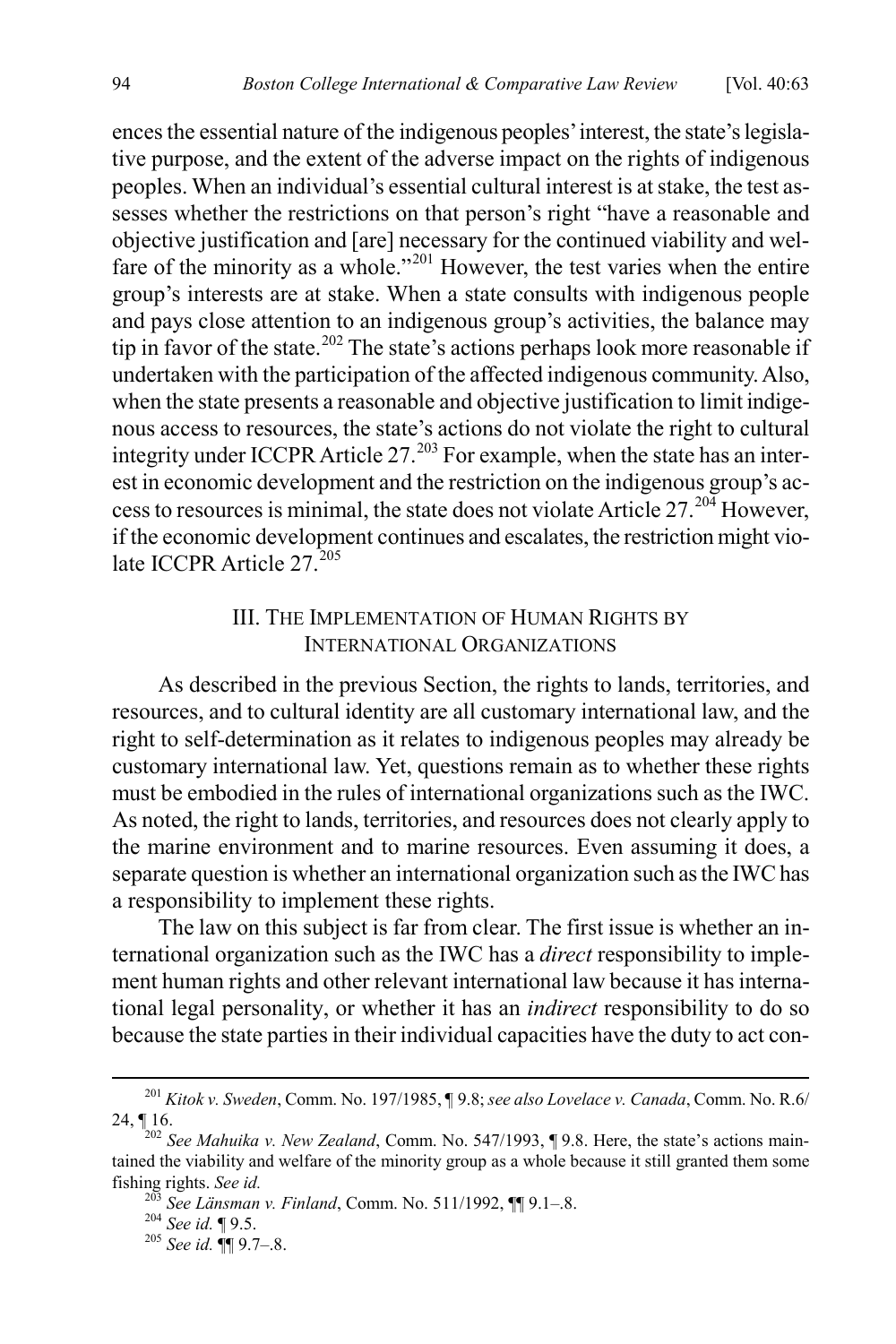sistently with human rights and other international law when participating in an international organization. For the purpose of establishing whether a duty to implement these human rights exists, the distinction between a direct and indirect duty is irrelevant. If the international organization has a direct duty, then states acting collectively must ensure the behavior of the international organization conforms to relevant international law. If the duty is indirect, then the individual states must ensure that their decisions and actions taken within an international organization conform to relevant law. In either case, a state must ensure it acts consistently with international law. Whether the duty falls on the international organization directly or indirectly is relevant only to the extent that a remedy is sought for noncompliance; if the duty belongs to the state, then another state may challenge noncompliance at the International Court of Justice (ICJ) or in other fora.<sup>[206](#page-33-0)</sup> If the duty belongs directly to the IWC as an international organization, then a remedy may not exist since the IWC and other international organizations are not subject to the jurisdiction of the ICJ and other international adjudicatory or compliance fora.

<span id="page-33-4"></span>The second issue relates to which international law an international organization must implement. Scholars have used several different theories to claim that treaty law and customary international law may or may not apply directly or indirectly to international organizations. Scholars and the International Law Commission mostly agree, with some exceptions, that treaty law does *not* apply directly or indirectly to international organizations.<sup>[207](#page-33-1)</sup> On the question of whether customary international law and general principles of law bind international organizations, answers vary from "yes, maybe, sometimes, and always."<sup>[208](#page-33-2)</sup>

<span id="page-33-3"></span>As to the first issue, this Section concludes that an international organization, either directly or indirectly, has a duty to implement customary international law. As to the second issue, this Section concludes that international organizations must always implement jus cogens norms as these obligations are nonderogable. They must also implement relevant customary international law; however, states may opt out of non-jus cogens norms when establishing the international organization or through the decision-making processes of an international organization.

<span id="page-33-0"></span><sup>&</sup>lt;sup>206</sup> For example, the compulsory dispute settlement provisions of the U.N. Convention on the Law of the Sea. United Nations Convention on the Law of the Sea arts. 279–99, Dec. 10, 1982, 1833 U.N.T.S 397 (entered into force Nov. 16, 1994) [hereinafter UNCLOS], http://www.un.org/depts/los/

<span id="page-33-2"></span><span id="page-33-1"></span><sup>&</sup>lt;sup>207</sup> See infra Section III(A).<br><sup>208</sup> Kristina Daugirdas, *How and Why International Law Binds International Organizations* 13 (Jean Monnet Ctr. for Int'l & Reg'l Econ. Law & Justice, Working Paper No. 16/15, 2015).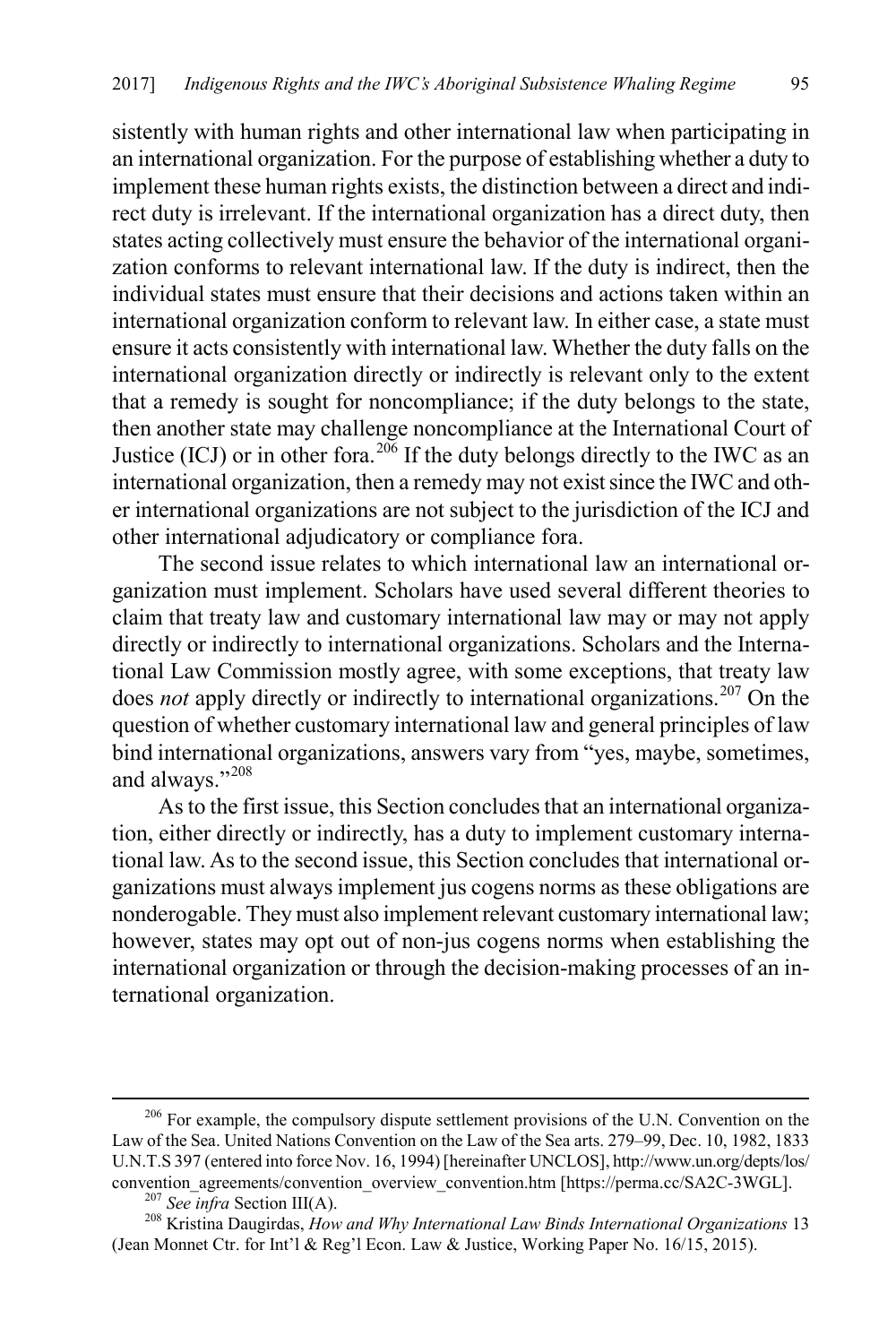## <span id="page-34-7"></span>*A. The Applicability of Customary International Law to International Organizations Such as the IWC*

<span id="page-34-0"></span>Most international scholars as well as important international law commissions believe that customary international law is binding on international organizations like the IWC.<sup>[209](#page-34-1)</sup> One international law treatise posits that "international custom will apply as much to international organizations as it does to states."<sup>[210](#page-34-2)</sup> The idea appears to have taken root in dicta of the ICJ. In an Advisory Opinion, the ICJ said that "[i]nternational organizations are subjects of international law and, as such, are bound by any obligations incumbent upon them under general rules of international law, under their constitutions or under international agreement to which they are parties."<sup>[211](#page-34-3)</sup>

Yet, the ICJ did not explain the legal basis for this statement, define "general rules of international law," or describe when such rules are "incumbent" upon international organizations.<sup>[212](#page-34-4)</sup> As one scholar noted, the ICJ's "one sentence hardly settles the matter. Not only is the ICJ's opinion devoid of reasoning and unsupported by state practice, but the ICJ's precise legal conclusion is unclear."<sup>[213](#page-34-5)</sup> Consequently, "significant disagreement and uncertainty persists about which international law rules bind [international organizations] and which they are legally free to ignore."<sup>[214](#page-34-6)</sup>

Nonetheless, two legal theories explain how, at least with respect to customary international law, international organizations are bound, directly or indi-

<span id="page-34-3"></span><sup>211</sup> Interpretation of the Agreement of 25 March 1951 between the WHO and Egypt, Advisory Opinion, 1980 I.C.J. Rep. 73,  $\sqrt{ }$  37 (Dec. 20).

<span id="page-34-6"></span><sup>214</sup> Daugirdas, *supra* not[e 208,](#page-33-3) at 4. Despite stating that customary international law binds international organizations, Schermers and Blokker also acknowledge the following questions:

What is the legal basis for applying customary law to international organizations? Are specific rules of customary law—which have generally been developed on the basis of the practice and *opinio juris* of states—suitable to be applied to international organizations? To what extent is it relevant that international organizations so far have been rather reticent in accepting obligations under customary law?

SCHERMERS & BLOKKER, *supra* not[e 210,](#page-34-0) § 1579.

<span id="page-34-1"></span> <sup>209</sup> *See, e.g.*, Günther Handl, *The Legal Mandate of Multilateral Development Banks as Agents for Change Toward Sustainable Development*, 92 AM.J.INT'L L. 642, 657–58 (1998); August Reinisch, *The Changing International Legal Framework for Dealing with Non-State Actors*, *in* NON-STATE ACTORS AND HUMAN RIGHTS 37, 82 (Philip Alston ed., 2005) (stating that "the basic idea that [international organizations] may be directly obliged under international law to respect human rights no longer meets major objections as a matter of principle").

<span id="page-34-2"></span><sup>&</sup>lt;sup>210</sup> HENRY G. SCHERMERS & NIELS M. BLOKKER, INTERNATIONAL INSTITUTIONAL LAW § 1579 (5th rev. ed. 2011).

<span id="page-34-5"></span><span id="page-34-4"></span><sup>&</sup>lt;sup>212</sup> See id.<br><sup>213</sup> Daugirdas, *supra* not[e 208,](#page-33-3) at 4 (footnote omitted). Another scholar opined: "[T]he discipline may claim, following the ICJ in 1980, that international organizations are subjects of international law, and thus also subject to international law, but it remains unclear which international law, and why: there is no plausible theory of obligation." Jan Klabbers, *The Paradox of International Institutional Law*, 5 INT'L ORG. L. REV. 1, 15 (2008) (footnote omitted).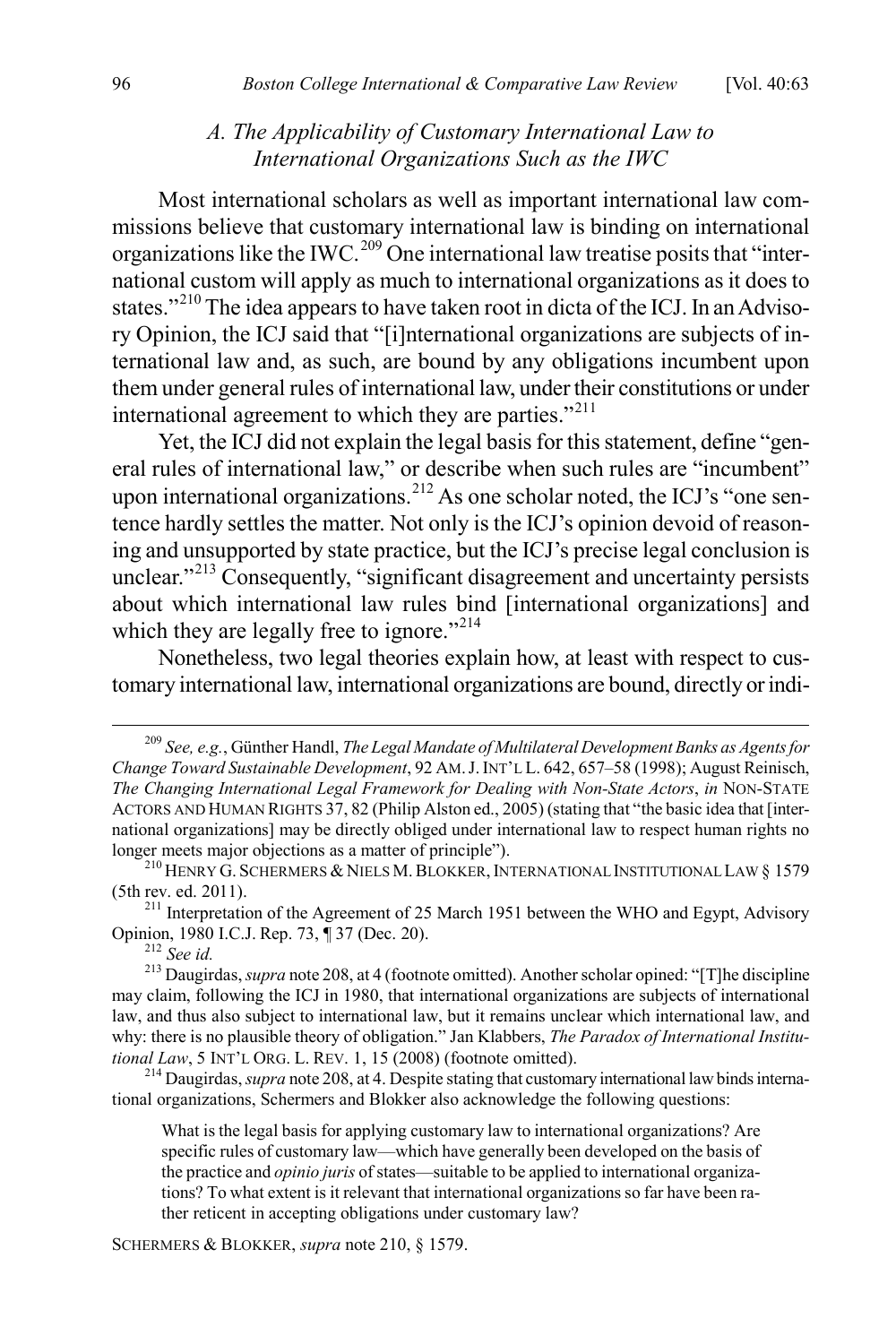rectly, by international law. First, Article 31(3)(c) of the Vienna Convention on the Law of Treaties provides that treaties should be interpreted in light of "[a]ny relevant rules of international law applicable in the relations between the par-ties."<sup>[215](#page-35-0)</sup> As noted by Sir Ian Sinclair, a negotiator of the Vienna Convention, "[i]t would seem logical to take into account, in interpreting a treaty, the state of international law at the time of its conclusion."[216](#page-35-1) The ICJ has supported this view, noting that the court's interpretation of a treaty "cannot remain unaffected by subsequent development of law, through the Charter of the United Nations and by way of customary law."[217](#page-35-2) Consequently, if a treaty must be interpreted in light of subsequent customary international law, then a treaty like the ICRW would need to be interpreted in light of that law. Individual countries, either acting as a member of an international organization or in their individual capacities, must interpret their treaty obligations consistently with these norms.

Second, scholars have more or less agreed that states should not be allowed to undertake actions through international organizations that they are not allowed to take within their own territories.<sup>[218](#page-35-3)</sup> This basic premise has widespread support. As the International Law Commission has said, "[t]he essential principle is that a State should not be able to do through another what it could not do itself."<sup>[219](#page-35-4)</sup>

<span id="page-35-3"></span>its terms, such as "local consumption" and "subsistence," to be interpreted in light of human rights law, the reasoning of most scholars makes human rights norms that have attained the status of customary international law binding on the IWC directly or through its member states. Mennecke, *supra*  note 14. <sup>219</sup> Int'l Law Comm'n, Draft Articles on Responsibility of States for Internationally Wrongful

<span id="page-35-4"></span>Acts, with Commentaries, art. 17 cmt. 8, U.N. Doc. A/56/10 (2001); s*ee also* Chris Wold et al., *Bringing Southern Bluefin Tuna Back from the Brink: Enhancing Understanding of the Scientific Process in the Western and Central Pacific Fisheries Commission*, 42 B.C. ENVTL. AFF. L. REV. 347 (2015) (stating that members of the Western and Central Pacific Fisheries Commission have a responsibility to undertake obligations directed at "contracting parties" when acting as a member of the commission). In the specific context of human rights, two scholars have written that "States cannot simply avoid international human rights law by bringing to life an international organization and charging it with tasks that would violate human rights standards if undertaken by the members of that organization themselves." Daniel Halberstam & Eric Stein, *The United Nations, the European Union, and the King of Sweden: Economic Sanctions and Individual Rights in a Plural World Order*, 46 COMMON MKT. L. REV. 13, 21 (2009); *see also* August Reinisch, *Securing the Accountability of International Organizations*, 7 GLOBAL GOVERNANCE 131, 143 (2001) ("Stated less politely, one could say that states should not be allowed to escape their human rights obligations by forming an international or-

<span id="page-35-2"></span><span id="page-35-1"></span><span id="page-35-0"></span><sup>&</sup>lt;sup>215</sup> Vienna Convention, *supra* not[e 35,](#page-8-5) art. 31(3)(c).<br><sup>216</sup> IAN SINCLAIR, THE VIENNA CONVENTION ON THE LAW OF TREATIES 139 (2d ed. 1984).<br><sup>217</sup> Legal Consequences for States of the Continued Presence of South Africa in West Africa) Notwithstanding Security Council Resolution 276 (1970), Advisory Opinion, 1971 I.C.J. 16, ¶ 53 (June 21); *see also* Case Concerning the Gabčíkovo-Nagymaros Project (Hung./Slovk.), Judgment, 1997 I.C.J. 7, ¶ 112 ("By inserting these evolving provisions in the Treaty, the parties recognized the potential necessity to adapt the Project. Consequently, the Treaty is not static, and is open to adapt to emerging norms of international law. By means of Articles 15 and 19, new environmental norms can be incorporated in the Joint Contractual Plan.").<br><sup>218</sup> This theory differs significantly from Mennecke's. Whereas Mennecke wants the ICRW and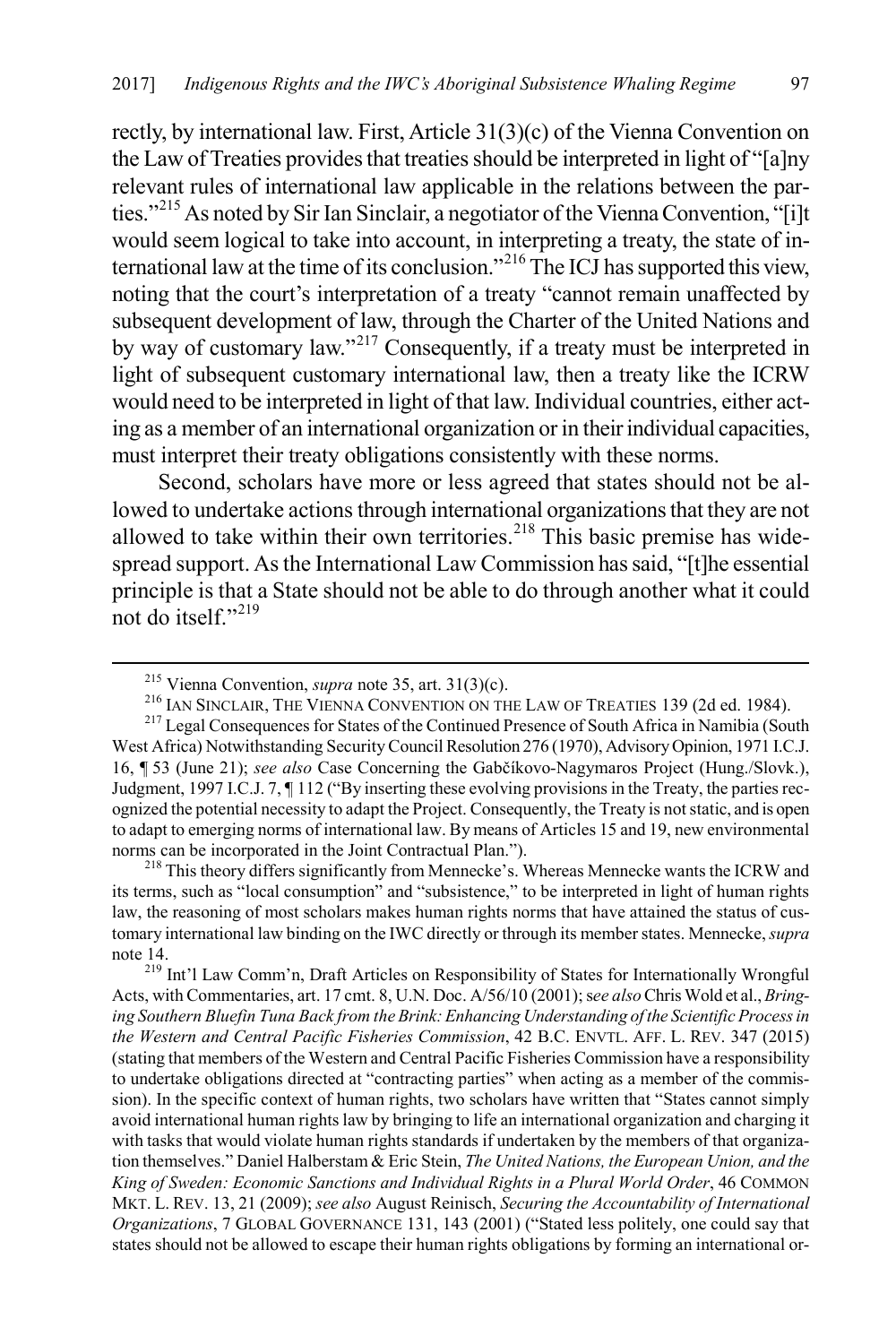Because of these two legal theories, this report does not need to determine whether customary international law binds international organizations directly or indirectly. Both theories support the view that customary international law binds the actions of states participating in an international organization.

# <span id="page-36-6"></span>*B. The Customary International Law that Binds International Organizations*

Two general forms of customary international law exist: jus cogens and non-jus cogens customary international law. Jus cogens customary international law binds international organizations (directly or indirectly) all the time because jus cogens norms are nonderogable. As the International Law Commission has said, jus cogens norms, also known as peremptory norms, must bind international organizations because "it can hardly be maintained that States can avoid compliance with peremptory norms by creating an organization."<sup>[220](#page-36-0)</sup> In fact, the Vienna Convention on the Law of Treaties declares that "[a] treaty is void if, at the time of its conclusion, it conflicts with a peremptory norm of general international law."[221](#page-36-1) It also states that "[i]f a new peremptory norm of general international law emerges, any existing treaty which is in conflict with that norm becomes void and terminates." $222$  In light of these provisions, the International Law Commission has stated that "[i]f United Nations Member States are unable to draw up valid agreements in dissonance with jus cogens, they must also be unable to vest an international organization with the power to go against peremptory norms."<sup>[223](#page-36-3)</sup>

<span id="page-36-5"></span>Non-jus cogens customary international law, however, may or may not bind international organizations. The default rule is that these norms bind in-ternational organizations.<sup>[224](#page-36-4)</sup> However, states are allowed to create treaties, including treaties that establish international organizations, that contain provi-

ganization to do the 'dirty work.'"); Gabriele Porretto & Sylvain Vité, *The Application ofInternational Humanitarian Law and Human Rights Law to International Organisations* 7 (Centre Universitaire de Droit International Humanitaire Research Paper Series, Paper No. 1, 2006) (stating that "[c]oncluding that these [humanitarian and humans rights] regimes are inapplicable to the activities of international organizations would equate to creating a legal void manifesting itself in the absence of any

<span id="page-36-0"></span>protection for the population concerned").<br><sup>220</sup> *Report of the International Law Commission on the Work of its 34th Session*, [1982] 2 Y.B.<br>Int'l L. Comm'n, art. 53 cmt. 2, U.N. Doc. A/CN.4/SER.A/1982/Add.1.

<span id="page-36-3"></span><span id="page-36-2"></span><span id="page-36-1"></span><sup>&</sup>lt;sup>221</sup> Vienna Convention, *supra* not[e 35,](#page-8-5) art. 53.<br><sup>222</sup> *Id.* art. 64.<br><sup>223</sup> Martti Koskenniemi, Int'l Law Comm'n, Fragmentation of International Law: Difficulties Arising from the Diversification and Expansion of International Law, ¶ 346, UN Doc. A/CN.4/L.682 (Apr. 13, 2006) (emphasis omitted); *see also* Daugirdas, *supra* not[e 208,](#page-33-3) at 27 (stating that "it is perfectly clear that states cannot enter into treaties that violate jus cogens norms. Jus cogens norms bind [international organizations] because states cannot, by treaty, establish [international organizations] that are authorized to violate jus cogens norms") (emphasis omitted) (footnote omitted). <sup>224</sup> Daugirdas, *supra* not[e 208,](#page-33-3) at 5.

<span id="page-36-4"></span>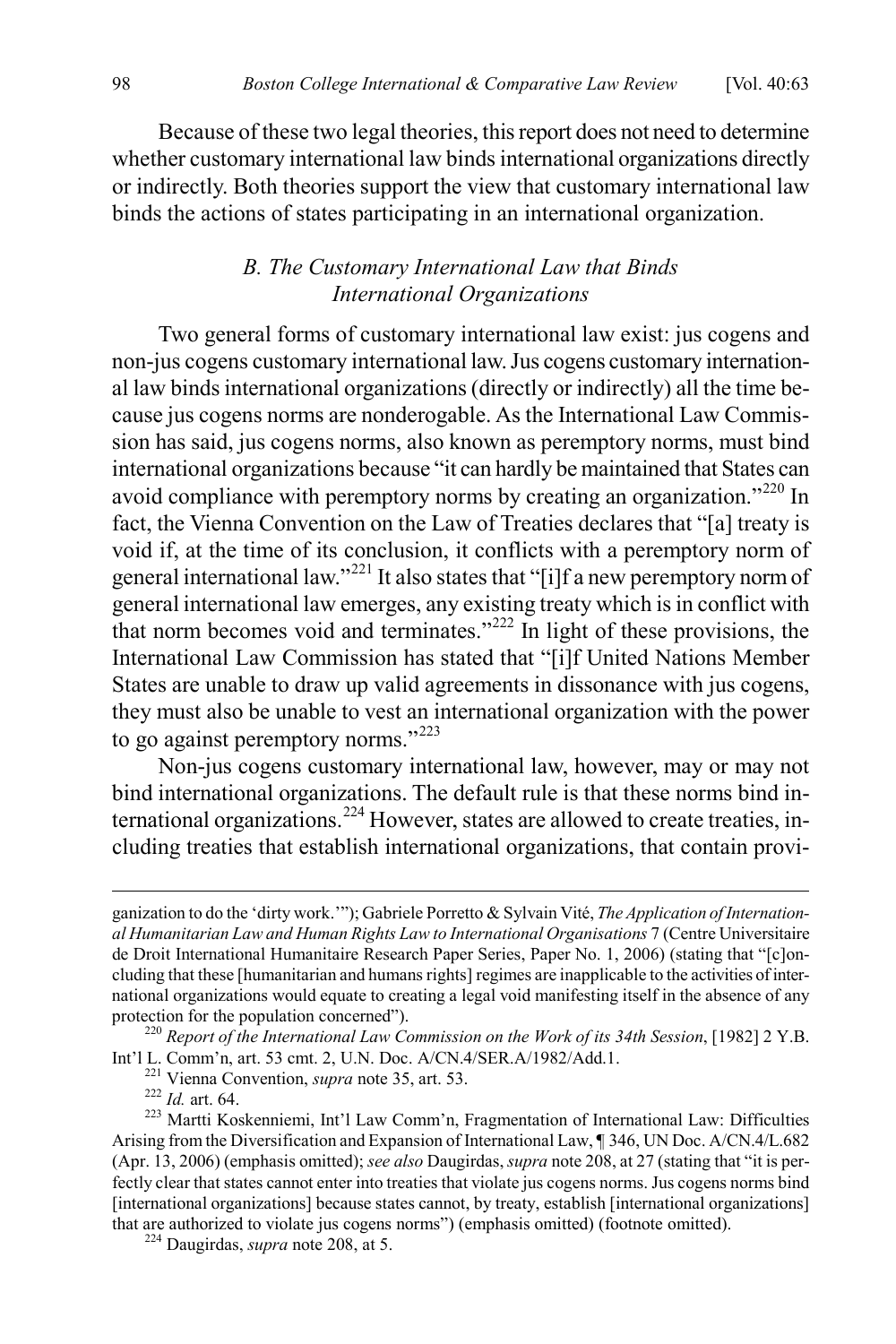sions that differ from non-jus cogens customary international law. The ICJ has concluded, for example, that "it is well understood that . . . rules of international law can, by agreement, be derogated from in particular cases, or as between particular parties."[225](#page-37-0) Others note that "a rule established by agreement supersedes for them a prior inconsistent rule of customary international law."<sup>[226](#page-37-1)</sup> In fact, "[m]odification of customary law by agreement is not uncom-mon."<sup>[227](#page-37-2)</sup> The U.N. Convention on the Law of the Sea, for example, allows coastal states the right to designate an exclusive economic zone in which the coastal state has sovereign rights to natural resources up to 200 nautical miles from the coast.<sup>[228](#page-37-3)</sup> These provisions superseded customary international law that made resources beyond twelve nautical miles from a coast part of the global commons and not subject to sovereign rights.<sup>[229](#page-37-4)</sup>

Thus, international organizations normally will be bound by non-jus cogens customary international law. However, they may "opt out" or, stated dif-ferently, "contract around" such law.<sup>[230](#page-37-5)</sup> This could occur when a treaty is drafted or when an international organization creates rules for itself. In the case of an international organization like the IWC, the establishment of binding regulations would be the strongest way to opt out of non-jus cogens customary law, if so desired.

#### *C. The Non-Applicability of Treaty Law to International Organizations*

For at least two reasons, obligations found in human rights treaties (or other treaties) that have not become customary international law do not bind international organizations.<sup>[231](#page-37-6)</sup> First, such treaty law does not apply directly to international organizations because they have not consented to be bound by those treaties. Second, such treaty law does not apply indirectly to international organizations through the obligations of the member states because this would create de facto obligations on those states that have joined the international organization but have not consented to be bound by the human rights treaty;

<span id="page-37-0"></span> <sup>225</sup> North Sea Continental Shelf (Ger./Den.; Ger./Neth.), Judgment, 1969 I.C.J. 3, ¶ 72 (Feb. 20). Similarly, the International Law Commission has stated the following: "That treaty rules enjoy priority over custom is merely an incident of the fact that most of general international law is *jus dispositivum* so that parties are entitled to derogate from it by establishing specific rights or obligations to

<span id="page-37-2"></span><span id="page-37-1"></span>govern their behaviour." Koskenniemi, *supra* not[e 223,](#page-36-5) ¶ 79.<br>
<sup>226</sup> RESTATEMENT (THIRD) OF FOREIGN RELATIONS LAW § 102 cmt. j (AM. LAW INST. 1987).<br>
<sup>227</sup> *Id.* § 102 n.4.<br>
<sup>228</sup> UNCLOS, *supra* not[e 206,](#page-33-4) arts. 56–57.<br>
<sup></sup>

<span id="page-37-4"></span><span id="page-37-3"></span>prior to the recognition of 200-mile exclusive economic zones, the customary international law norm allowed only a three-mile or twelve-mile territorial sea).<br><sup>230</sup> Daugirdas, *supra* not[e 208,](#page-33-3) at 5, 41.<br><sup>231</sup> Much more can be said about why treaty obligations do not apply to international organiza-

<span id="page-37-6"></span><span id="page-37-5"></span>tions. For a more detailed discussion, see Daugirdas, *supra* not[e 208,](#page-33-3) at 30–40, 53–58.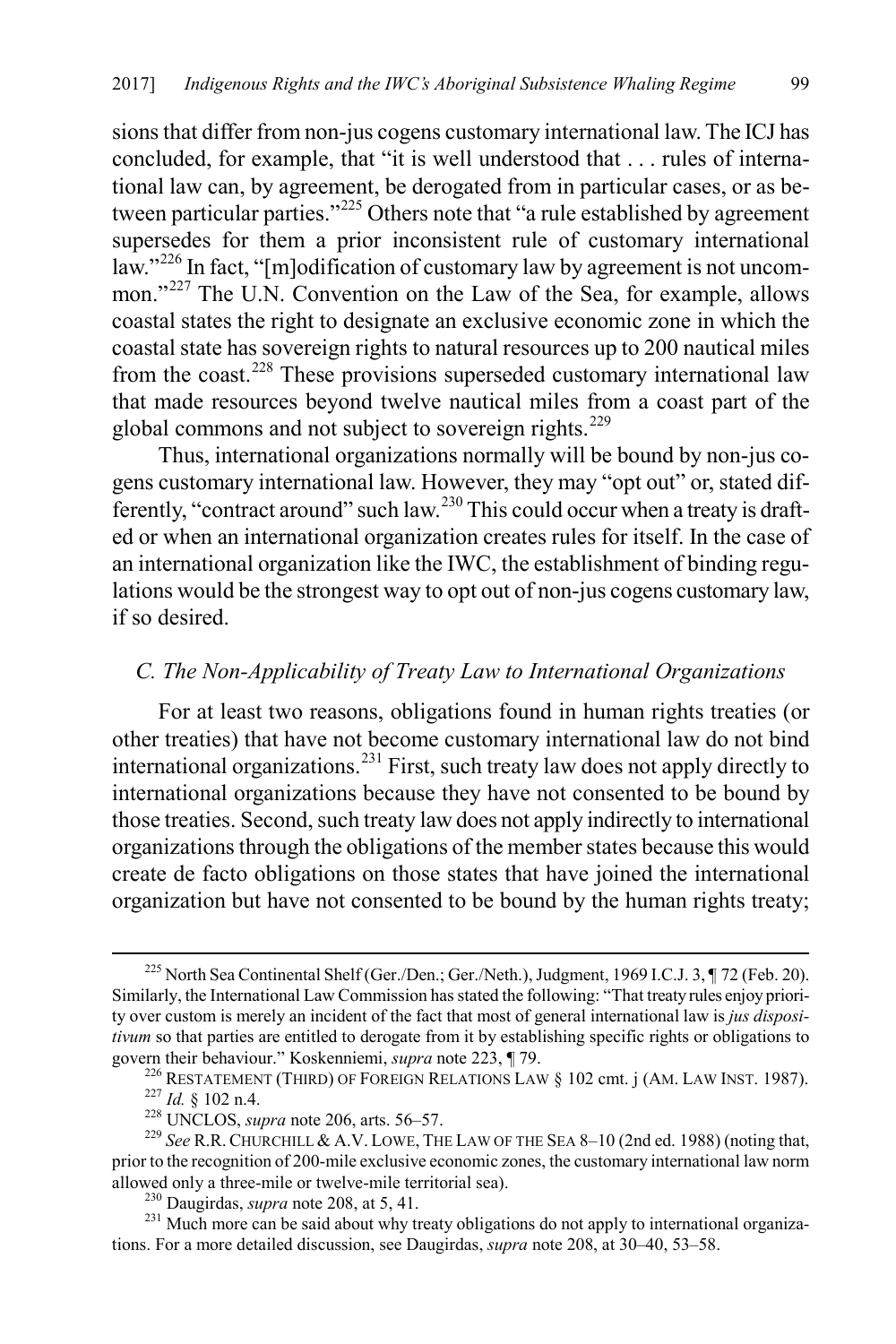such an outcome is inconsistent with the Vienna Convention on the Law of Treaties.

International organizations are not bound directly by treaties as a matter of treaty law because treaties are binding only on those that have given their consent to be bound by the treaty. The Vienna Convention on the Law of Treaties provides that "[a] treaty does not create either obligations or rights for a third State without its consent."[232](#page-38-0) Similarly, the Vienna Convention on the Law of Treaties Between States and International Organizations or Between International Organizations, although not in force, provides that "[a] treaty does not create either obligations or rights for a third . . . organization without the consent of that  $\ldots$  organization.<sup>7[233](#page-38-1)</sup> Because international organizations such as the IWC are not typically parties to treaties, including human rights treaties, they are not bound by those treaties.<sup>[234](#page-38-2)</sup>

Nonetheless, some scholars have written that treaty-based obligations can bind international organizations because the organizations are bound indirectly by their member states' treaty obligations.<sup>[235](#page-38-3)</sup> Under this theory, a member state may not transfer to an international organization "more powers than those which it possesses."<sup>[236](#page-38-4)</sup> Thus, if states are bound by certain treaty obligations, they may not create organizations that have the capacity to violate those obligations. $^{237}$  $^{237}$  $^{237}$ 

This theory, however, violates the principle established in the Vienna Convention on the Law of Treaties that a state must consent to be bound by a treaty. Consider the situation of a state that has joined an international organization but has not consented to be bound by a treaty that other members of the international organization have ratified. If treaty obligations follow a state into the international organizations that it joins, then those treaty obligations also

<span id="page-38-1"></span><span id="page-38-0"></span><sup>&</sup>lt;sup>232</sup> Vienna Convention, *supra* not[e 35,](#page-8-5) art. 34.<br><sup>233</sup> Vienna Convention on the Law of Treaties Between States and International Organizations or Between International Organizations art. 34, *opened for signature* Mar. 21, 1986, 25 I.L.M. 543 (not

<span id="page-38-2"></span> $^{234}$  *See* Handl, *supra* not[e 209,](#page-34-7) at 659 (stating that, in the context of international organizations like multilateral development banks (MDBs) such as the World Bank, "any attempt at extending the reach of treaty provisions to MDBs raises the issue of 'third organizations': in respect of the banks, these [multilateral environmental agreements] represent *res inter alios acta* or, put differently, are not capable of binding the organization concerned without its consent").

<span id="page-38-3"></span><sup>&</sup>lt;sup>235</sup> See Frédéric Mégret & Florian Hoffmann, *The UN as Human Rights Violator? Some Reflections on the United Nations Changing Human Rights Responsibilities*, 25 HUM. RTS. Q. 314, 318 (2003) (describing the position that the United Nations is bound by international human rights stand-

<span id="page-38-4"></span><sup>&</sup>lt;sup>236</sup> Olivier de Schutter, *Human Rights and the Rise of International Organizations: The Logic of Sliding Scales in the Law of International Responsibility, in ACCOUNTABILITY FOR HUMAN RIGHTS* VIOLATIONS BY INTERNATIONAL ORGANIZATIONS 51, 62 (Jan Wouters et al. eds., 2010).

<span id="page-38-5"></span> $^{237}$  *Id.* at 62–63. At least one scholar has developed a new theory of international law development in an attempt to make certain principles of treaty law applicable to international organizations. *See, e.g.*, Handl, *supra* note [209,](#page-34-7) at 660–61.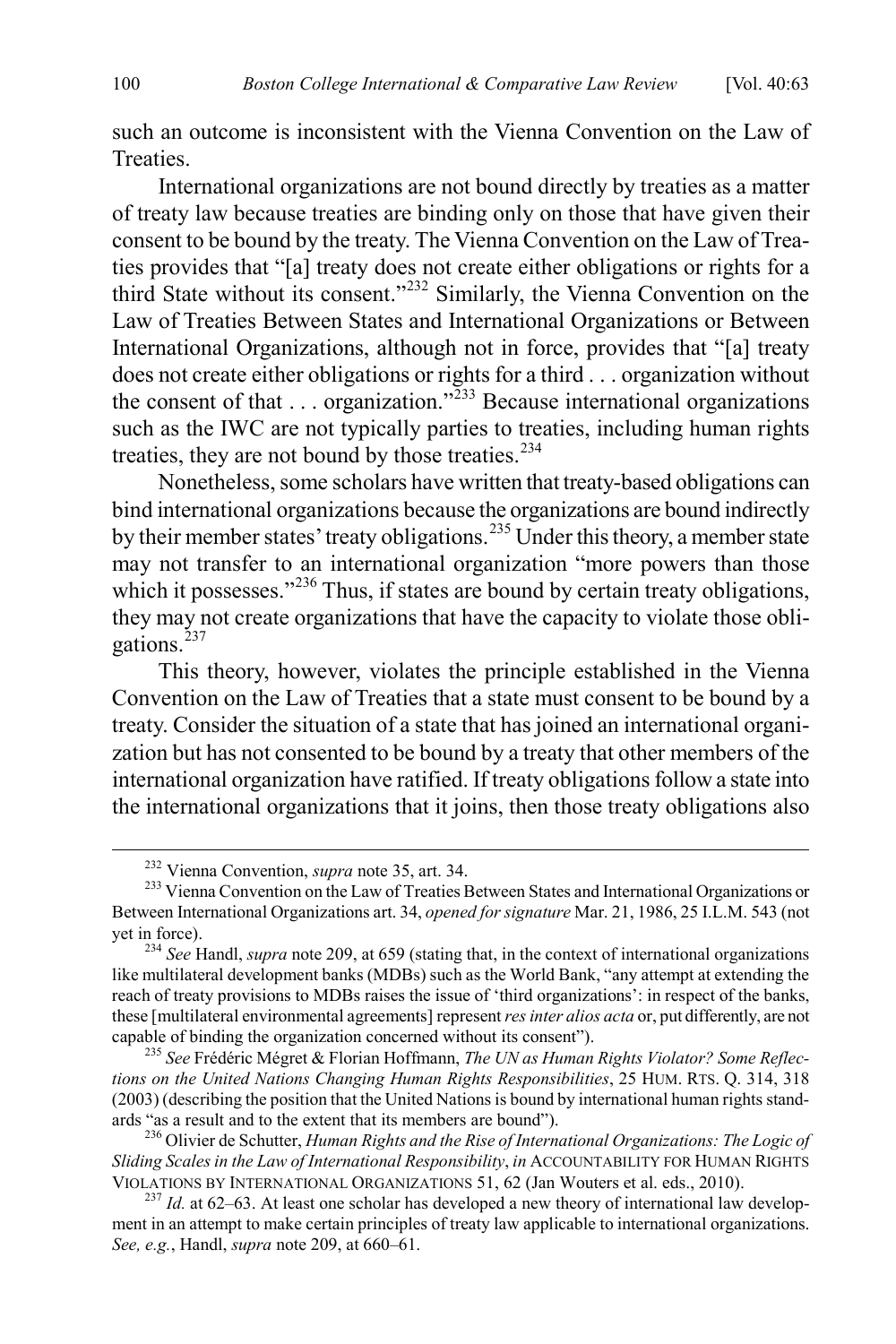implicitly bind other member states of the organization that have not consented to be bound by the treaty.<sup>[238](#page-39-0)</sup>

Even if all the states to a new international organization are also party to a treaty, say Treaty Q, nothing prevents the member states from establishing rules inconsistent with those in Treaty Q. The Vienna Convention on the Law of Treaties states that "[w]hen all the parties to the earlier treaty are parties also to the later treaty but the earlier treaty is not terminated or suspended in operation under article 59, the earlier treaty applies only to the extent that its provi-sions are compatible with those of the later treaty."<sup>[239](#page-39-1)</sup> The International Law Commission has succinctly stated that "the parties to the earlier treaty are always competent to abrogate it, whether in whole or in part, by concluding an-other treaty with that object."<sup>[240](#page-39-2)</sup>

#### IV. IMPLEMENTATION OF HUMAN RIGHTS IN THE CONTEXT OF ABORIGINAL SUBSISTENCE WHALING

The right to cultural integrity and the right to lands, territories, and resources are customary international law, and this Section assumes that the right to self-determination in the context of indigenous peoples is also customary international law. However, these rights are not jus cogens norms of customary international law.[241](#page-39-3) As such, these rights bind the IWC unless the IWC members opt out of them through a regulation included in the schedule. Moreover, even if the IWC does not opt out of them, it can interfere with those rights without infringing them. As described below, the Human Rights Committee has allowed restrictions on the right to cultural integrity that are subject to a

<span id="page-39-2"></span>on Tariffs and Trade, *supra* note, art. XX(b).<br><sup>240</sup> Humphrey Waldock, *Third Report on the Law of Treaties*, [1964] 2 Y.B. Int'l L. Comm'n 38, art. 65 cmt. 14, U.N. Doc. No. A/CN.4/SER.A/1964/ADD.1.

<span id="page-39-0"></span> $238$  In its commentary to draft article 24, the International Law Commission stated that "[t]he principle which the Vienna Convention lays down is only the expression of one of the fundamental consequences of consensuality. It has been adapted without difficulty to treaties to which one or more international organizations are parties." *Report of the International Law Commission on the Work of its 34th Session, supra* note [220,](#page-36-6) art. 24 cmt.<br><sup>239</sup> Vienna Convention, *supra* not[e 35,](#page-8-5) art. 30(3). This provision assumes an irreconcilable con-

<span id="page-39-1"></span>flict. In many cases, treaties can be reconciled. For example, Article XI of the General Agreement on Tariffs and Trade prohibits restrictions on the importation of goods. General Agreement on Tariffs and Trade art. XI, Oct. 30, 1947, 61 Stat. A-11, 55 U.N.T.S. 194. CITES prohibits trade for primarily commercial purposes in specimens of species included in Appendix I. CITES, *supra* note [7,](#page-2-8) art. 3(3)(c). While these provisions appear to conflict, they can be reconciled through the GATT's exception for measures "necessary to protect human, animal or plant life or health." *See* General Agreement

<span id="page-39-3"></span><sup>&</sup>lt;sup>241</sup> In two reports, the International Law Association never suggested that these rights are jus cogens norms. It did, however, state that the prohibition against genocide was a jus cogens norm and that a treaty is to be considered as extinguished only when a later incompatible norm is of jus cogens character. *See* Int'l Law Ass'n, The Hague Conference, *supra* not[e 74,](#page-14-8) at 51; Int'l Law Ass'n, Sofia Conference, *supra* not[e 65,](#page-13-5) at 17. Thus, it can be assumed the association's failure to identify any indigenous rights as jus cogens norms was not an oversight.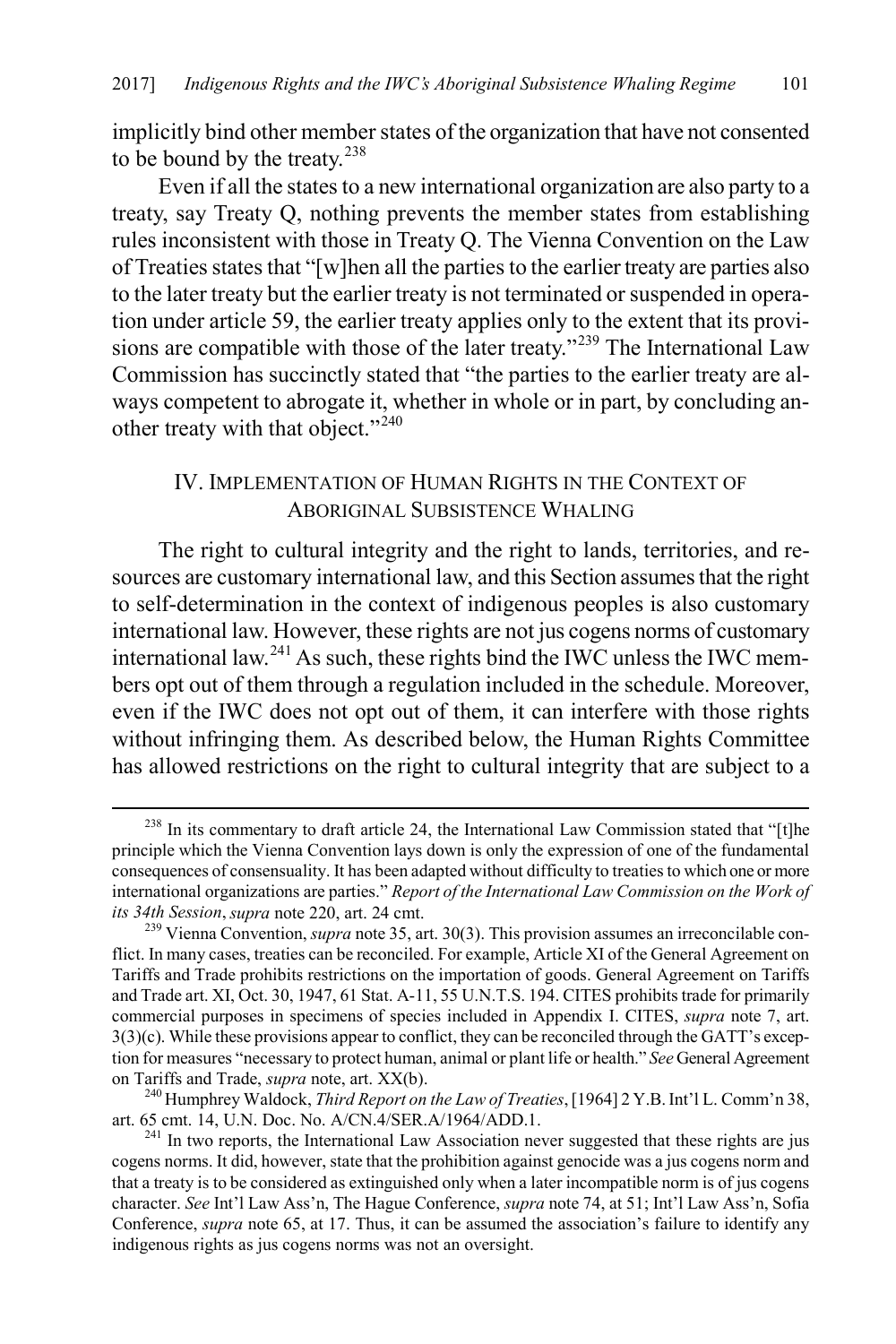reasonable and objective justification. The Inter-American Human Rights Commission has allowed restrictions on the right to lands that are necessary, legitimate, and proportional.

The ICRW itself does not expressly or implicitly opt out of human rights norms or other customary international law norms. Neither does paragraph 13 of the schedule, which includes the basic framework for ASW, nor any other provision of the schedule.<sup>[242](#page-40-0)</sup> The question, then, is whether the IWC's current approach to ASW is consistent with these human rights norms.

#### *A. The IWC's ASW Decision-Making Process*

The IWC manages ASW using a multi-step process incorporated in resolutions and the terms of reference for various committees. First, the Scientific Committee's Standing Working Group on Aboriginal Subsistence Whaling develops a strike limit algorithm<sup> $243$ </sup> for a specific stock; using the specific algorithm, it evaluates proposed ASW strike limits based on the best scientific information available to determine whether the proposed strike limit will harm the stock.<sup>[244](#page-40-2)</sup> Second, the Scientific Committee reviews the information provided by the Standing Working Group and advises the Commission on the proposed strike limits and, for Greenland, which seeks a tonnage of whale meat rather than a specific number of whales, determines how many tons of edible products can be obtained from an individual whale of a specific species.<sup>[245](#page-40-3)</sup> Third, the IWC's Aboriginal Substance Whaling Sub-committee considers the Scientific Committee's report and reviews information on subsistence need provided by proponent governments.<sup>[246](#page-40-4)</sup> Fourth, the ASW Sub-committee then makes its recommendation to the Commission in plenary session, which either accepts the proposed schedule amendment by consensus or moves to a vote.<sup>[247](#page-40-5)</sup>

While the first two steps assess scientific factors only, the third and fourth steps take into account aboriginal subsistence need and other non-scientific factors. The terms of reference for the ASW Sub-committee direct it to:

[C]onsider relevant information and documentation from the Scientific Committee, and to consider nutritional, subsistence and cultural needs relating to aboriginal subsistence whaling and the use of whales taken for such purposes, and to provide advice on the dependence of aboriginal

<span id="page-40-1"></span><span id="page-40-0"></span><sup>242</sup> *See* ICRW, *supra* note [5;](#page-2-6) Schedule, *supra* not[e 5,](#page-2-6) ¶ 13. <sup>243</sup> A Strike Limit Algorithm (SLA) represents a conservative approach to setting strike limits for each hunt and species. It assumes that all struck whales die, even though this might not be the case. *Scientific Advice on Aboriginal Subsistence Whaling*, INT'L WHALING COMMISSION, https://iwc.int/ scientific-advice-on-aboriginal-subsistence-whalin [https://perma.cc/KJ2C-NKQN].<br><sup>244</sup> Donovan, *supra* note [9,](#page-3-10) at 1–3.<br><sup>245</sup> *Id.* at 2. <sup>246</sup> *Id.* at 2 fig.1b. <sup>247</sup> *Id.* at 4.

<span id="page-40-2"></span>

<span id="page-40-3"></span>

<span id="page-40-5"></span><span id="page-40-4"></span>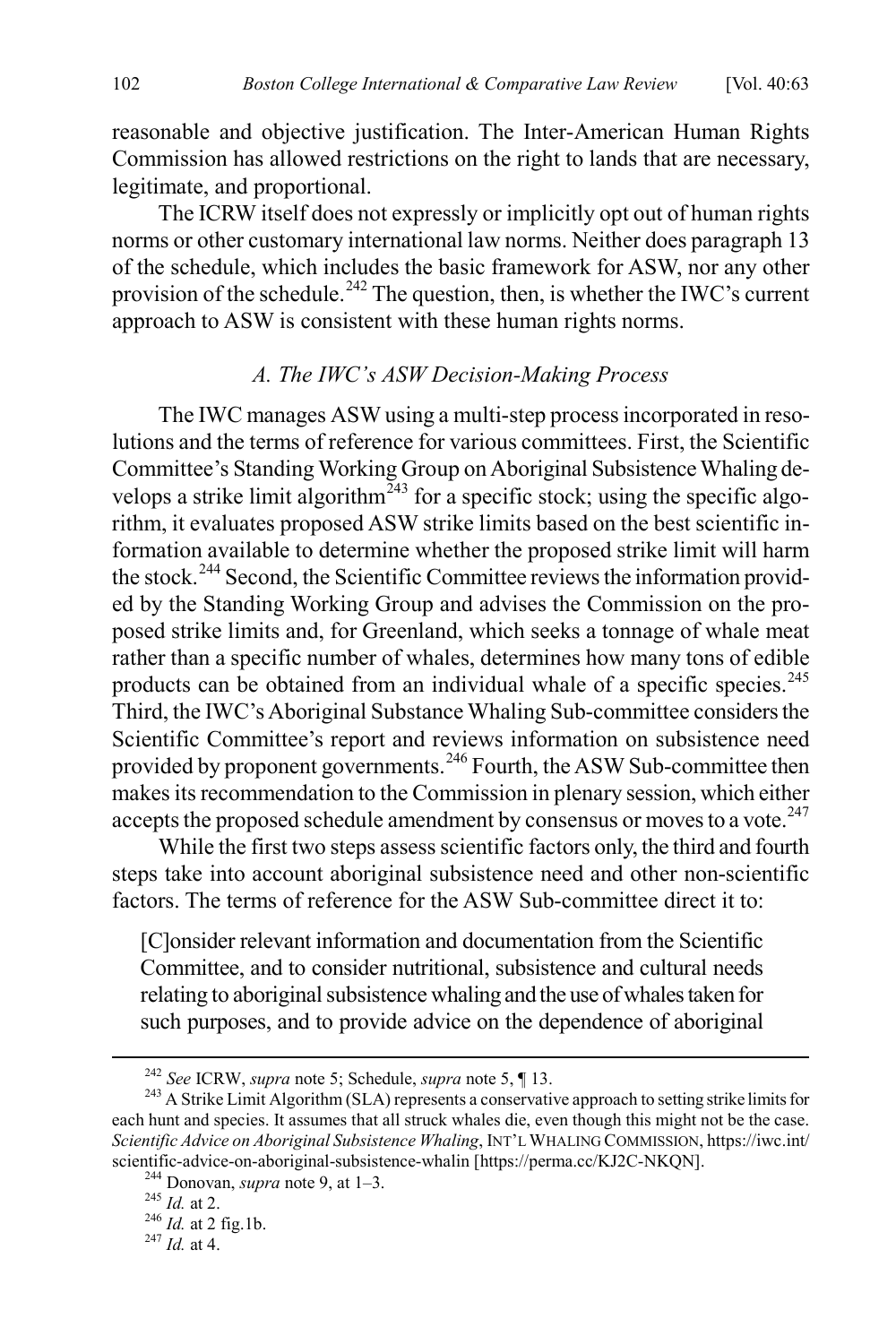communities on specific whale stocks to the Commission for its consid-eration and determination of appropriate management measures.<sup>[248](#page-41-1)</sup>

While the terms of reference direct the ASW Sub-committee to consider need, no documents establish criteria for documenting need, except in the case of bowhead whales for indigenous groups in the United States. The 1979 Resolution on Bering Sea Bowhead Whales provides the following:

The Commission intends that the needs of the aboriginals of the United States shall be determined by the Government of the United States of America. This need shall be documented annually to the Technical Committee, and shall be based upon the following factors:

- 1. importance of the bowhead in the traditional diet,
- 2. possible adverse effects of shifts to non-native foods,
- 3. availability and acceptability of other food sources,
- 4. historical take,
- 5. the integrative functions of the bowhead hunt in contemporary Eskimo society, and the risk to the community identity from an imposed restriction on native harvesting of the bowhead; and
- <span id="page-41-0"></span>6. to the extent possible, ecological considerations.<sup>[249](#page-41-2)</sup>

In addition, the 1980 IWC Resolution on the Documentation of Aboriginal Need directed relevant IWC members to "document annually for the information of the Commission: the utilisation of the meat and products of any whales taken for aboriginal/subsistence purposes."<sup>[250](#page-41-3)</sup> Although this 1980 resolution does not establish criteria for a need statement, either in terms of what a need statement should include or how it should be evaluated, the resolution does appear designed to require a justification of need.<sup>[251](#page-41-4)</sup>

Since the adoption of these two resolutions, IWC members have developed a consistent practice of submitting a "need statement" on behalf of their relevant indigenous groups at least sixty days prior to an annual meeting of the

<span id="page-41-1"></span><sup>&</sup>lt;sup>248</sup> Int'l Whaling Comm'n, *Chairman's Report of the Forty-Ninth Annual Meeting*, 48 REP. INT'L WHALING COMMISSION 17, 31 (1998) (emphasis omitted).

<span id="page-41-2"></span><sup>&</sup>lt;sup>249</sup> Int'l Whaling Comm'n, *Resolution of the International Whaling Commission 31st Annual Meeting, July 1979, 30 ANN. REP. INT'L WHALING COMMISSION app. 4, at 35 (1980).* 

<span id="page-41-3"></span><sup>&</sup>lt;sup>250</sup>Int'l Whaling Comm'n, *Resolution on the Documentation of Aboriginal Need*, *Chairman's Report of the Thirty-Second Annual Meeting*, 31 ANN. REP. INT'L WHALING COMMISSION app. 3, at

<span id="page-41-4"></span><sup>&</sup>lt;sup>251</sup> Greg Donovan, the Secretariat's Head of Science, has written that "this wording appears to relate more to the nature of use rather than a justification of need, despite the accompanying text in the Chairman's report." Donovan, *supra* not[e 9,](#page-3-10) at 3 n.2. That may be so, but the report specifically states that relevant governments "should document the needs," which indicates that the resolution was designed to require a justification of need. Int'l Whaling Comm'n, *Chairman's Report of the Thirty-Second Annual Meeting*, *supra* not[e 250,](#page-41-0) at 18.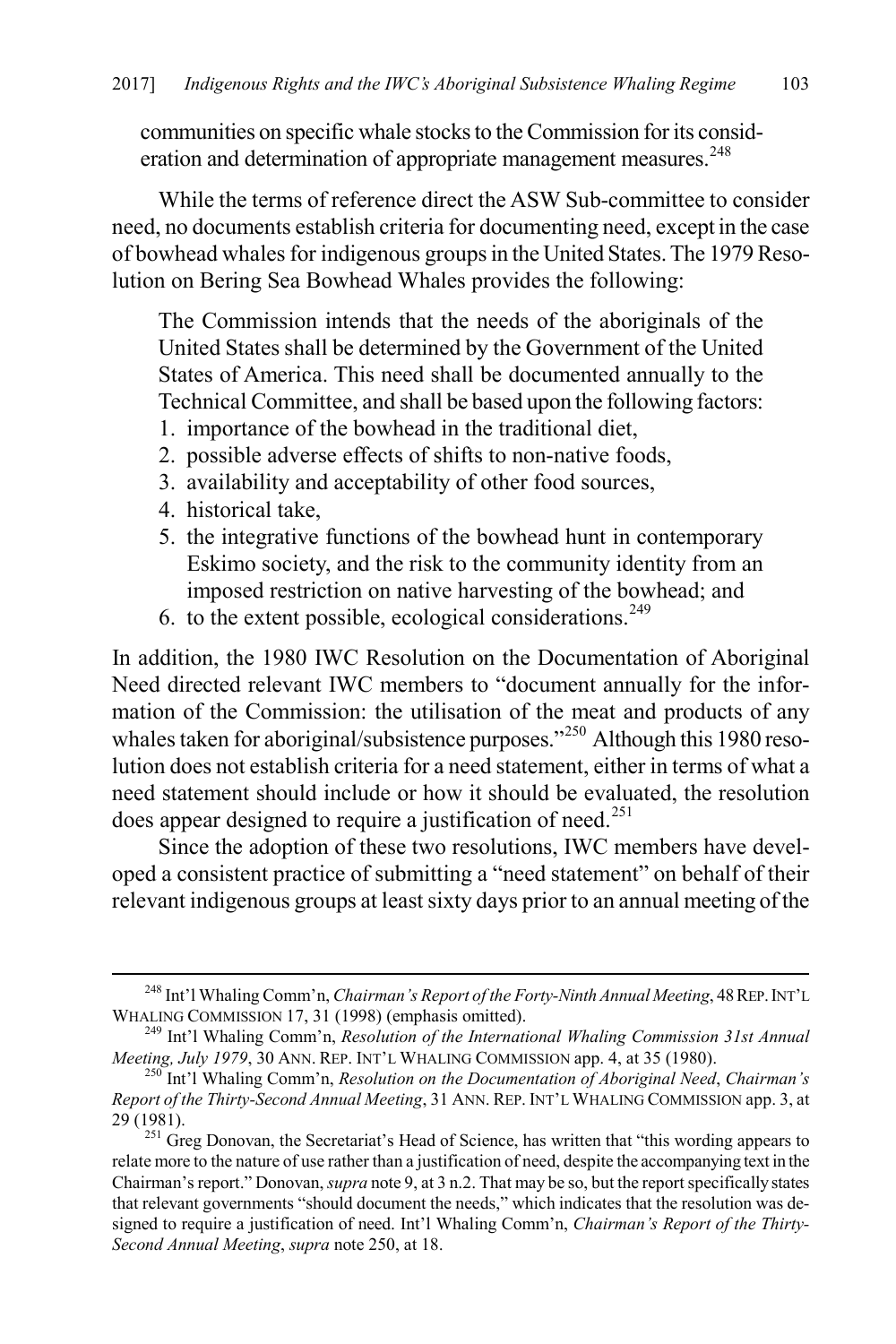<span id="page-42-8"></span>IWC.[252](#page-42-0) Without a need statement or some other mechanism to assess need, the IWC may not be able to take a decision concerning an ASW quota because paragraph 13 of the schedule allows an ASW quota "to satisfy aboriginal sub-sistence need."<sup>[253](#page-42-1)</sup>

<span id="page-42-7"></span>When ASW quotas are introduced in plenary sessions of the IWC for discussion and decision, an indigenous representative frequently introduces the issue formally by describing the cultural and subsistence needs of the group.<sup>[254](#page-42-2)</sup> Representatives of indigenous groups may also take the floor as observers to comment on proposals.<sup>[255](#page-42-3)</sup> After discussion, the members take a decision to approve an ASW quota, which requires a three-fourths majority vote.<sup>[256](#page-42-4)</sup> ASW quotas are approved in six-year blocks.<sup>[257](#page-42-5)</sup>

# *B. The IWC's Process Is Likely Sufficient to Implement the Human Rights Obligations of the IWC or Its Members*

The IWC's decision-making process for ASW quotas is likely sufficient to implement the human rights obligations of the IWC or its member states. They either have "a reasonable and objective justification,"<sup>[258](#page-42-6)</sup> as required by

No item of business which involves amendment of the Schedule to the Convention, recommendations under Article VI of the Convention, or Resolutions of the Commission, shall be the subject of decisive action by the Commission unless the full draft text has been circulated to the Commissioners at least 60 days in advance of the meeting at which the matter is to be discussed.

<span id="page-42-2"></span><span id="page-42-1"></span>*Id*. 253 Schedule, *supra* note [5,](#page-2-6) ¶ 13(a). <sup>254</sup> *See* Int'l Whaling Comm'n, *Chair's Report of the 65th Meeting*, *supra* not[e 30,](#page-6-10) at 8 & n.6 (noting that the term "Denmark (Greenland)" was used in the report when a Greenlandic representative on the Danish delegation intervened and reporting that the many comments made by a Greenlandic representative); Int'l Whaling Comm'n, *Chair's Report of the 64th Annual Meeting*, *supra* note [29,](#page-6-9) at 17 (reporting that Ane Hansen, Greenland's Minister of Fisheries, Hunting and Agriculture presented the background to Greenland's request for an ASW quota, which was followed by a statement from Leif Fontaine, Chairman of the Organisation of Fishermen and Hunters of Greenland) & 22 (reporting that Greenland's Minister of Fisheries, Hunting and Agriculture and the chairman of the Organisation of Fishermen and Hunters of Greenland introduced various aspects of Greenland's request for an ASW quota); Int'l Whaling Comm'n, *Chair's Report of the 62nd Annual Meeting*, *supra* note [26,](#page-6-11) at 17 (reporting that Greenland presented its request for an ASW quota to the IWC). <sup>255</sup> *See, e.g.*, Int'l Whaling Comm'n, *Chair's Report of the 65th Meeting*, *supra* not[e 30,](#page-6-10) at 7, 11

<span id="page-42-3"></span>(reporting the comments of the Alaska Eskimo Whaling Commission).

<span id="page-42-4"></span><sup>256</sup> ICRW, *supra* not[e 5,](#page-2-6) art. III(2) (requiring a three-fourths majority of those members voting to adopt amendments to the schedule).

<span id="page-42-6"></span><span id="page-42-5"></span><sup>257</sup> See Schedule, *supra* note [5,](#page-2-6)  $\P$  13(b); *see also* Donovan, *supra* not[e 9,](#page-3-10) at 1.<br><sup>258</sup> Lovelace v. Canada, Human Rights Committee, Comm. No. R.6/24,  $\P$  16, U.N. Doc. A/36/40 (1981).

<span id="page-42-0"></span> <sup>252</sup> *See* Int'l Whaling Comm'n, *Rules of Procedure and Financial Regulations as Amended by the Commission at the 66th Meeting*, § J(1) (2016), https://archive.iwc.int/pages/view.php?ref=3605&k= [https://perma.cc/F3XE-SD4M] [hereinafter Int'l Whaling Comm'n, *Rules of Procedure*]. The Rules of Procedure provide that: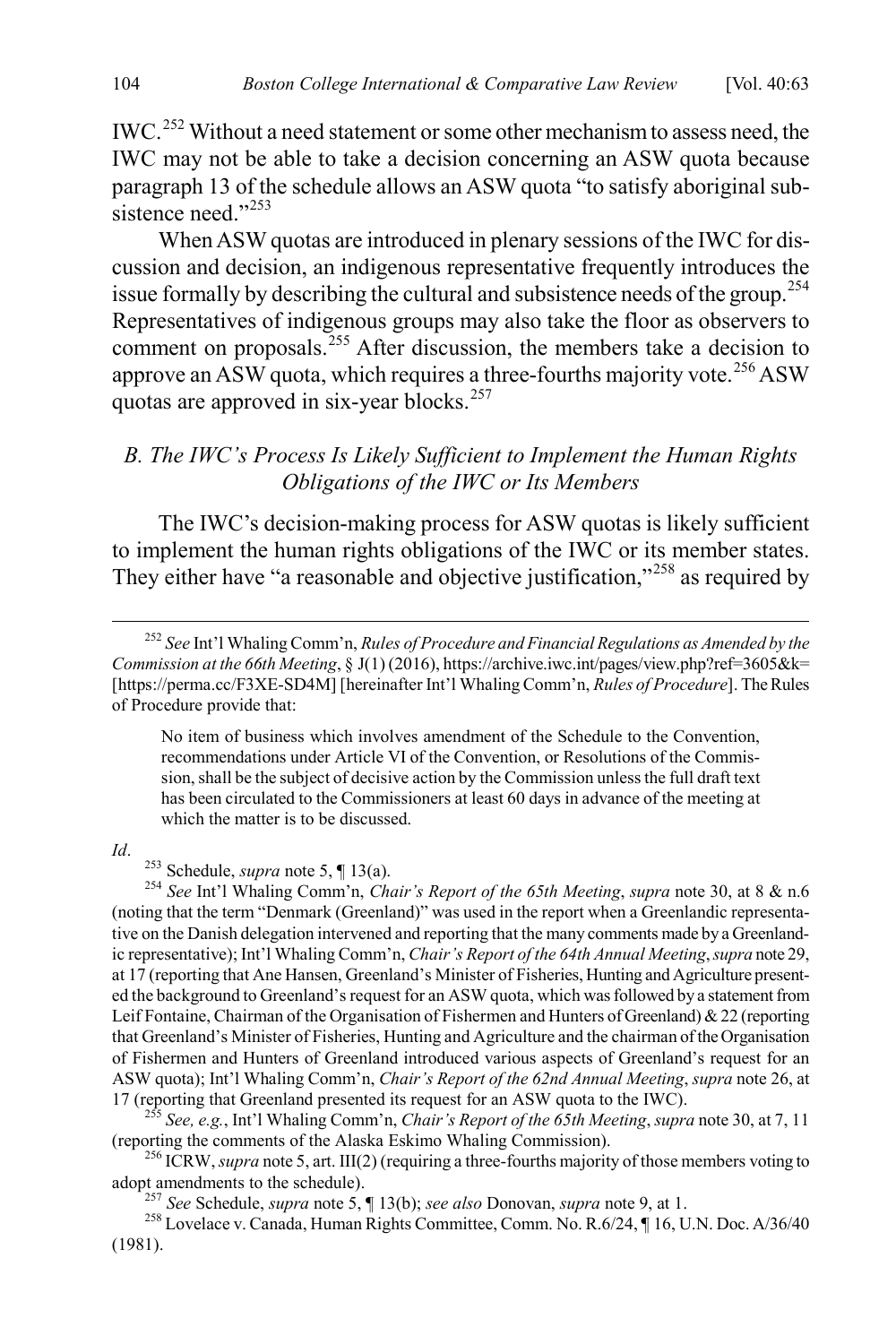the Human Rights Committee, or are necessary, legitimate, and proportional, as required by the Inter-American Court of Human Rights.

#### 1. IWC Management of ASW Generally and the Review of Strike Limits

The IWC is responsible for regulating whaling "to ensure proper and effective conservation and development of whale stocks"[259](#page-43-0) and it may authorize regulations that "are necessary to carry out the objectives and purposes of this Convention and to provide for the conservation, development, and optimum utilization of the whale resources."<sup>[260](#page-43-1)</sup> The IWC has this responsibility and authority throughout "all waters in which whaling is prosecuted by such factory ships, land stations, and whale catchers."<sup>[261](#page-43-2)</sup>

The importance of a single body to manage whale resources is apparent when the geographic range of whale species is considered. For example, the stock of bowhead whales hunted off West Greenland is shared with Canada, where some individuals are killed.<sup>262</sup> The North Pacific stock of gray whales hunted by Russian Chukotkans is found in Mexico, Russia, and the United States.<sup>[263](#page-43-4)</sup> The Bering-Chukchi-Beaufort Seas stock of bowhead whale is shared between Russia and the United States.<sup>[264](#page-43-5)</sup> Given the range of potential mortality vectors, such as chemical and noise pollution, entanglement, vessel strikes, disease, strandings, climate change, marine debris, and direct mortality from hunting, the conservation and management of whale stocks is best served by a single entity like the IWC.

From this perspective, management by the IWC and the review of strike limits by the Scientific Committee have both a reasonable and objective justification. Without such management and review, the IWC would have great difficulty meeting its duty to conserve and develop whale stocks. Moreover, these requirements do not deny indigenous peoples their means of survival. In fact, they can be viewed as means to ensure that indigenous peoples have a longterm means of survival because the IWC is managing shared stocks for their sustainability in perpetuity.

Management by the IWC and the review of strike limits by the Scientific Committee is also necessary, legitimate, and proportional. These rules are necessary to ensure that utilization of whale resources is sustainable; the history of

<span id="page-43-3"></span><span id="page-43-2"></span><span id="page-43-1"></span><span id="page-43-0"></span><sup>&</sup>lt;sup>259</sup> ICRW, *supra* note [5,](#page-2-6) pmbl.<br><sup>260</sup> *Id.* art. V(2)(a).<br><sup>261</sup> *Id.* art. I(2).<br><sup>262</sup> Int'l Whaling Comm'n Sixty-Sixth Meeting, *Report of the Scientific Committee*, §§ 9.1, 9.3, IWC/66/Rep01 (2015), https://archive.iwc.int/pages/view.php?ref=5429&search=%21collection73& order\_by=relevance&sort=DESC&offset=0&archive=0&k=&curpos=1&restypes= [https://perma.cc/ E3U7-JFXR]. 263 *Id.* §§ 9.2, 10.7.2. 264 *Id.* § 9.3.

<span id="page-43-5"></span><span id="page-43-4"></span>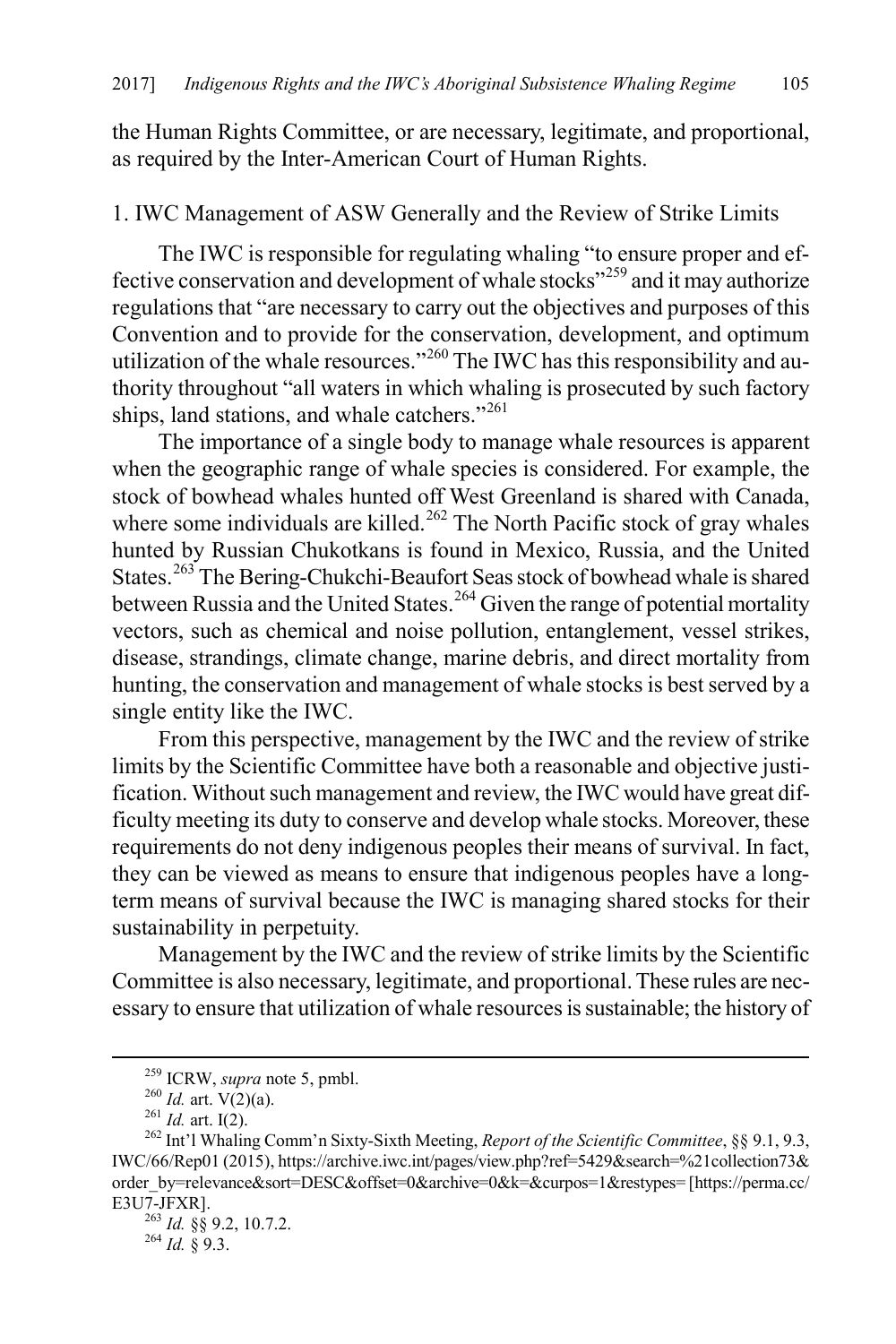whaling shows the conservation problems associated with inadequate regula-tion and management.<sup>[265](#page-44-0)</sup> The conservation and management of important resources such as whales is clearly legitimate. Moreover, the measures are proportional—that is, they are closely adjusted to the attainment of a legitimate objective. In fact, ASW management and strike limits are specifically designed to ensure the long-term sustainability of ASW.

#### 2. The Requirement to Submit a Need Statement

The IWC's requirement that an IWC member submit a need statement on behalf of one of its aboriginal groups can be traced to the ICRW's inception in 1946, when negotiators agreed that the ICRW would allow whaling "for local consumption by aborigines."[266](#page-44-1) This requirement is expressly incorporated into paragraph 13 of the schedule. As a means to demonstrate that the meat is needed for local consumption, paragraph 13 of the schedule allows ASW "to satisfy aboriginal subsistence need."<sup>[267](#page-44-2)</sup>

In the context of shared whale populations and rules for ASW that are more permissive than for commercial whaling, the need-statement requirement can be seen as having both a reasonable and objective justification. This is especially true because the right to culture—together with the right to traditional land, territories, and resources—includes the right to subsistence. Thus, a requirement to submit a need statement can be reasonably and objectively justified in relation to the nature of the right. Moreover, the requirement does not deny indigenous peoples of their means of survival. The need statement is designed to ensure that there are links between the killing of whales, the cultural identity of the indigenous peoples, and subsistence needs.

The need-statement requirement is also necessary, legitimate, and proportional. It is necessary as a means to demonstrate that the ASW quota "sat-isf[ies] aboriginal subsistence need."<sup>[268](#page-44-3)</sup> The objective of ensuring that ASW actually fulfills need is surely legitimate in light of paragraph 13's requirement to allow ASW only to satisfy need.<sup>[269](#page-44-4)</sup> Moreover, the requirement is proportional because the need statement directly relates to the legitimate goal of ensuring that an ASW hunt fulfills subsistence need.

<span id="page-44-0"></span> $265$  A large number of articles describe the decimation of whale populations due to inadequate management. *See, e.g.*, Anthony D'Amato & Sudhir K. Chopra, *Whales: Their Emerging Right to* 

<span id="page-44-1"></span><sup>&</sup>lt;sup>266</sup> Schedule, *supra* not[e 5,](#page-2-6) ¶ 13(b)(1); *see also supra* Section II (describing the history of ASW in

<span id="page-44-4"></span><span id="page-44-3"></span><span id="page-44-2"></span>more detail).<br><sup>267</sup> Schedule, *supra* note [5,](#page-2-6) ¶ 13(a).<br><sup>268</sup> *Id.* <sup>269</sup> *See id.*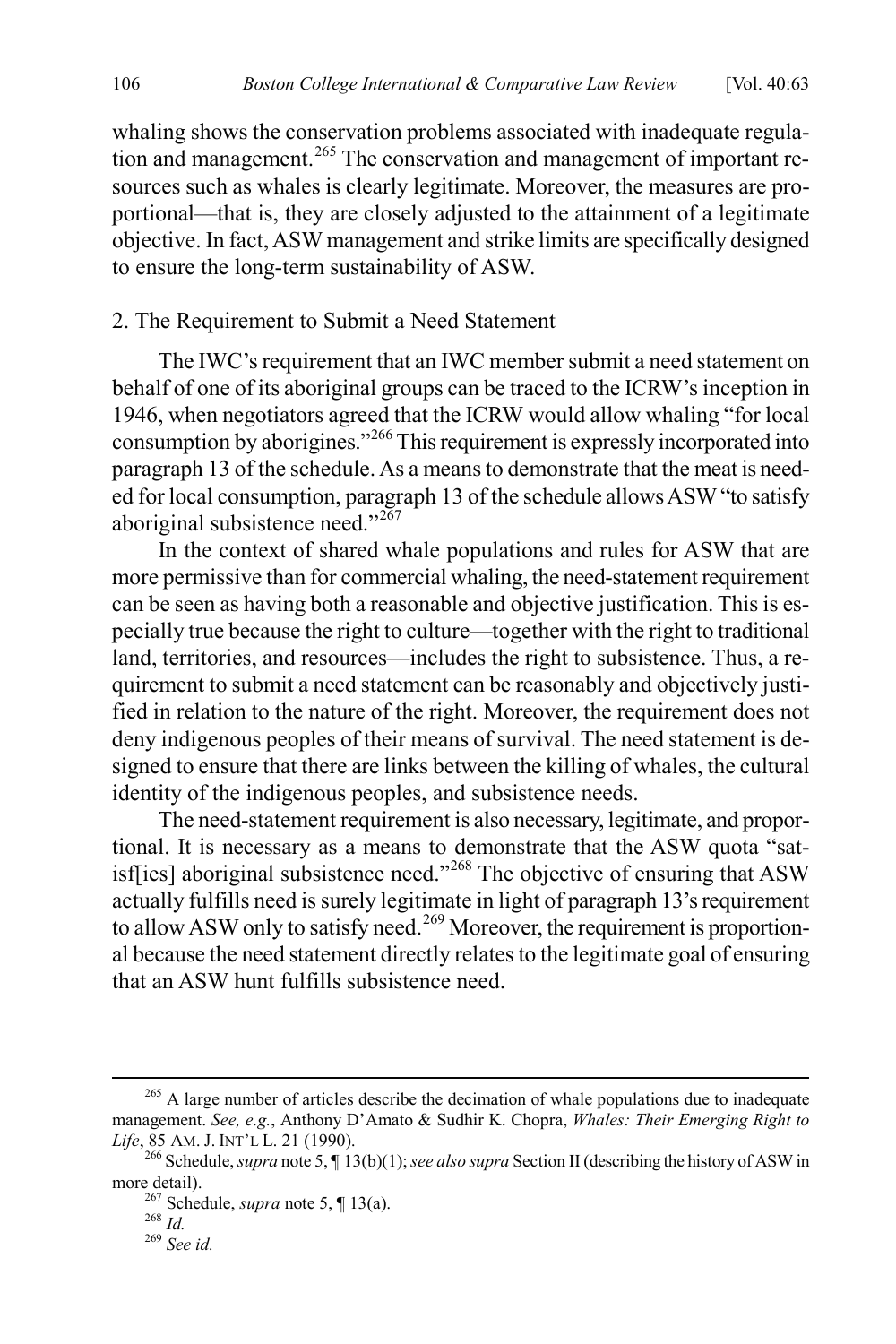#### 3. Rejection of an ASW Quota

In some years, the IWC has rejected ASW quotas. In some of these cases, the concern of some IWC members was the scientific basis for, and thus the sustainability of, the hunt. At other times, members questioned aspects of the need statement of the indigenous peoples seeking the ASW quota.

For example, in 1977 the IWC rejected a U.S. request for an ASW quota for bowhead whales due to concerns about the size of the hunt, the hunt's impact on populations, and inadequate surveillance and enforcement measures to ensure that ASW hunts on bowheads complied with the ICRW.<sup>270</sup> The IWC rejected Greenland's request for an ASW quota starting with the 2013 sea- $\sin^{271}$  $\sin^{271}$  $\sin^{271}$  due to concerns of some IWC members over the size of the quota, Greenland's conversion factors, and evidence of the commercial sale of whale meat, including in restaurants.<sup>[272](#page-45-2)</sup> The IWC also rejected Greenland's request for a new humpback whale ASW quota in 2008 because some members thought Greenland's need statement "needed to be updated and reassessed,"<sup>[273](#page-45-3)</sup> while others had questions about Greenland's conversion factors.<sup>[274](#page-45-4)</sup>

<span id="page-45-5"></span>The IWC's rejection of ASW hunts due to concerns about the sustainability of the hunt provides both a reasonable and objective justification for restricting the rights to culture and resources. Consistent with the IWC's task of conserving and developing whale resources, the IWC must determine whether a hunt of a certain size is sustainable. If the IWC, using the relevant strike limit algorithm to determine the total allowable catch, rejects an ASW quota as unsustainable, that decision would be supported by a reasonable and objective justification. For similar reasons, rejection of an ASW quota can also be viewed as necessary, legitimate, and proportional.

The IWC's rejection of ASW hunts due to concerns as to the extent of need are more questionable because one could argue that, without criteria for preparing and evaluating need statements, those decisions do not contain a "reasonable and objective justification." Nonetheless, IWC discussions in re-

<span id="page-45-0"></span><sup>&</sup>lt;sup>270</sup> Int'l Whaling Comm'n, *Chairman's Report of the Twenty-Ninth Meeting*, 28 ANN. REP. INT'L WHALING COMMISSION 18, 22 (1978) (noting that five recognized stocks should retain their protection stock status).

<span id="page-45-1"></span><sup>&</sup>lt;sup>271</sup> *See* Press Release, Int'l Whaling Comm'n, *supra* not[e 10](#page-3-7) (discussing the impasse within the IWC over Greenland with a vote of twenty-five to thirty-four with three abstentions).

<span id="page-45-2"></span><sup>&</sup>lt;sup>272</sup> See Int'l Whaling Comm'n, *Chair's Report of the 64th Annual Meeting*, *supra* not[e 29,](#page-6-9) at 22 (describing concern from Brazil, Ecuador, and Argentina over Greenland's ASW whaling practices). 273 Int'l Whaling Comm'n, *Chair's Report of the 60th Annual Meeting*, 2008 ANN. REP. INT'L

<span id="page-45-3"></span>WHALING COMMISSION 22 (statement of Slovenia speaking on behalf of the European Union). The Buenos Aires Group of Latin American IWC members also had concerns about Greenland's need statement. *Id.* at 20. <sup>274</sup> *Id.* at 23 (statement of Argentina). The proposed amendment to add ten humpback whales to

<span id="page-45-4"></span>Greenland's ASW quota failed by a vote of twenty-nine votes in favor, thirty-six against, and two abstentions. *Id.*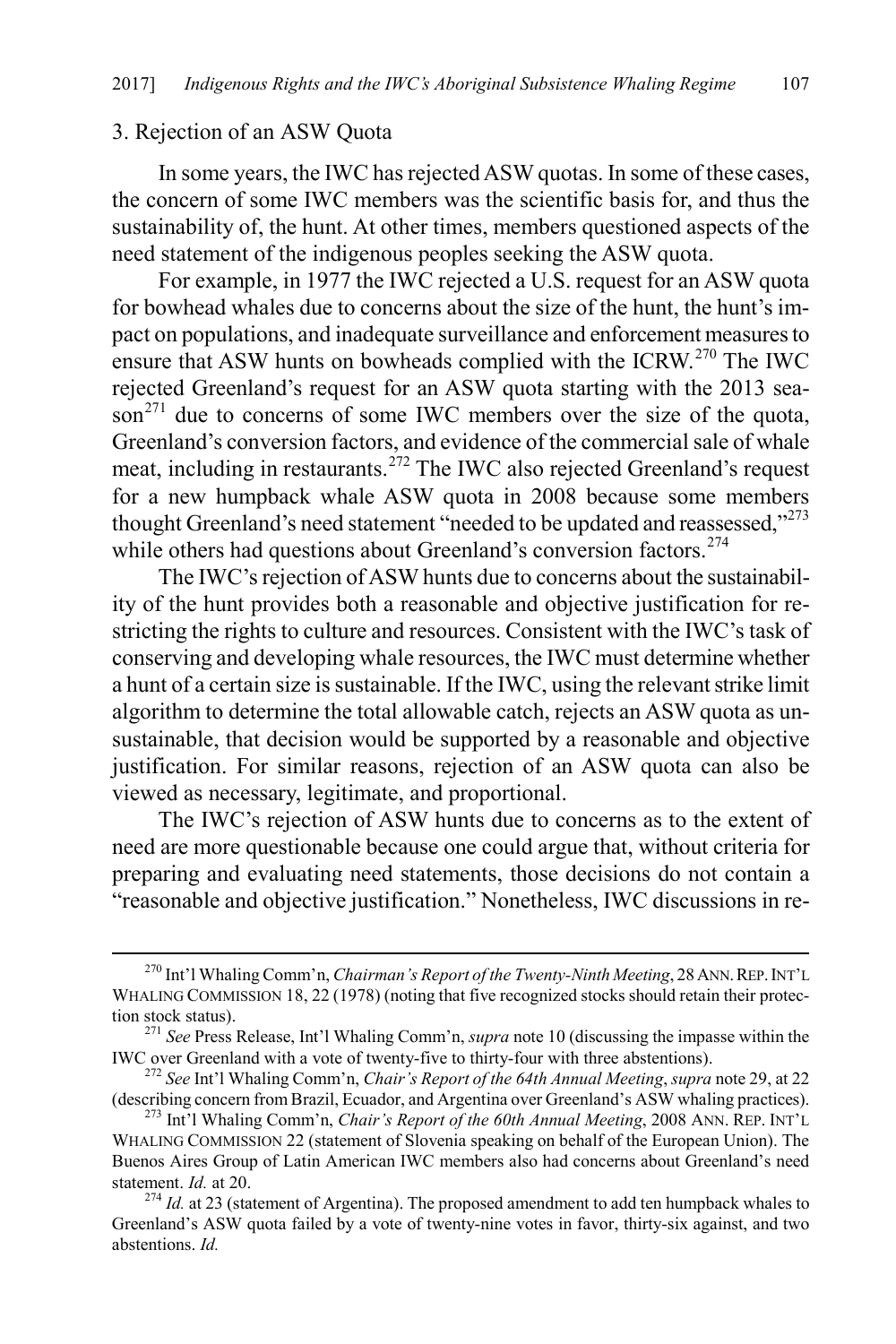cent years concerning need have focused on the issues of conversion factors,<sup>[275](#page-46-0)</sup> the total size of the proposed ASW quota relevant to need,<sup>[276](#page-46-1)</sup> and certain com-mercial elements of the hunt.<sup>[277](#page-46-2)</sup> In other words, the main issues are well known. These issues also derive from the 1979 Resolution on Bering Sea Bowhead Whales and the 1980 Resolution on the Documentation of Aboriginal Need. Thus, even though consideration of these issues is not formally described as a requirement for a need statement, IWC members and indigenous groups are on notice of the expectations for preparing a need statement. Still, this part of the ASW decision-making process could be strengthened.

#### 4. Participation

As noted in Section III, participation is a crucial element of implementing indigenous rights.[278](#page-46-3) As stated elsewhere in this article, UNDRIP requires states to "consult and cooperate in good faith with the indigenous peoples concerned through their own representative institutions in order to obtain their free, prior and informed consent before adopting and implementing legislative or administrative measures that may affect them."<sup>[279](#page-46-4)</sup> However, free, prior informed consent has not become customary international law.<sup>280</sup> Nonetheless, UNDRIP requires states, and by extension, international organizations, to es-

<span id="page-46-0"></span> <sup>275</sup> Conversion factors have been discussed in 2008, 2012, and 2014. *See* Int'l Whaling Comm'n, *Chair's Report of the 64th Annual Meeting*, *supra* not[e 29,](#page-6-9) at 22 (statements of Dominican Republic and Brazil); Int'l Whaling Comm'n, *Chair's Report of the 62nd Annual Meeting*, *supra* not[e 26,](#page-6-11) at 19; Int'l Whaling Comm'n, *Chair's Report of the 60th Annual Meeting*, *supra* not[e 273,](#page-45-5) at 23 (statements of Argentina and Mexico). <sup>276</sup> The EU noted in 2008 that it had examined the need statement of Greenland but could not

<span id="page-46-1"></span>support Greenland's request for an ASW quota of ten humpback whales, stating that information about Greenland's subsistence needs must be "updated and reassessed." Int'l Whaling Comm'n, *Chair's Report of the 60th Annual Meeting*, *supra* not[e 273,](#page-45-5) at 20, 22. At the same meeting, Germany asked to "receive more information relating to the real subsistence needs of the people of Greenland." *Id.* at 22. In 2012, India commented that Greenland's ASW proposal "for increasing the quota is not supported by adequate studies on the assessment of the increased need for meat by the aboriginal communities." Int'l Whaling Comm'n, *Chair's Report of the 64th Annual Meeting*, *supra* not[e 29,](#page-6-9) at 23. In 2014, Monaco commented that "it was not clear how many large whales were needed to meet their cultural needs." Int'l Whaling Comm'n, *Chair's Report of the 65th Meeting*, *supra* not[e 30,](#page-6-10) at

<span id="page-46-2"></span><sup>11.</sup> <sup>277</sup> *See* Int'l Whaling Comm'n, *Chair's Report of the 65th Meeting*, *supra* not[e 30,](#page-6-10) at 11 (noting the comments on commerciality of Argentina on behalf of the "Buenos Aires Group," which comprises Argentina, Brazil, Chile, Columbia, Costa Rica, Dominican Republic, Ecuador, Mexico, Panama, Peru and Uruguay); Int'l Whaling Comm'n, *Chair's Report of the 64th Annual Meeting*, *supra* note [29,](#page-6-9) at 22–24 (describing concern from Brazil, Ecuador, Chile, Mexico, and Monaco over the sale of whale meat to tourists and the commercial aspects of the hunt).<br><sup>278</sup> *See* discussion *supra* Section III.<br><sup>279</sup> UNDRIP, *supra* not[e 43,](#page-9-9) art. 19.<br><sup>280</sup> *See supra* note[s 97](#page-17-7)[–102](#page-18-7) and accompanying text.

<span id="page-46-3"></span>

<span id="page-46-5"></span><span id="page-46-4"></span>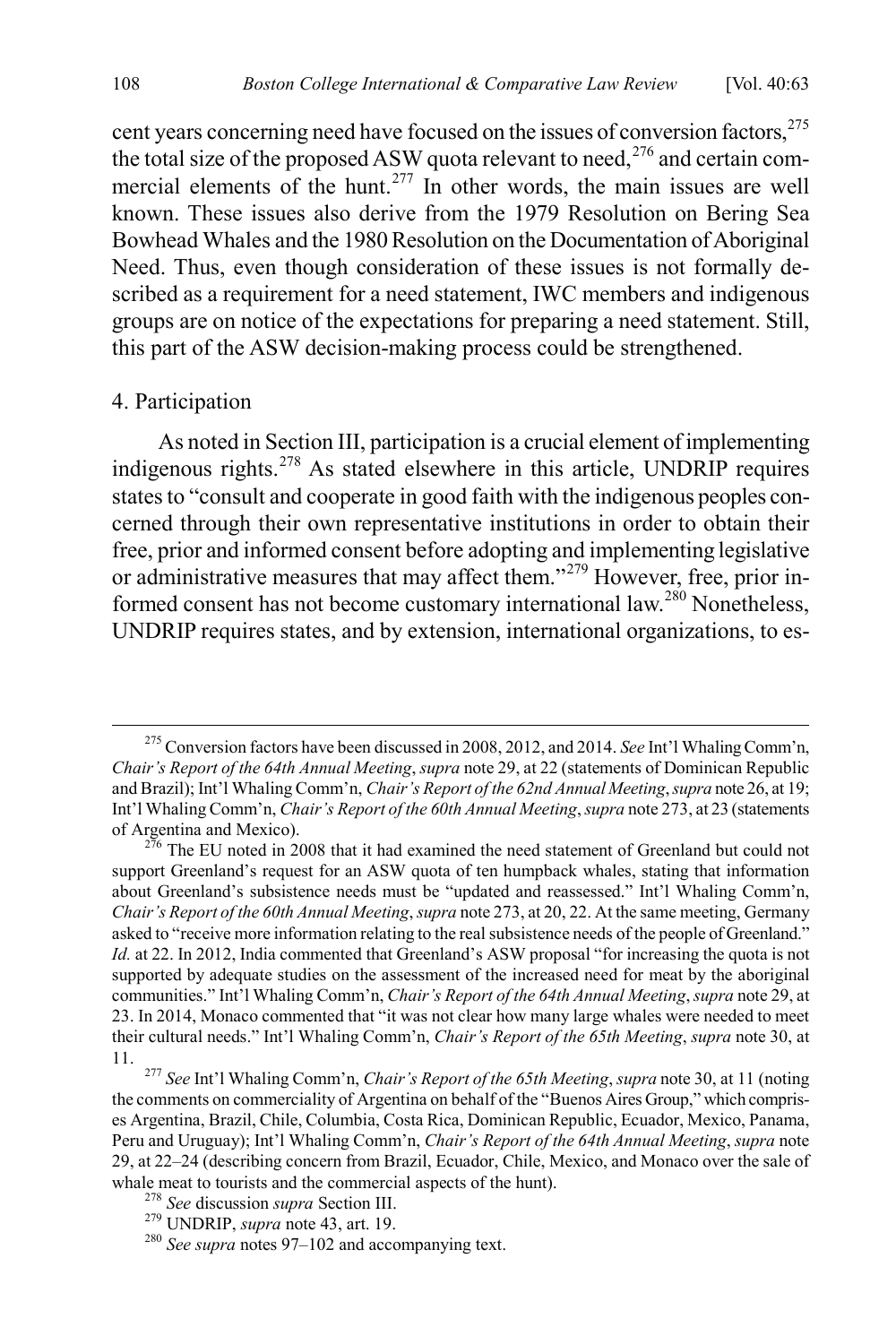tablish "[w]ays and means of ensuring participation of indigenous peoples on issues affecting them."[281](#page-47-0)

This article concludes that the participation of indigenous peoples in the ASW process is sufficient. Indigenous people have the ability to participate in the decisions of the IWC, with representatives of indigenous groups either formally presenting a proposal for an ASW quota<sup>[282](#page-47-1)</sup> or making interventions to support and justify an  $\overline{ASW}$  quota.<sup>283</sup>

The situation in the IWC is very similar to *Mahuika v. New Zealand*<sup>[284](#page-47-3)</sup> and *Länsman v. Finland*.<sup>[285](#page-47-4)</sup> In those two cases, the participation of indigenous peoples in the process leading to restrictions on their rights helped the Human Rights Committee reach the conclusion that no violation of human rights occurred. Because indigenous peoples have a voice in the ASW decisionmaking process, the IWC may be shielded from a finding of violation.

# *C. Options for Strengthening the Implementation of Human Rights at the IWC*

Although the IWC's current approach to ASW does not violate indigenous rights, options may exist to strengthen the implementation of these rights in the IWC's decision-making. This Article concludes by describing four of these options.

First, the decisions of the IWC relating to need would be more defensible—that is, subject to "reasonable and objective justification"—if a resolution or schedule amendment defined the criteria by which need is judged. The 1979 and 1980 resolutions provide the basis for those criteria. Questions remain as to how specific those criteria should be. As the workshop presenters noted, the needs of various indigenous groups differ.<sup>[286](#page-47-5)</sup> Establishing criteria that are both general enough to accommodate the different needs of indigenous groups and

[t]he extent and nature of the different components of such [cultural and societal] needs varies amongst the different hunts. Quantifying such needs is complex and it is important to recognise that changes over time are natural and inevitable . . . and do not alter their status as ASW hunts.

*Id.* Consequently, the Workshop recommended that guidance on need statements "must be sufficiently flexible to account for the different circumstances for each hunt." *Id*. § 8 para. (c).

<span id="page-47-2"></span><span id="page-47-1"></span><span id="page-47-0"></span><sup>&</sup>lt;sup>281</sup> UNDRIP, *supra* not[e 43,](#page-9-9) art. 41.<br><sup>282</sup> *See supra* not[e 254.](#page-42-7)<br><sup>283</sup> *See, e.g.*, Int'l Whaling Comm'n, *Chair's Report of the 65th Meeting*, *supra* not[e 30,](#page-6-10) at 10<br>(reporting the comments of the Alaska Eskimo Whaling

<span id="page-47-3"></span><sup>&</sup>lt;sup>284</sup> See Mahuika v. New Zealand, Human Rights Committee, Comm. No. 547/1993, U.N. Doc. CCPR/C/70/D/547/1993 (Nov. 16, 2000); *supra* note[s 196](#page-31-6)[–200](#page-31-7) and accompanying text. <sup>285</sup> *See* Länsman v. Finland, Human Rights Committee, Comm. No. 511/1992, ¶ 3.1, U.N. Doc.

<span id="page-47-4"></span>CCPR/C/52/D/511/1992 (Nov. 8, 1994); *supra* not[e 185](#page-29-13) and accompanying text. <sup>286</sup> *See* Int'l Whaling Comm'n, Report of the IWC Expert Workshop on Aboriginal Subsistence

<span id="page-47-5"></span>Whaling (ASW), *supra* not[e 6,](#page-2-7) § 5.2.2. The workshop agreed that: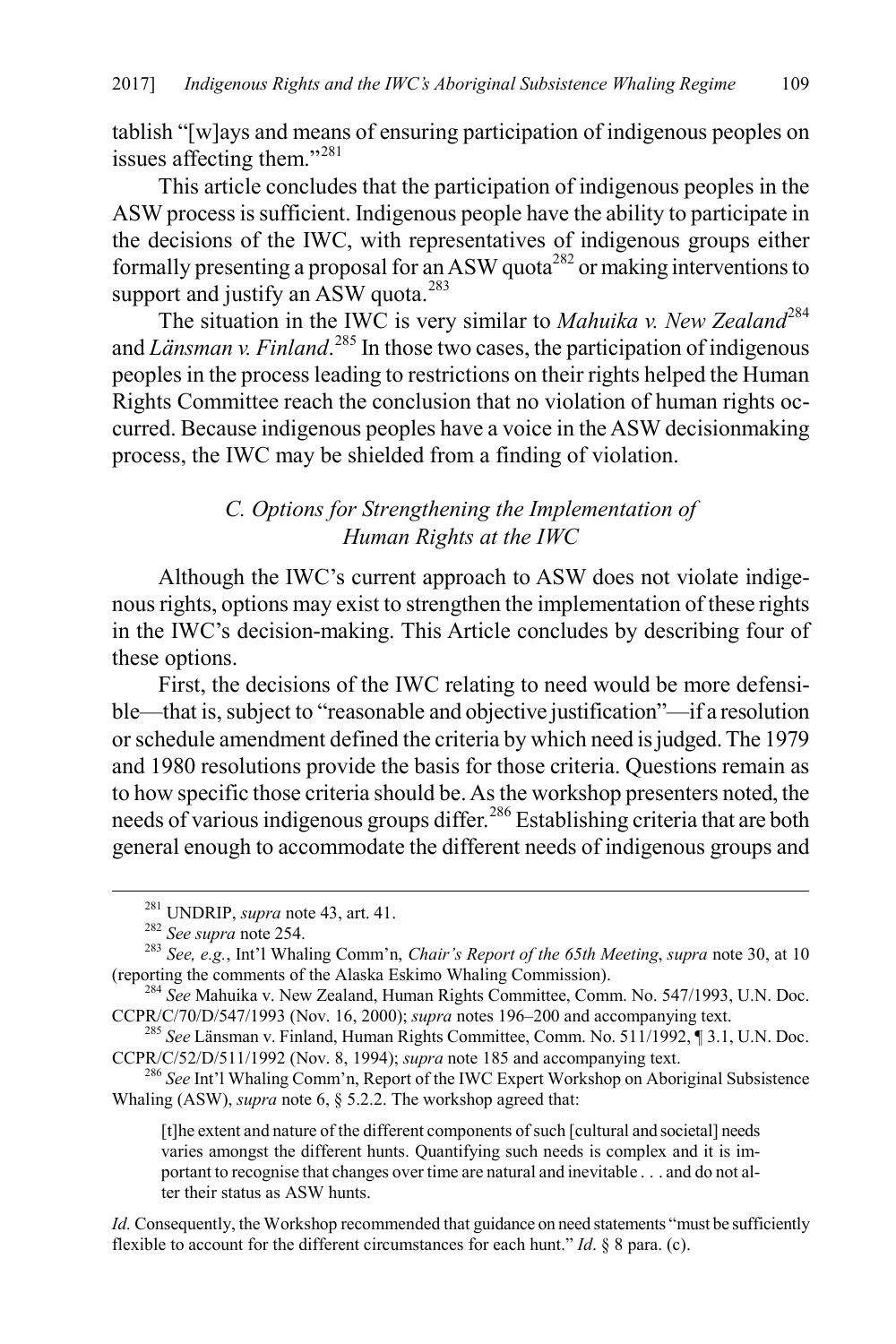specific enough to limit IWC discretion will be challenging. In preparing such criteria, a working group that includes IWC members, relevant indigenous groups, and members of observer organizations would be beneficial, as these different stakeholders would bring unique expertise to the task. One task of the ASW workshop was to "develop a proposal or options for addressing those [ASW] issues including a broad consideration of the issue of 'standardised need statements,'" but it did not happen.[287](#page-48-0) Nonetheless, including indigenous groups in the working group would also satisfy the consultation provisions of UNDRIP to the extent that current participation is considered inadequate. Their inclusion would also implement one of the recommendations of the ASW Workshop.<sup>[288](#page-48-1)</sup>

Second, a process for reconsideration of rejected ASW proposals should be included in the IWC's Rules of Procedure or Rules of Debate.<sup>[289](#page-48-2)</sup> The Rules of Procedure and Rules of Debate neither expressly allow nor preclude reconsideration of a vote. The IWC should amend its rules to clarify that under certain circumstances it may reconsider a decision. Take, for example, the rejection of Greenland's quota in 2012. If the IWC had included a process for reconsidering decisions, then, after the IWC rejected Greenland's ASW quota, Greenland (and Denmark on its behalf) could have amended its proposal to take into account the concerns of some members and requested another vote.

This process has been invaluable within the context of CITES, and similar rules for "reopening debate" also exist in the Convention on Migratory Species of Wild Animals (CMS). Rule 11 of the CMS Rules of Procedure provides as follows:

(3) Whenever the Conference considers a recommendation originating in plenary session, where the discussion of the recommendation has been conducted with interpretation in the three working languages, it may be reconsidered during the meeting only under the following circumstances.

(4) Any Representative, if seconded by a Representative of another Party, may present a motion for the reopening of debate. Permission to speak on the motion shall be granted only to the Representative presenting it and the seconder, and to a Representative of each of two Parties wishing to speak against the motion, after which the motion shall immediately be put to a vote. A motion to reopen the debate shall be granted if two-thirds of the Representatives present and

<span id="page-48-1"></span><span id="page-48-0"></span><sup>&</sup>lt;sup>287</sup> Int'l Whaling Comm'n, *Chair's Report of the 65th Meeting*, *supra* note [30,](#page-6-10) at 9.<br><sup>288</sup> *See* Int'l Whaling Comm'n, Report of the IWC Expert Workshop on Aboriginal Subsistence Whaling (ASW), *supra* not[e 6,](#page-2-7) § 5.1 (recommending that "an Indigenous rights perspective should be introduced into its discussions on developing guidance for future ASW 'need statements' and their review"). <sup>289</sup> Int'l Whaling Comm'n, *Rules of Procedure*, *supra* note [252.](#page-42-8) 

<span id="page-48-2"></span>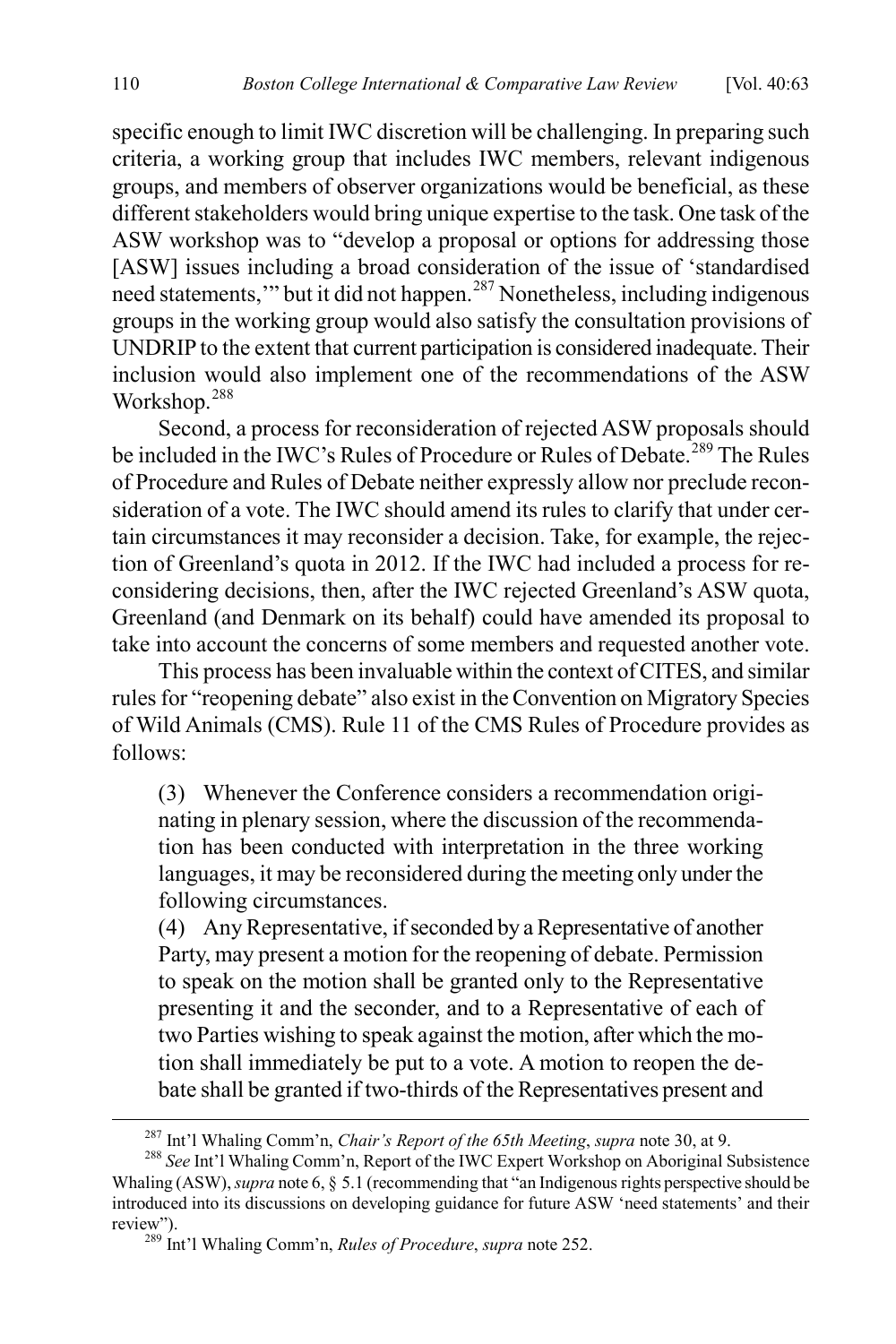voting support the motion. While speaking on a motion to reopen the debate, a Representative may not speak on the substance of the decision itself<sup>[290](#page-49-0)</sup>

If such a rule existed within the IWC Rules of Procedure or Rules of Debate, the rejection of a quota could be reconsidered. An IWC member would reopen debate in accordance with the new rule and, if successful in reopening debate, the members would take another vote. If it were clear that the original proposal would not be accepted, the proponent could reopen debate and then amend its proposal consistent with Rule E of the Rules of Debate. Such a rule would apply to all decisions of the members, not just votes on ASW quotas, unless so limited. However, ASW quotas provide the most relevant context for considering such an amendment to the Rules of Debate because it would provide an avenue forsafeguarding the rights of indigenous peoples. To further safeguard these rights, the rule should specify that only the proponent can propose an amendment to its proposal for an ASW catch limit.

Third, the ASW workshop report recommended that need statements be submitted only when needed to account for new information rather than every six years.<sup>[291](#page-49-1)</sup> On the one hand, this would be consistent with a right to subsistence and reduce the burden on indigenous communities. On the other hand, it would be inconsistent with the IWC's treatment of ASW whaling as an exception. It might also be a way to avoid reporting on changes in consumption patterns. While it is clear that indigenous communities may evolve and that such evolution does not change their status as indigenous peoples, such evolution could lead to greater consumption of whale products just as easily as less consumption. To accommodate both the rights of indigenous peoples and the duty of the IWC to manage whale stocks, a hybrid approach could be established that requires a new need statement only when there is new information to consider but, if there is no new information to consider, requires an affirmative statement that no changes have occurred since the last need statement was submitted.

Fourth, the ASW workshop report also suggested that discussions related to need begin two years before a quota renewal year to prevent surprises.<sup>[292](#page-49-2)</sup> A

<span id="page-49-0"></span> <sup>290</sup> Convention on Migratory Species of Wild Animals, *Rules of Procedure for Meetings of the Conference of the Parties (COP)*, Proceedings of the 11th Meeting of the Conference of the Parties, annex II, 87, 92, UNEP/CMS/COP11/REPORT (2015), http://www.cms.int/en/publication/conferenceparties-proceedings-11th-meeting [https://perma.cc/VQ68-BJJP]; *see also* Convention on Int'l Trade in Endangered Species of Wild Fauna and Flora, Rules of Procedure of the Conference of the Parties (as amended at the 16th meeting, Bangkok, 2013), at 7 (2013), https://cites.org/sites/default/files/eng/

<span id="page-49-2"></span><span id="page-49-1"></span><sup>&</sup>lt;sup>291</sup> Int'l Whaling Comm'n, Report of the IWC Expert Workshop on Aboriginal Subsistence Whaling (ASW), *supra* not[e 6,](#page-2-7) § 5.1.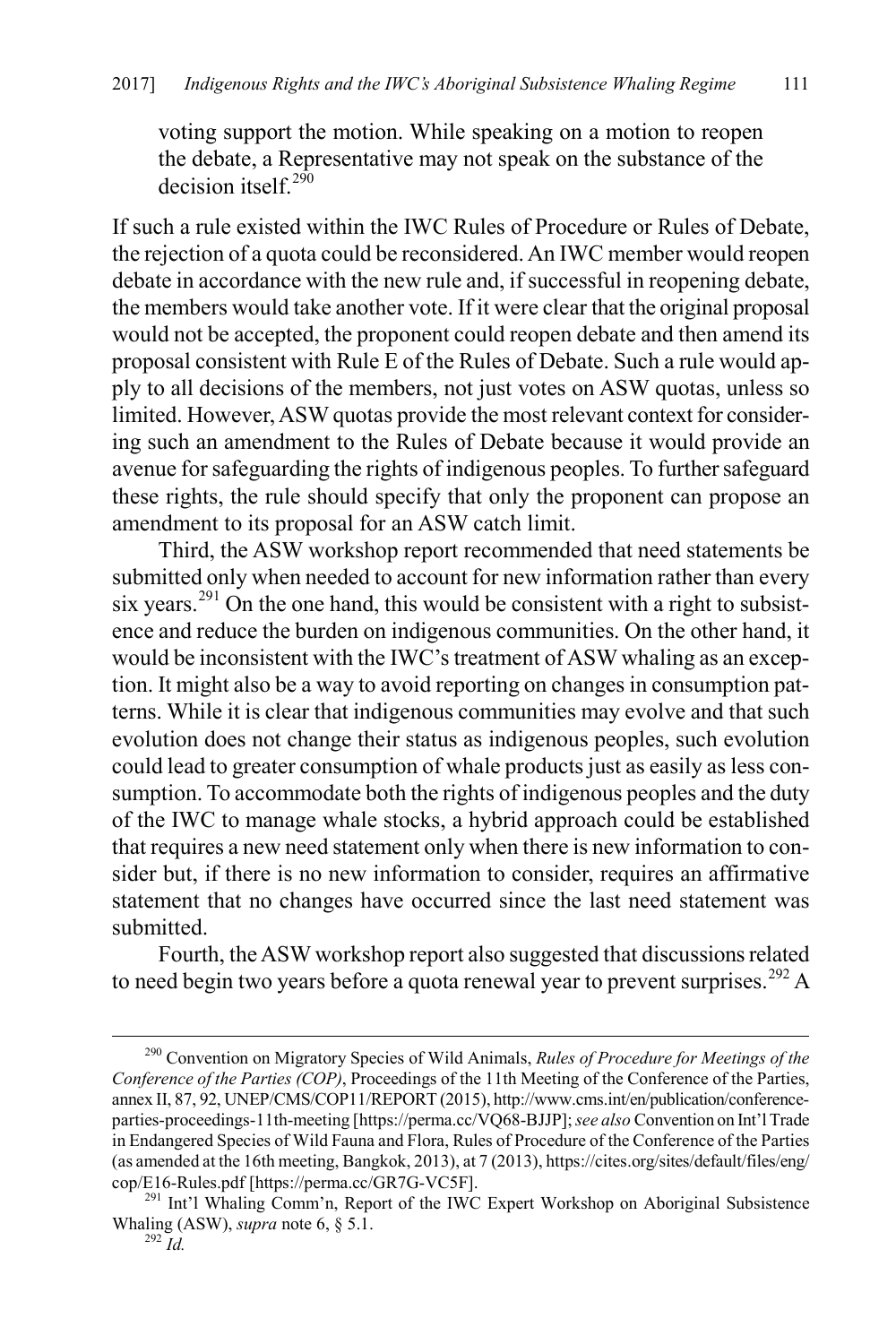two-year period seems overly long given how rarelyASW quotas are rejected. The IWC could consider a requirement that relevant member states, on behalf of their indigenous groups, submit a need statement (or an affirmative statement that need has not changed, if the previous recommendation is adopted), 150 days prior to the beginning of an annual meeting rather than the current requirement of sixty days. IWC members would then be required to submit any comments and concerns on the proposal at least sixty days before the meeting to give the indigenous group, as well as all IWC members, the opportunity to reflect on those concerns.

#### **CONCLUSION**

The question of whether international organizations have a duty to implement human rights norms has only recently received attention with that attention focused on ASW in the IWC. In 2015, Greenland hosted a workshop at which presenters posited that the IWC had a duty to interpret the ICRW in light of those human rights norms that have become customary international law, specifically, the rights to self-determination, cultural identity, and lands, territories, and resources. The basic claim made at the workshop—that these rights have become customary international law—is essentially correct, although it is not yet clear that the right to self-determination in the context of indigenous peoples has become customary international law.

This article moves the discussion forward by providing a legal theory that explains why international organizations have an obligation to implement customary international human rights law. It concludes that customary international law binds international organizations such as the IWC either directly or indirectly because the member states composing the international organization have individual responsibilities to implement them or because the Vienna Convention on the Law of Treaties requires that treaties be interpreted in light of evolving customary international law. More specifically, jus cogens norms of customary international law bind international organizations all the time because these norms cannot be derogated from; however, none of the human rights norms discussed in this report have attained the status of jus cogens. In contrast, non-jus cogens norms of customary international law—such as those embodied in the rights to self-determination, cultural identity, and lands, territories, and resources—bind international organizations unless they decide otherwise. International law is clear that states and international organizations may adopt treaties or otherwise establish rules inconsistent with customary international law. The IWC may do so through binding regulations or otherwise agreeing to adopt rules inconsistent with customary international law.

The article also addresses two important limitations in relation to these rights. First, the content of these rights is not clear. For example, it is not clear